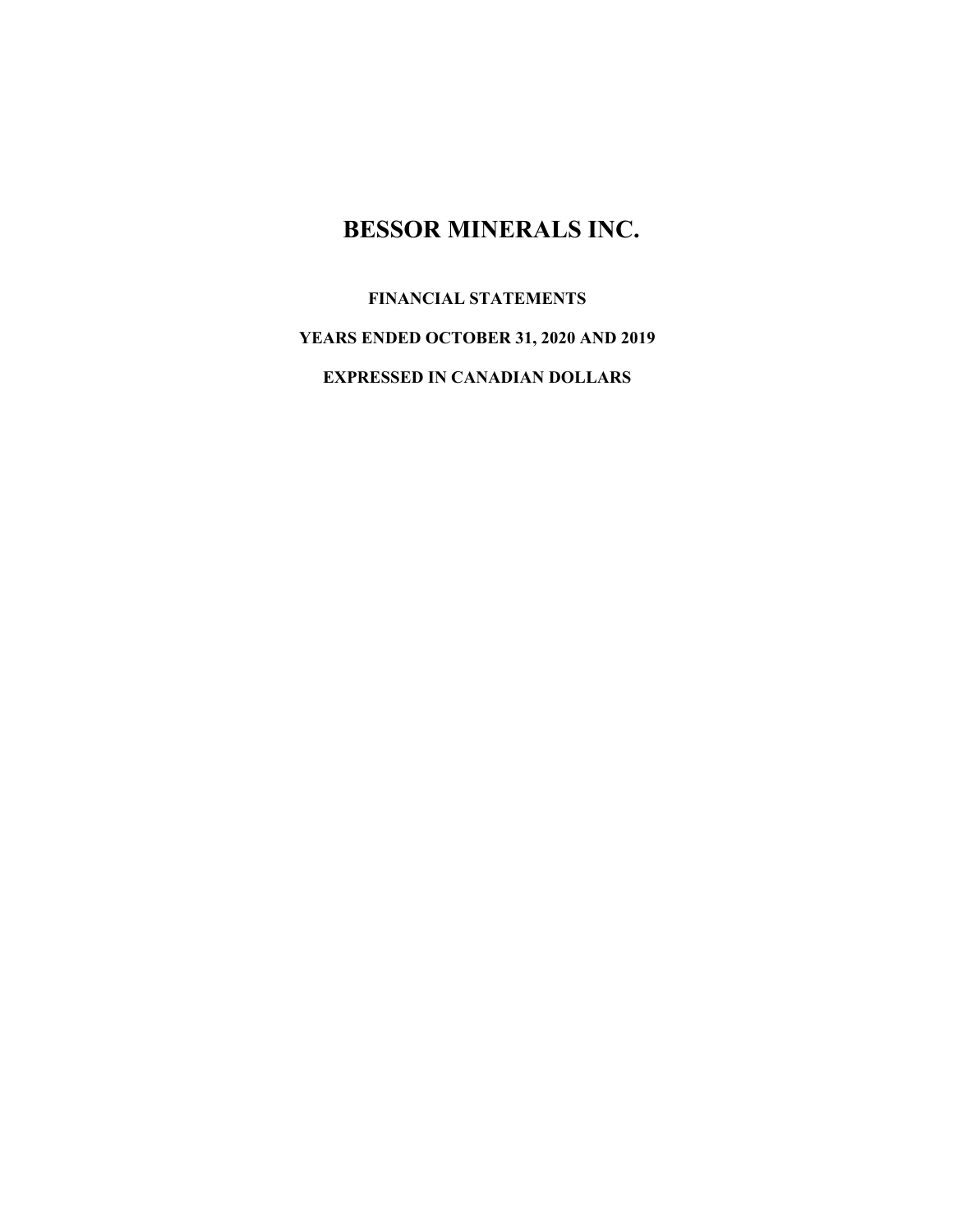

DALE MATHESON CARR-HILTON LABONTE LLP CHARTERED PROFESSIONAL ACCOUNTANTS

#### **INDEPENDENT AUDITOR'S REPORT**

#### To the Shareholders of Bessor Minerals Inc.

#### **Opinion**

We have audited the financial statements of Bessor Minerals Inc. (the "Company"), which comprise the statement of financial position as at October 31, 2020, and the statements of loss and comprehensive loss, changes in equity and cash flows for the year then ended, and notes to the financial statements, including a summary of significant accounting policies.

In our opinion, the accompanying financial statements present fairly, in all material respects, the financial position of the Company as at October 31, 2020, and its financial performance and its cash flows for the year then ended in accordance with International Financial Reporting Standards.

#### **Basis for Opinion**

We conducted our audit in accordance with Canadian generally accepted auditing standards. Our responsibilities under those standards are further described in the *Auditor's Responsibilities for the Audit of the Financial Statements* section of our report. We are independent of the Company in accordance with the ethical requirements that are relevant to our audit of the financial statements in Canada, and we have fulfilled our other ethical responsibilities in accordance with these requirements. We believe that the audit evidence we have obtained is sufficient and appropriate to provide a basis for our opinion.

#### **Material Uncertainty Related to Going Concern**

We draw attention to Note 2 to the financial statements, which describes events or conditions that indicate that a material uncertainty exists that may cast significant doubt on the Company's ability to continue as a going concern. Our opinion is not modified in respect of this matter.

#### **Other Matter**

The financial statements of the Company for the year ended October 31, 2019, were audited by another auditor who expressed an unmodified opinion on those statements on January 24, 2020.

#### **Other Information**

Management is responsible for the other information. The other information comprises the information included in Management's Discussion and Analysis.

Our opinion on the financial statements does not cover the other information and we do not express any form of assurance conclusion thereon.

In connection with our audit of the financial statements, our responsibility is to read the other information identified above and, in doing so, consider whether the other information is materially inconsistent with the financial statements or our knowledge obtained in the audit, or otherwise appears to be materially misstated.

We obtained Management's Discussion and Analysis prior to the date of this auditor's report. If, based on the work we have performed, we conclude that there is a material misstatement of this other information, we are required to report that fact. We have nothing to report in this regard.

#### **Responsibilities of Management and Those Charged with Governance for the Financial Statements**

Management is responsible for the preparation and fair presentation of the financial statements in accordance with International Financial Reporting Standards, and for such internal control as management determines is necessary to enable the preparation of financial statements that are free from material misstatement, whether due to fraud or error.

In preparing the financial statements, management is responsible for assessing the Company's ability to continue as a going concern, disclosing, as applicable, matters related to going concern and using the going concern basis of accounting unless management either intends to liquidate the Company or to cease operations, or has no realistic alternative but to do so.

Those charged with governance are responsible for overseeing the Company's financial reporting process.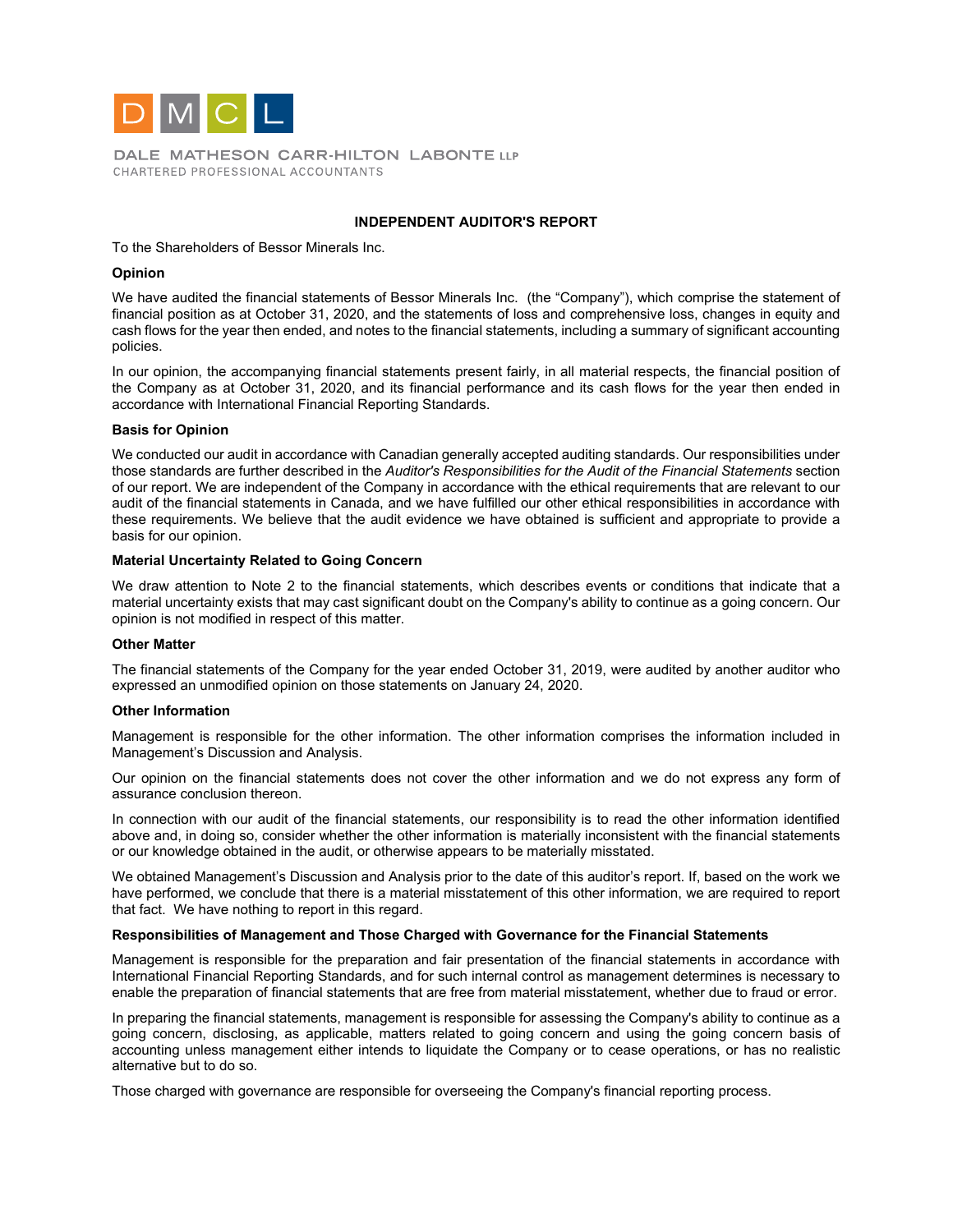#### **Auditor's Responsibilities for the Audit of the Financial Statements**

Our objectives are to obtain reasonable assurance about whether the financial statements as a whole are free from material misstatement, whether due to fraud or error, and to issue an auditor's report that includes our opinion. Reasonable assurance is a high level of assurance, but is not a guarantee that an audit conducted in accordance with Canadian generally accepted auditing standards will always detect a material misstatement when it exists. Misstatements can arise from fraud or error and are considered material if, individually or in the aggregate, they could reasonably be expected to influence the economic decisions of users taken on the basis of these financial statements. As part of an audit in accordance with Canadian generally accepted auditing standards, we exercise professional judgment and maintain professional skepticism throughout the audit. We also:

- Identify and assess the risks of material misstatement of the financial statements, whether due to fraud or error, design and perform audit procedures responsive to those risks, and obtain audit evidence that is sufficient and appropriate to provide a basis for our opinion. The risk of not detecting a material misstatement resulting from fraud is higher than for one resulting from error, as fraud may involve collusion, forgery, intentional omissions, misrepresentations, or the override of internal control.
- Obtain an understanding of internal control relevant to the audit in order to design audit procedures that are appropriate in the circumstances, but not for the purpose of expressing an opinion on the effectiveness of the Company's internal control.
- Evaluate the appropriateness of accounting policies used and the reasonableness of accounting estimates and related disclosures made by management.
- Conclude on the appropriateness of management's use of the going concern basis of accounting and based on the audit evidence obtained, whether a material uncertainty exists related to events or conditions that may cast significant doubt on the Company's ability to continue as a going concern. If we conclude that a material uncertainty exists, we are required to draw attention in our auditor's report to the related disclosures in the financial statements or, if such disclosures are inadequate, to modify our opinion. Our conclusions are based on the audit evidence obtained up to the date of our auditor's report. However, future events or conditions may cause the Company to cease to continue as a going concern.
- Evaluate the overall presentation, structure and content of the financial statements, including the disclosures, and whether the financial statements represent the underlying transactions and events in a manner that achieves fair presentation.

We communicate with those charged with governance regarding, among other matters, the planned scope and timing of the audit and significant audit findings, including any significant deficiencies in internal control that we identify during our audit.

We also provide those charged with governance with a statement that we have complied with relevant ethical requirements regarding independence, and to communicate with them all relationships and other matters that may reasonably be thought to bear on our independence, and where applicable, related safeguards.

The engagement partner on the audit resulting in this independent auditor's report is David Goertz.

 $MOL$  ,

**DALE MATHESON CARR-HILTON LABONTE LLP CHARTERED PROFESSIONAL ACCOUNTANTS** Vancouver, BC

February 26, 2021



An independent firm associated with Moore Global Network Limited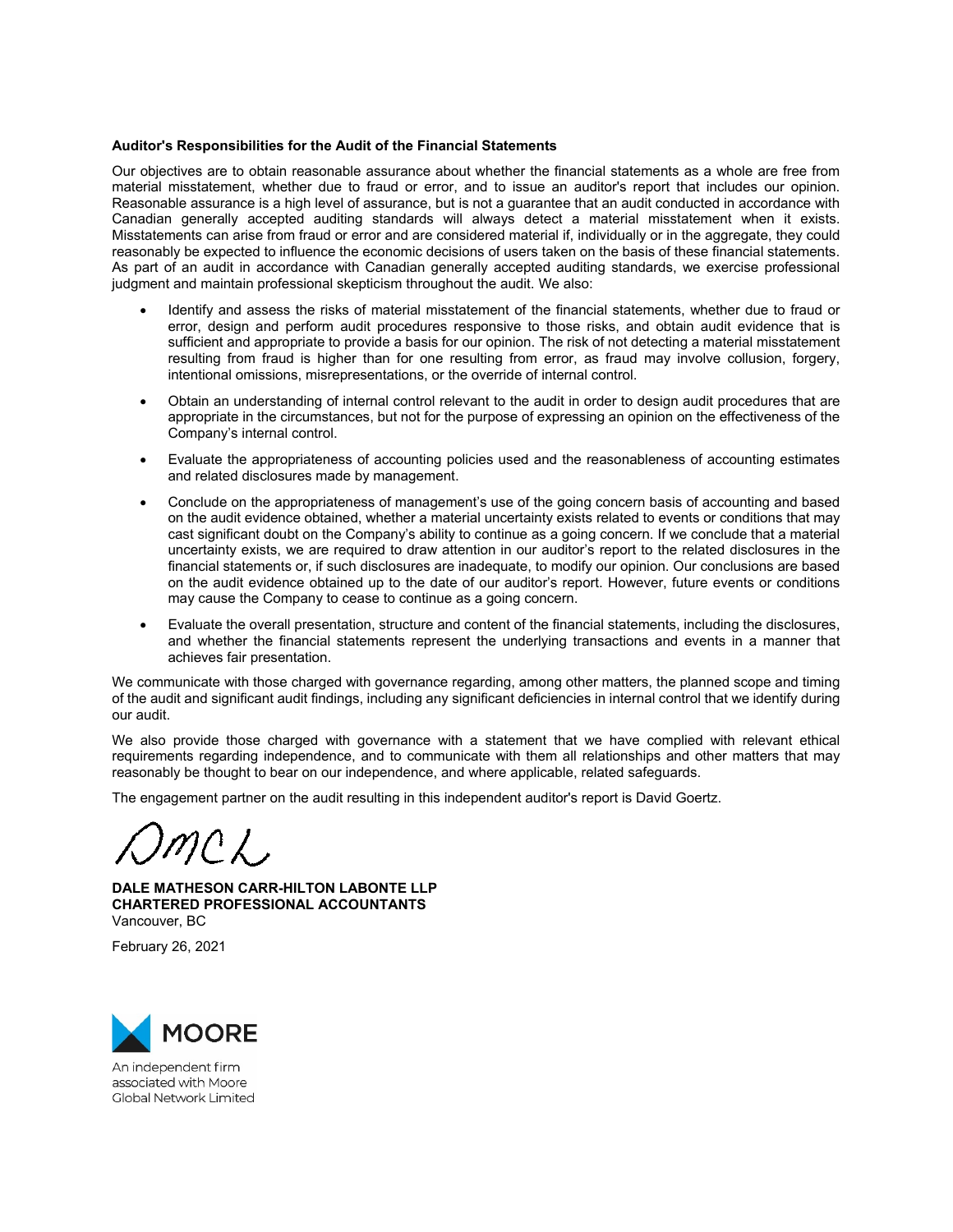### **BESSOR MINERALS INC. Statements of Financial Position (Expressed in Canadian Dollars)**

|                                                           | October 31,<br>2020       |             |              | October 31,<br>2019 |
|-----------------------------------------------------------|---------------------------|-------------|--------------|---------------------|
| <b>ASSETS</b>                                             |                           |             |              |                     |
| <b>CURRENT ASSETS</b>                                     |                           |             |              |                     |
| Cash and cash equivalents (Note 5)                        | $\boldsymbol{\mathsf{S}}$ | 480,423     | \$           | 556,782             |
| Accounts receivable                                       |                           | 744         |              | 710                 |
| Prepaid expenses                                          |                           | 579         |              | 587                 |
|                                                           |                           | 481,746     |              | 558,079             |
| <b>RECLAMATION ADVANCE (Note 6)</b>                       |                           | 5,000       |              | 5,000               |
| <b>MINERAL EXPLORATION AND EVALUATION ASSETS (Note 7)</b> |                           | 415,453     |              | 387,113             |
| <b>MARKETABLE SECURITIES (Note 8)</b>                     |                           | 1           |              | 1                   |
|                                                           |                           |             |              |                     |
|                                                           | $\mathbf S$               | 902,200     | $\mathbf{s}$ | 950,193             |
| <b>LIABILITIES</b>                                        |                           |             |              |                     |
| <b>CURRENT LIABILITIES</b>                                |                           |             |              |                     |
| Accounts payable and accrued liabilities                  | $\boldsymbol{\mathsf{S}}$ | 14,034      | \$           | 14,973              |
| <b>EQUITY</b>                                             |                           |             |              |                     |
| <b>SHARE CAPITAL (Note 9)</b>                             |                           | 9,571,071   |              | 9,548,571           |
| <b>RESERVE</b> (Note 10)                                  |                           | 1,056,536   |              | 1,056,536           |
| <b>DEFICIT</b>                                            |                           | (9,739,441) |              | (9,669,887)         |
|                                                           |                           | 888,166     |              | 935,220             |
|                                                           | \$                        | 902,200     | \$           | 950,193             |

Approved on behalf of the Board of Directors:

| "Kieran Downes" | "David Billard" |
|-----------------|-----------------|
|                 |                 |
| Kieran Downes   | David Rillard   |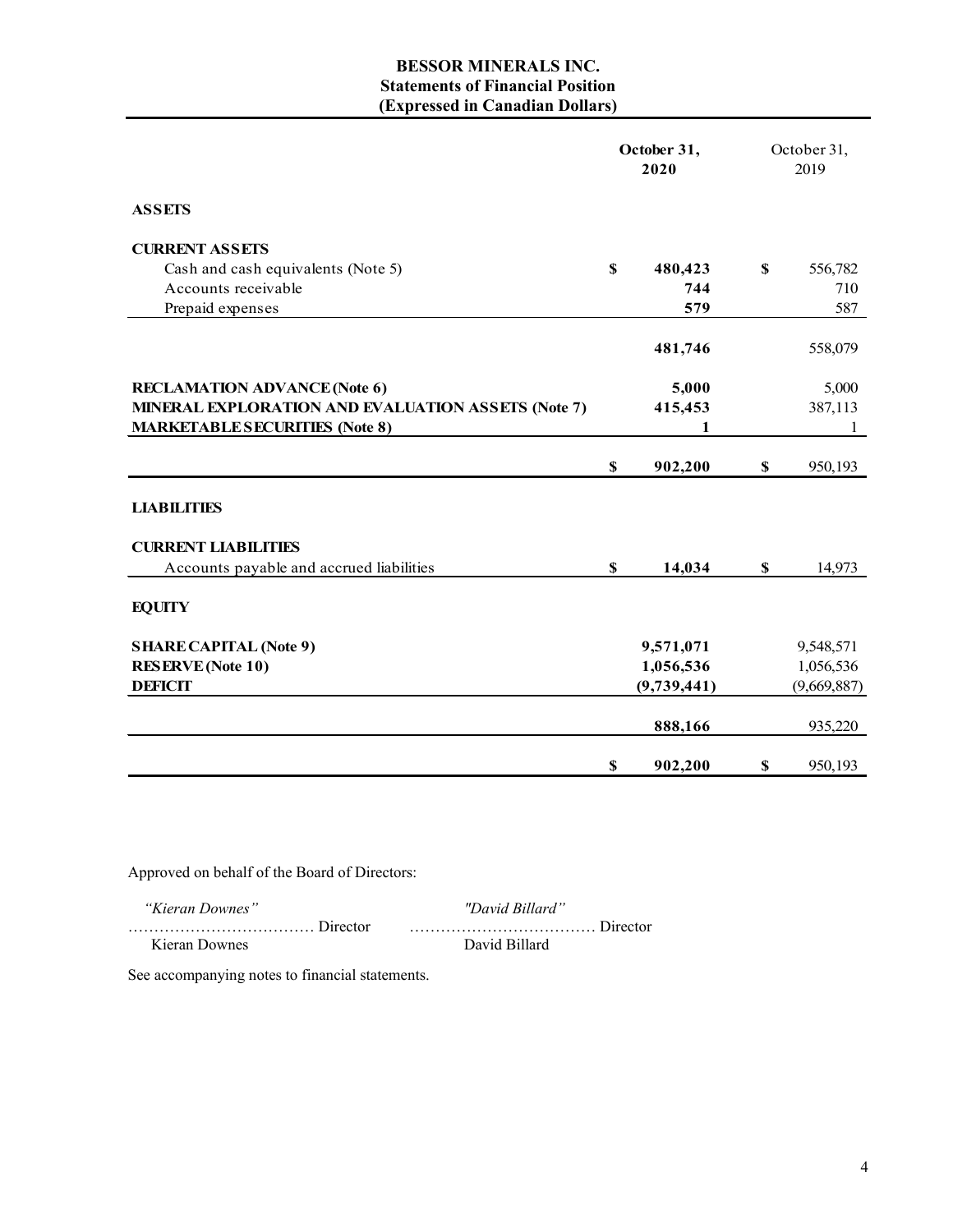#### **BESSOR MINERALS INC. Statements of Loss and Comprehensive Loss For the Years Ended October 31 (Expressed in Canadian Dollars)**

|                                                                                           |             | 2020                | 2019       |  |  |
|-------------------------------------------------------------------------------------------|-------------|---------------------|------------|--|--|
| <b>EXPENSES</b>                                                                           |             |                     |            |  |  |
| Foreign exchange loss (gain)                                                              | $\mathbf S$ | 18<br><sup>\$</sup> | (3,060)    |  |  |
| General and administration                                                                |             | 15,033              | 15,882     |  |  |
| Management fees (Note 11)                                                                 |             | 24,000              | 28,000     |  |  |
| Professional fees                                                                         |             | 22,456              | 40,223     |  |  |
| Public company costs                                                                      |             | 12,044              | 31,742     |  |  |
| Travel and related costs                                                                  |             | 210                 | 6,422      |  |  |
|                                                                                           |             | 73,761              | 119,209    |  |  |
| <b>LOSS BEFORE OTHER INCOME</b>                                                           |             | (73,761)            | (119,209)  |  |  |
| <b>FINANCE INCOME</b>                                                                     |             | 4,207               | 3,765      |  |  |
| <b>NET LOSS AND COMPREHENSIVE LOSS</b>                                                    | \$          | $(69, 554)$ \$      | (115, 444) |  |  |
| <b>WEIGHTED AVERAGE NUMBER OF COMMON</b><br><b>SHARES OUTSTANDING - BASIC AND DILUTED</b> |             | 19,993,820          | 15,473,568 |  |  |
| <b>BASIC AND DILUTED LOSS</b><br><b>PER SHARE</b>                                         | \$          | $(0.00)$ \$         | (0.01)     |  |  |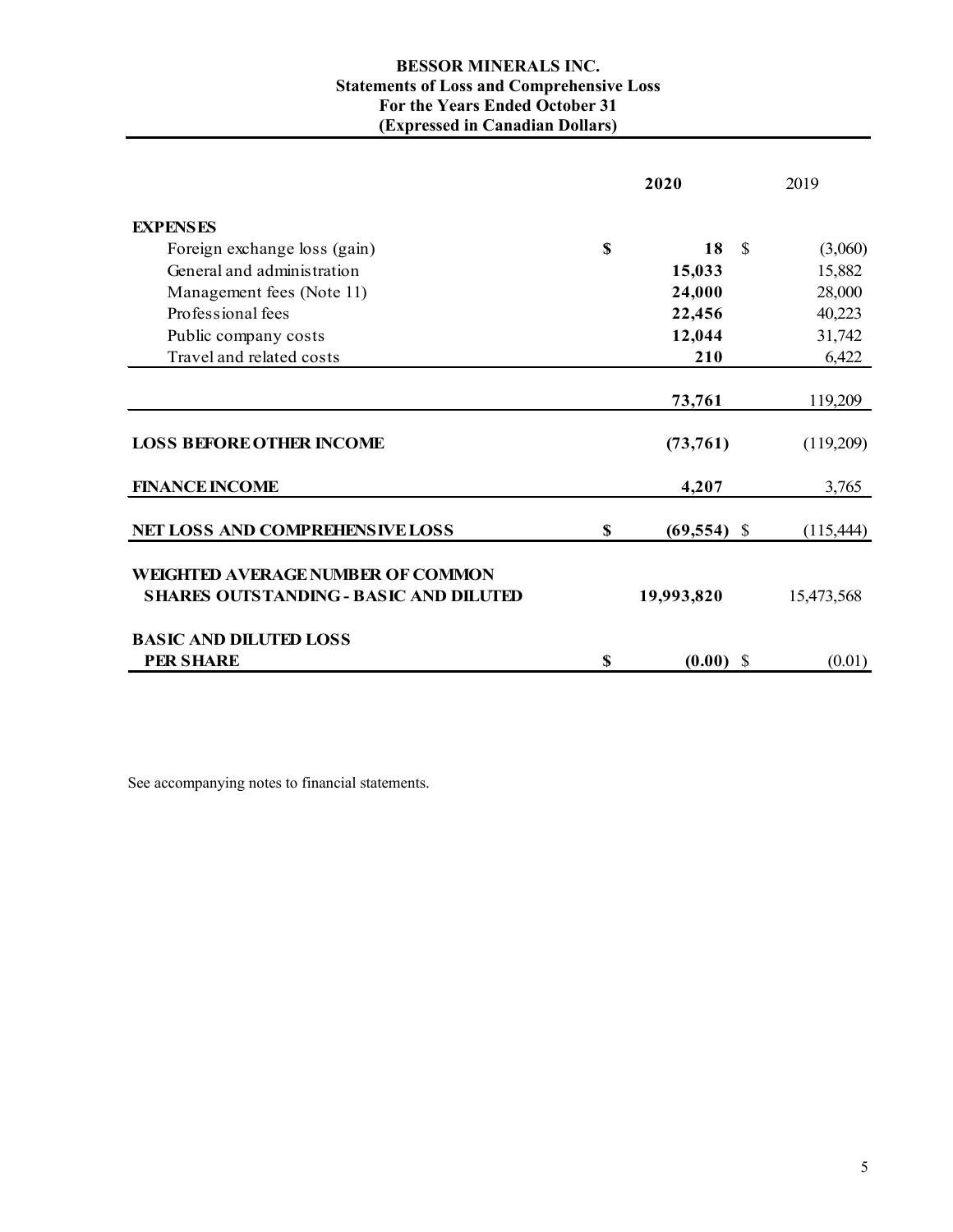### **BESSOR MINERALS INC. Statements of Changes in Equity (Expressed in Canadian Dollars)**

|                                                             | Number of                      |     |                                 |              |                           |                          |                     |            |
|-------------------------------------------------------------|--------------------------------|-----|---------------------------------|--------------|---------------------------|--------------------------|---------------------|------------|
|                                                             | <b>Common</b><br><b>Shares</b> |     | <b>Share Capital</b><br>Reserve |              |                           | Deficit                  | <b>Total Equity</b> |            |
|                                                             |                                |     |                                 |              |                           |                          |                     |            |
| Balance, October 31, 2018                                   | 12,435,623                     | \$. | 9,184,714                       | <sup>S</sup> | 1,056,536<br><b>S</b>     | $(9,554,443)$ \$         |                     | 686,807    |
| Private placements                                          | 7,250,000                      |     | 362,500                         |              |                           |                          |                     | 362,500    |
| Share issue costs                                           |                                |     | (16, 643)                       |              |                           |                          |                     | (16, 643)  |
| Shares issued for mineral exploration and evaluation assets | 300,000                        |     | 18,000                          |              |                           | $\overline{\phantom{a}}$ |                     | 18,000     |
| Net loss for the year                                       |                                |     |                                 |              |                           | (115, 444)               |                     | (115, 444) |
| Balance, October 31, 2019                                   | 19,985,623                     |     | 9,548,571                       |              | 1,056,536                 | (9,669,887)              |                     | 935,220    |
| Shares issued for mineral exploration and evaluation assets | 300,000                        |     | 22,500                          |              |                           |                          |                     | 22,500     |
| Net loss for the year                                       |                                |     |                                 |              |                           | (69, 554)                |                     | (69, 554)  |
| Balance, October 31, 2020                                   | 20,285,623                     | S.  | 9,571,071                       | S            | 1,056,536<br><sup>8</sup> | $(9,739,441)$ \$         |                     | 888,166    |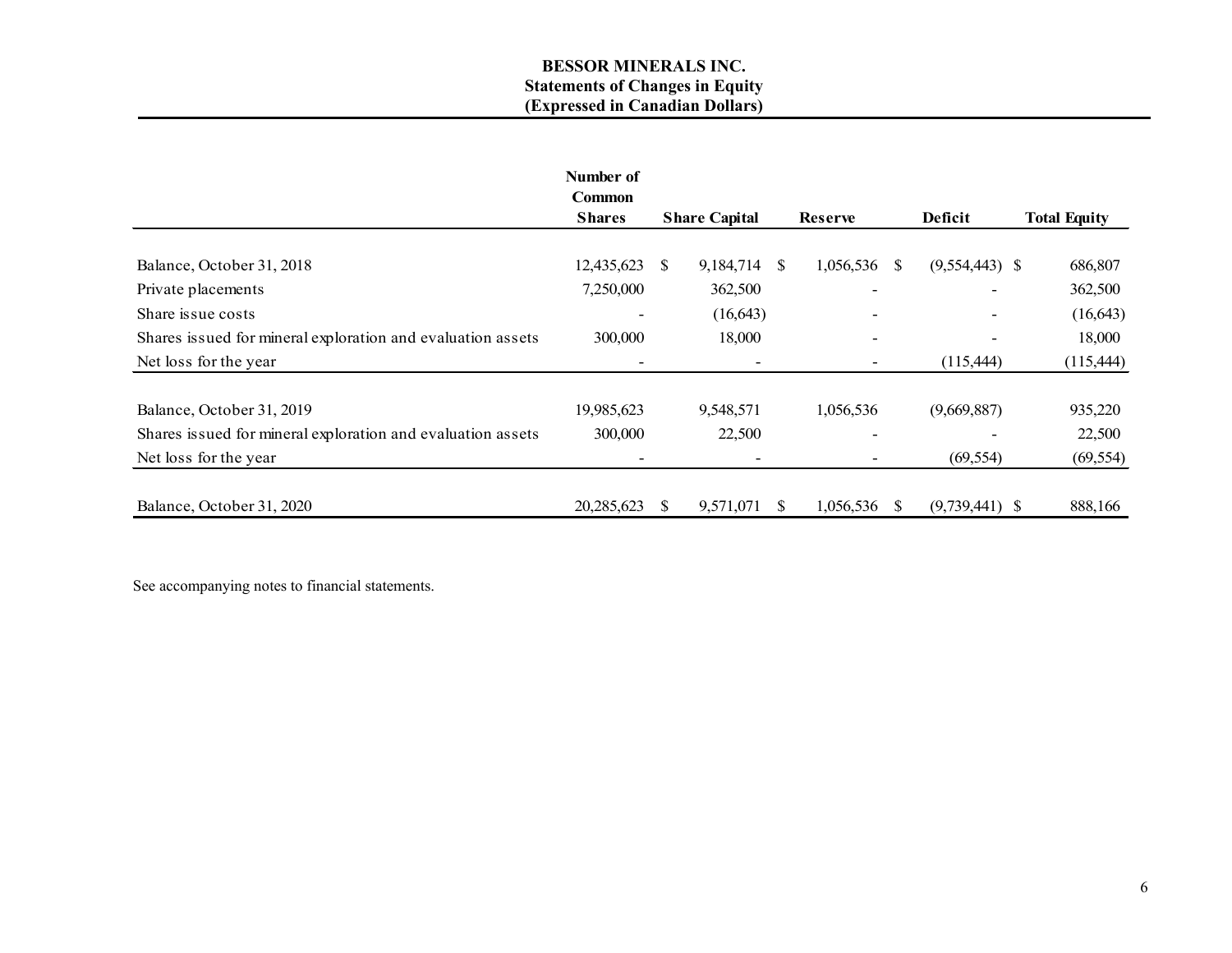### **BESSOR MINERALS INC. Statements of Cash Flow For the Years Ended October 31 (Expressed in Canadian Dollars)**

|                                                                                       | 2020                      |           |              | 2019                 |  |
|---------------------------------------------------------------------------------------|---------------------------|-----------|--------------|----------------------|--|
| <b>OPERATING ACTIVITIES</b>                                                           |                           |           |              |                      |  |
| Net loss                                                                              | \$                        | (69, 554) | \$           | (115, 444)           |  |
| Changes in non-cash working capital                                                   |                           |           |              |                      |  |
| Accounts receivable                                                                   |                           | (34)      |              | 1,687                |  |
| Prepaid expenses                                                                      |                           | 8         |              | 172                  |  |
| Accounts payable and accrued liabilities                                              |                           | (939)     |              | (26, 224)            |  |
| <b>CASH USED IN OPERATING ACTIVITIES</b>                                              |                           | (70, 519) |              | (139, 809)           |  |
| <b>INVESTING ACTIVITIES</b>                                                           |                           |           |              |                      |  |
| Investment in mineral exploration and evaluation assets                               |                           | (6,200)   |              | (8,700)              |  |
| Refund of Mineral Exploration Tax Credit                                              |                           | 360       |              | 5,348                |  |
| Reclamation advances refunded                                                         |                           |           |              | 17,424               |  |
| <b>CASH PROVIDED BY (USED IN) INVESTING ACTIVITIES</b>                                |                           | (5, 840)  |              | 14,072               |  |
|                                                                                       |                           |           |              |                      |  |
| <b>FINANCING ACTIVITIES</b><br>Common shares issued for cash                          |                           |           |              |                      |  |
| Share issue costs                                                                     |                           |           |              | 362,500<br>(16, 643) |  |
|                                                                                       |                           |           |              |                      |  |
| <b>CASH PROVIDED BY FINANCING ACTIVITIES</b>                                          |                           |           |              | 345,857              |  |
|                                                                                       |                           |           |              |                      |  |
| <b>CHANGE IN CASH AND CASH EQUIVALENTS</b>                                            |                           | (76, 359) |              | 220,120              |  |
| CASH AND CASH EQUIVALENTS, BEGINNING OF YEAR                                          |                           | 556,782   |              | 336,662              |  |
| CASH AND CASH EQUIVALENTS, END OF YEAR                                                | \$                        | 480,423   | \$           | 556,782              |  |
|                                                                                       |                           |           |              |                      |  |
| <b>SUPPLEMENTAL CASH FLOW INFORMATION</b>                                             |                           |           |              |                      |  |
| Interest received                                                                     | \$                        | 4,207     | \$           | 3,765                |  |
| Income tax paid                                                                       | \$                        |           | \$           |                      |  |
| Non-cash financing activities<br>Shares issued for mineral exploration and evaluation |                           |           |              |                      |  |
|                                                                                       |                           |           |              |                      |  |
| assets                                                                                | $\mathbb S$               | 22,500    | \$           | 18,000               |  |
| <b>CASH AND CASH EQUIVALENTS</b>                                                      |                           |           |              |                      |  |
| Cash                                                                                  | $\boldsymbol{\mathsf{S}}$ | 28,022    | $\mathbb{S}$ | 325,004              |  |
| Guaranteed investment certificates                                                    |                           | 452,401   |              | 231,778              |  |
|                                                                                       | \$                        | 480,423   | \$           | 556,782              |  |
|                                                                                       |                           |           |              |                      |  |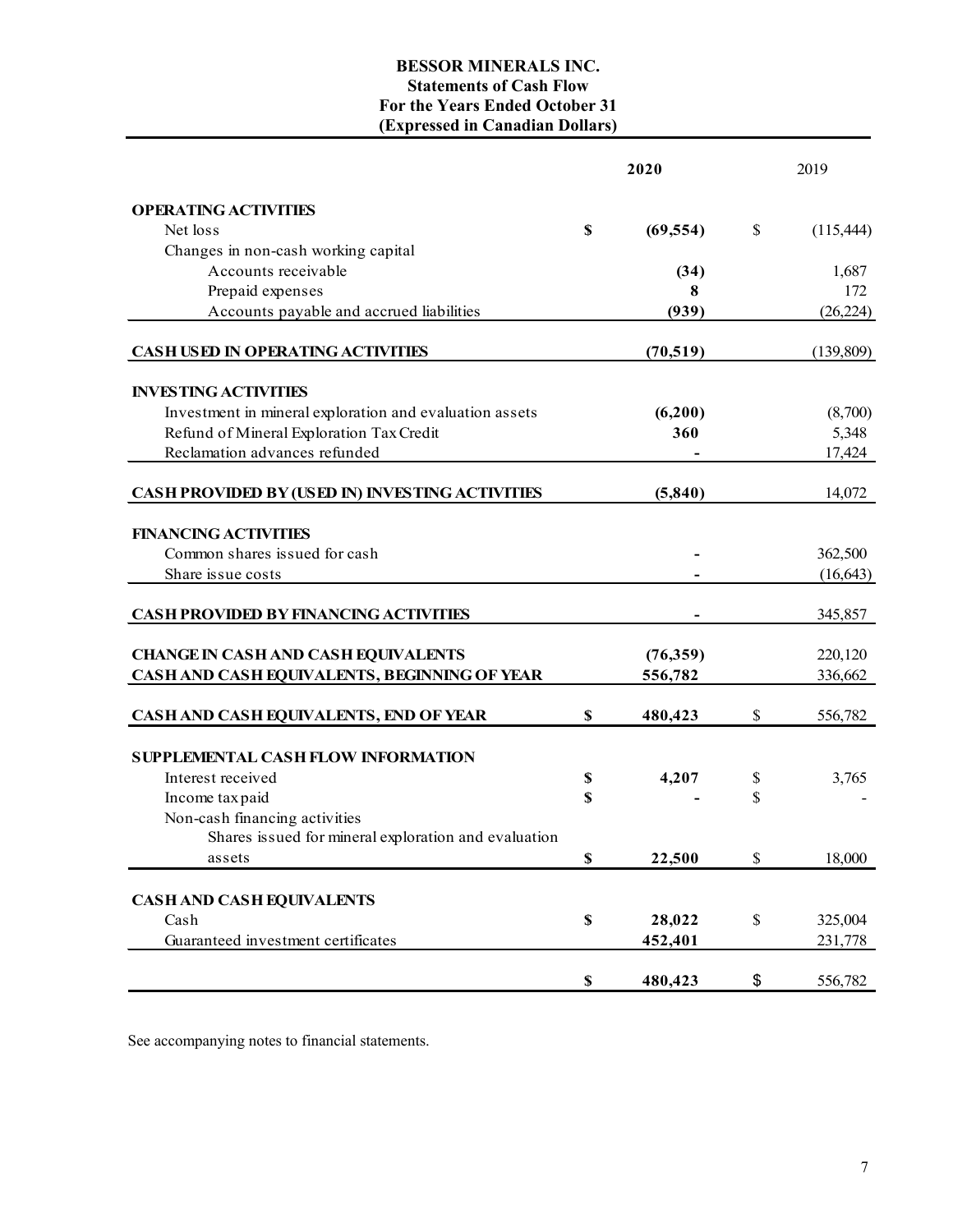### **1. NATURE OF OPERATIONS**

Bessor Minerals Inc. of Box 37033 Country Club PO, Nanaimo, British Columbia, V9T 6N4 was incorporated under the *Business Corporations Act* (Alberta) on June 4, 2007. A Plan of Arrangement between the Company, Signet Minerals Inc. and Cash Minerals Ltd. was completed on August 7, 2007. The Company was listed on the TSX Venture Exchange ("TSX-V") on September 20, 2007. The Company trades under the symbol "BST". The principal business of the Company is the identification, evaluation and acquisition of mineral properties, as well as exploration of mineral properties once acquired.

On April 11, 2019, the Company completed a consolidation of its common shares on the basis of one new common share for every existing ten common shares.

#### **2. GOING CONCERN**

These financial statements have been prepared on the basis of accounting principles applicable to a going concern, which assumes that the Company will continue in operation for the foreseeable future and will be able to realize its assets and discharge its liabilities in the normal course of operations.

The Company is in the process of exploring and evaluating its mineral exploration and evaluation assets. On the basis of the information to date, it has not yet determined whether these assets contain economically recoverable ore reserves. The underlying value of the mineral exploration and evaluation assets and related deferred costs is entirely dependent on the existence of economically recoverable reserves, the ability of the Company to obtain the necessary financing to complete development and upon future profitable production. The amounts shown as mineral exploration and evaluation assets and deferred exploration costs represent net costs to date, less any amounts written off, and do not necessarily represent present or future values.

The Company's ability to continue as a going concern is dependent on accessing capital markets or entering into collaborative agreements that would provide additional financing. These material uncertainties may cast significant doubt about the Company's ability to continue as a going concern.

Realization values may be substantially different from carrying values as shown. These financial statements do not include any adjustments that would be necessary to the carrying values and classifications of assets and liabilities should the Company be unable to continue as a going concern.

In early March 2020, there was a global outbreak of coronavirus (COVID-19) that has resulted in changes in global supply and demand of certain mineral and energy products. These changes, including a potential economic downturn and any potential resulting direct and indirect negative impact to the Company cannot be determined, but they could have a prospective material impact on the Company's project exploration activities, liquidity and the ability to obtain financing.

#### **3. BASIS OF PRESENTATION**

#### Statement of compliance

The financial statements of the Company have been prepared in accordance with International Financial Reporting Standards ("IFRS"), as issued by the International Accounting Standards Board.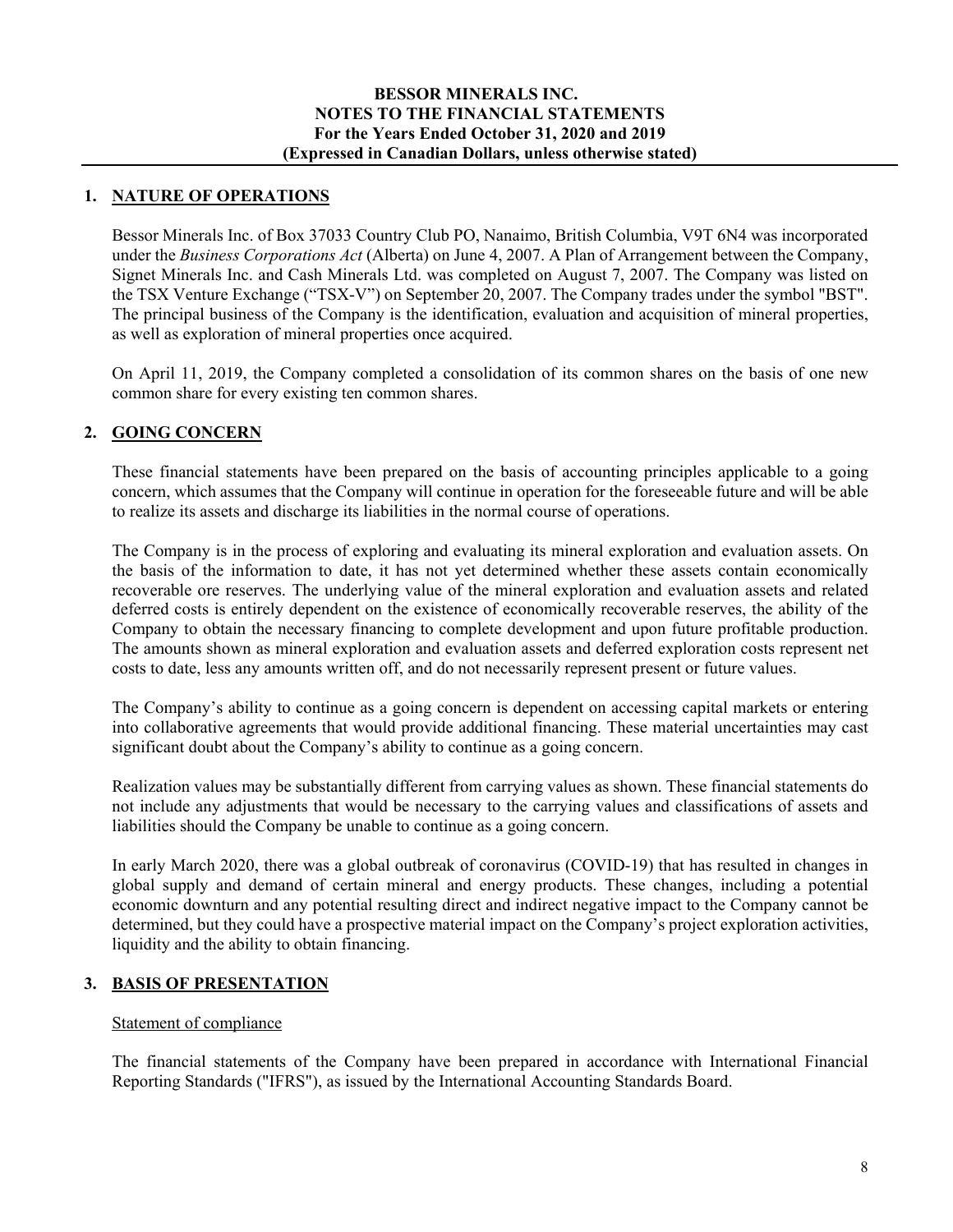### **3. BASIS OF PRESENTATION (continued)**

#### Approval of the financial statements

The financial statements of the Company for the year ended October 31, 2020 were reviewed by the Audit Committee, and authorized for issue on February 26, 2021 by the Board of Directors of the Company.

#### Measurement basis

The financial statements are presented in Canadian dollars. The financial statements of the Company have been prepared on an accrual basis, except for cash flow information, and are based on historical costs, except for certain financial instruments, which are stated at their fair values.

#### **4. SUMMARY OF SIGNIFICANT ACCOUNTING POLICIES**

The significant accounting policies of the Company include the following:

#### Significant accounting judgments, estimates and assumptions

The preparation of these financial statements in compliance with IFRS requires management to make judgments, estimates and assumptions that affect the reported amounts of assets and liabilities and the disclosure of contingent liabilities at the date of the financial statements and the reported amounts of revenues and expenses during the reporting period. Estimates and assumptions are continuously evaluated and are based on management's experience and other factors, including expectations of future events that are believed to be reasonable under the circumstances.

#### *Significant accounting estimates*

Significant areas requiring the use of management estimates include the determination of impairment of mineral exploration and evaluation assets, the recoverability and measurement of deferred income tax assets and liabilities, and the recognition and valuation of provisions for restoration and environmental liabilities. Management believes the estimates are reasonable; however, actual results could differ from those estimates and could impact future results of operations and cash flows.

#### *Significant accounting judgments*

Information about critical judgments in applying accounting policies that have the most significant risk of causing material adjustment to the carrying amounts of assets and liabilities recognized in the financial statements within the next financial year include the Company's going concern assessment.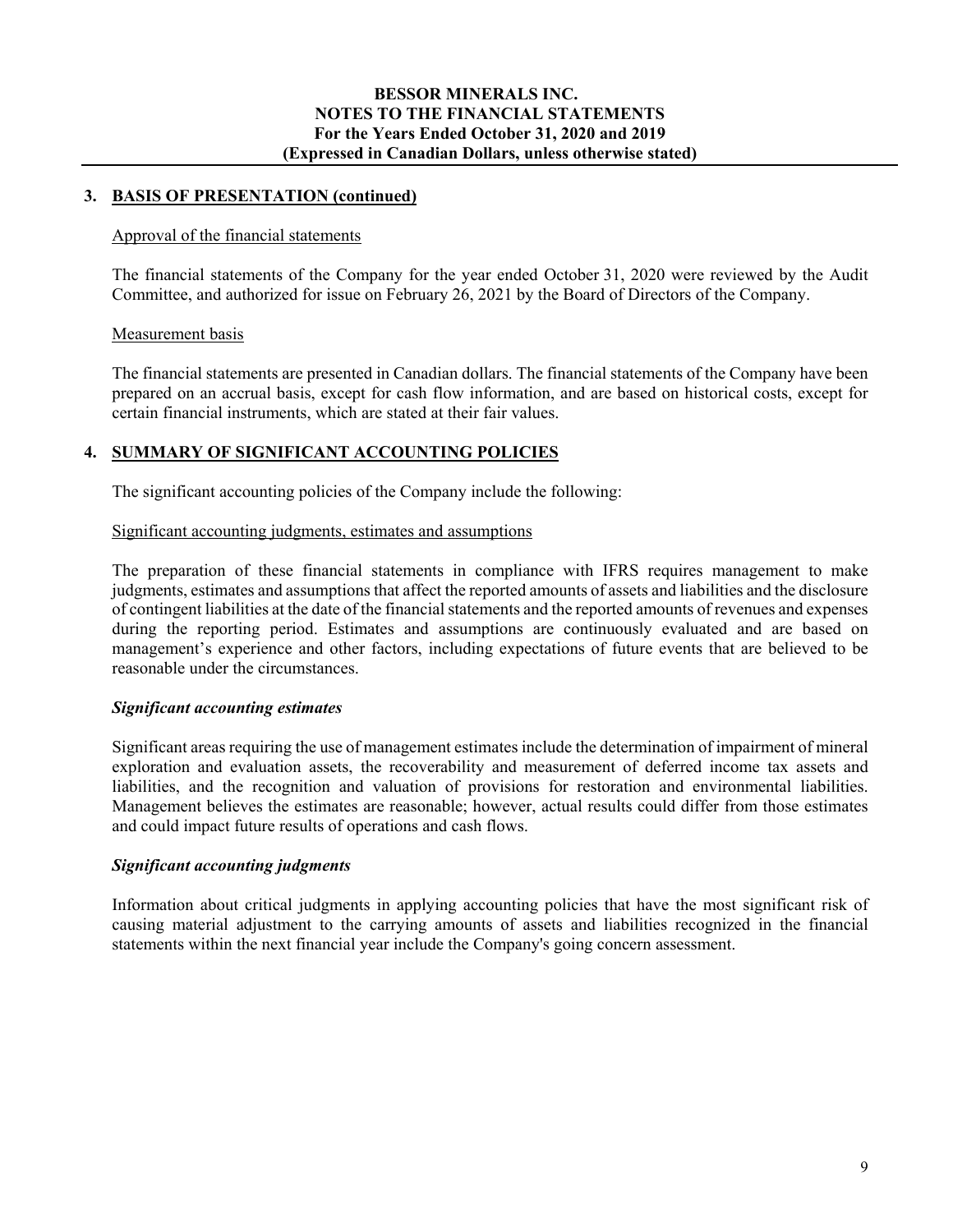#### Mineral exploration and evaluation

Expenditures incurred before the entity has obtained the legal rights to explore a specific area are expensed. Expenditures related to the development of mineral resources are not recognized as exploration and evaluation assets. Expenditures related to development are accounted for as an asset only when technical feasibility and commercial viability of a specific area are demonstrable and when recognition criteria of International Accounting Standard ("IAS") 16 *Property, Plant and Equipment* or IAS 38 *Intangible Assets* are met.

All costs directly associated with property acquisition and exploration activities are capitalized as exploration and evaluation assets. Costs that are capitalized are limited to costs related to the acquisition and exploration activities that can be associated with finding specific mineral resources, and do not include costs related to production and administrative expenses and other general indirect costs.

Costs related to the acquisition of mineral property interests and to exploration and evaluation expenditures are capitalized until the technical feasibility and commercial viability of extracting a mineral resource are demonstrable. When the technical feasibility and commercial viability of extracting a mineral resource become demonstrable, exploration and evaluation assets will be reclassified as mining assets under development. Exploration and evaluation assets will be assessed for impairment before reclassification, and any impairment loss will then be recognized.

The Company may occasionally enter into farm-out arrangements, whereby the Company will transfer part of a mineral property interest, as consideration, for an agreement by transferee to meet certain exploration and evaluation expenditures that would have otherwise been undertaken by the Company. The Company does not record any expenditures made by the farmee on its behalf. Any cash consideration received from the agreement is credited against the costs previously capitalized to the mineral property interest given up by the Company, with any excess cash accounted for as a gain on disposal.

#### Impairment of non-financial assets

Exploration and evaluation assets are tested for recoverability whenever events or changes in circumstances indicate that the carrying amounts may not be recoverable and at each reporting date. The recoverability tests are carried out on a property-by-property basis. Impairment of a property is generally considered to have occurred if one of the following factors is present: the rights to explore have expired or are near to expiry with no expectation of renewal, no further substantive expenditures are planned, exploration work is discontinued in an area for which commercially viable quantities have not been discovered, or there are indications in an area with development likely to proceed that the carrying amount is unlikely to be recovered in full by development or sale.

The recoverable amount is the higher of an asset's fair value less cost to sell or its value in use. An impairment loss is recognized in profit or loss for the amount by which the asset's carrying amount exceeds its recoverable amount. Value in use is determined using discounted estimated future cash flows of the relevant asset. For the purpose of measuring recoverable amounts, assets are grouped at the lowest levels for which there are separately identifiable cash flows, which are cash-generating units. The Company evaluates impairment losses for potential reversals when events or circumstances warrant such consideration.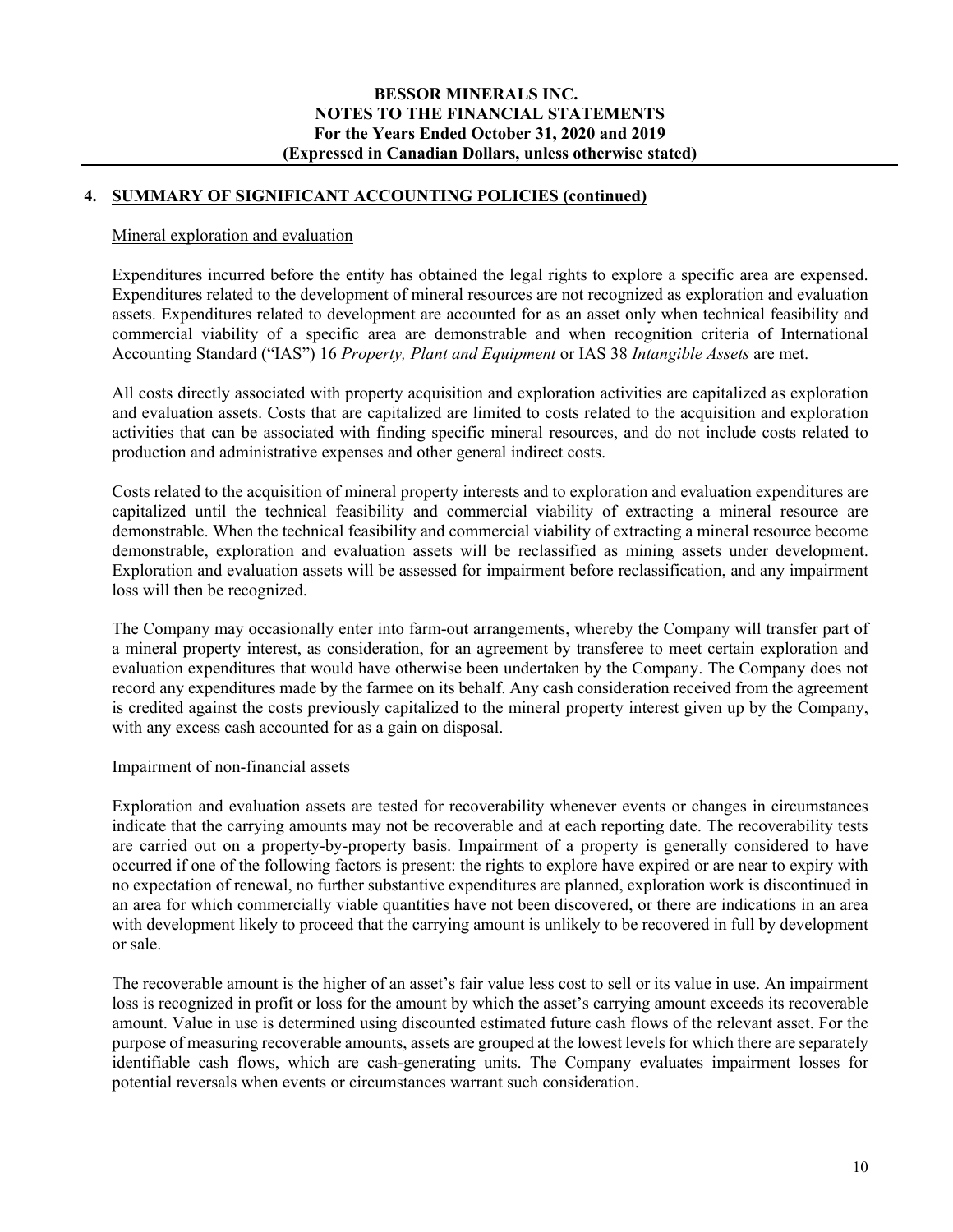#### Cash and cash equivalents

Cash equivalents consist of highly liquid investments that are readily convertible into cash and are subject to an insignificant risk of change in value. Interest from cash is recorded on an accrual basis.

#### Income taxes

Income tax expense consisting of current and deferred tax expense is recognized in the statement of net loss and comprehensive loss. Current tax expense (recovery) is the expected tax payable on the taxable loss for the year, using tax rates enacted or substantively enacted at year-end, adjusted for amendments to tax payable with regard to previous years.

Deferred tax assets and liabilities and the related deferred income tax expense or recovery are recognized for deferred tax consequences attributable to differences between the financial statement carrying amounts of existing assets and liabilities and their respective tax basis. Deferred tax assets and liabilities are measured using the enacted or substantively enacted tax rates expected to apply when the asset is realized or the liability settled.

The effect on deferred tax assets and liabilities of a change in tax rates is recognized in income in the period that substantive enactment occurs.

A deferred tax asset is recognized to the extent that it is probable that future taxable profits will be available against which the asset can be utilized. To the extent that the Company does not consider it probable that a deferred tax asset will be recovered, the deferred tax asset is reduced.

Deferred tax assets and liabilities are offset when there is a legally enforceable right to set off current tax assets against current tax liabilities and when they relate to income taxes levied by the same taxation authority and the Company intends to settle its current tax assets and liabilities on a net basis.

#### Provisions

Provisions are recorded when a present legal or constructive obligation exists as a result of past events where it is probable that an outflow of resources embodying economic benefits will be required to settle the obligation, and a reliable estimate of the amount of the obligation can be made. Provisions are determined by discounting the expected future cash flows at a pre-tax rate that reflects current market assessments of the time value of money and, where appropriate, the risks specific to the liability.

Changes in closure and reclamation estimates are accounted for as a change in the corresponding capitalized cost. Costs of rehabilitation projects for which a provision has been recorded are recorded directly against the provision as incurred.

At each financial reporting date presented, the Company has not incurred any decommissioning costs related to the mineral exploration and evaluation assets, and accordingly, no provision has been recorded for such site reclamation or abandonment.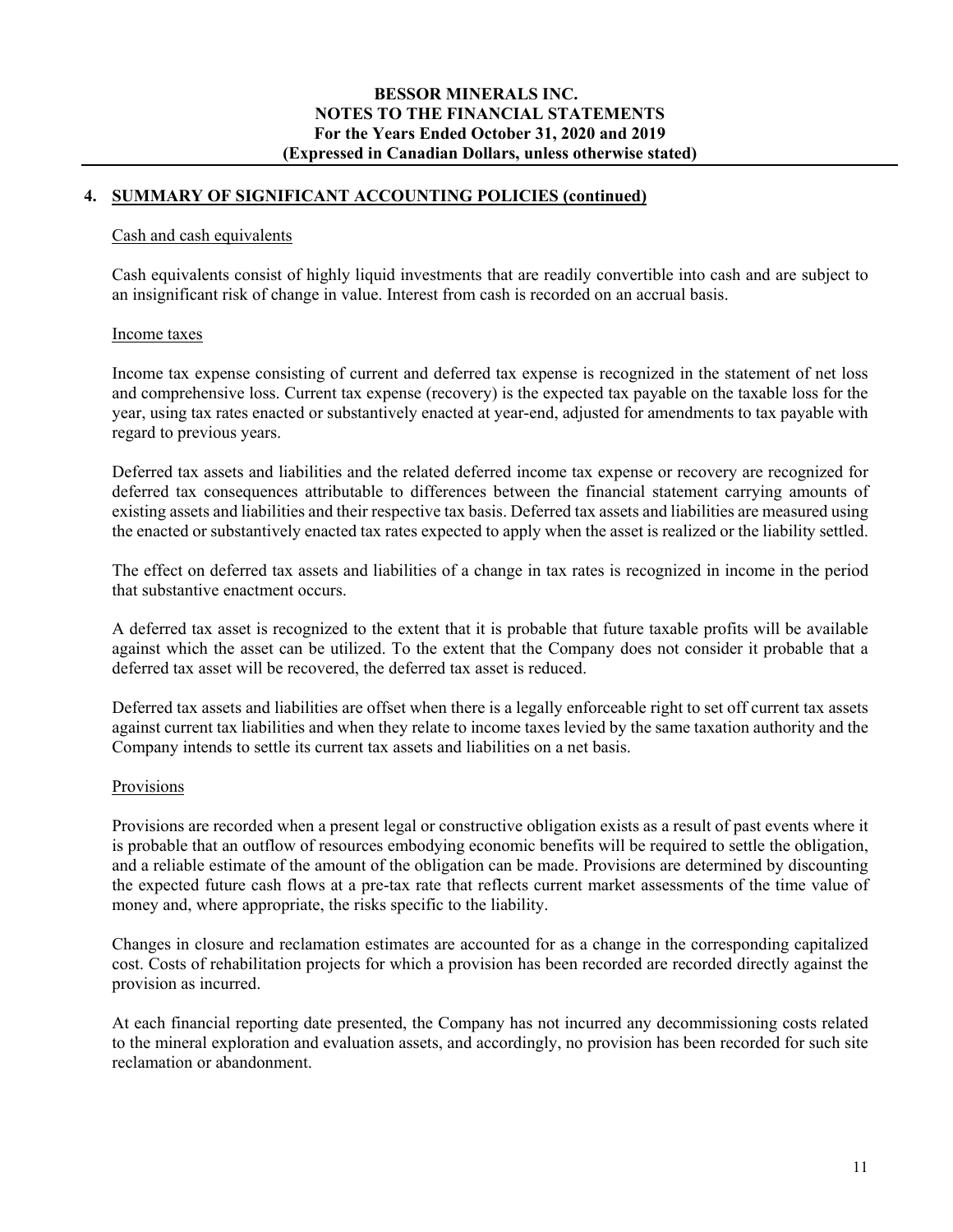#### Equity issuances

The proceeds from equity issuances are allocated between common shares and common share purchase warrants based on the residual value method. Under this method, the proceeds are allocated to share capital based on the fair value of the common shares, being the closing bid price on announcement date, and any residual value is allocated to common share purchase warrants.

#### Share-based compensation

The Company has a stock option plan that is described in Note 9(c).

Where equity instruments are granted to employees, they are recorded at the fair value of the equity instrument on the date of grant using the Black-Scholes option pricing model. The grant date fair value is recognized in net income (loss) over the vesting period, described as the period during which all the vesting conditions are satisfied.

Where equity instruments are granted to non-employees, they are recorded at the fair value of the goods or services received in net loss, unless they are related to the issuances of shares. Amounts related to the issuances of shares are recorded as a reduction of share capital. When the value of goods or services received in exchange for the share-based payment cannot be reliably estimated, the fair value is determined using the Black-Scholes option pricing model. The fair value of direct awards of stock is determined by the quoted market price of the Company's stock. The amount recognized as expense is adjusted to reflect the number of stock options expected to vest. For both employees and non-employees, where the terms and conditions are modified before they vest, the increase in the fair value of the options, measured immediately before and after modification, is also charged to share-based compensation in net income (loss) over the remaining vesting period.

All equity-settled share-based payments are reflected in reserve until exercised. Upon exercise, shares are issued from treasury and the amount reflected in reserve is credited to share capital, adjusted for any consideration paid. Amounts recorded in reserve for unexercised share options remain in reserve upon their expiry or cancellation.

Where a grant of options is cancelled and settled during the vesting period, excluding forfeitures when vesting conditions are not satisfied, the Company immediately accounts for the cancellation as an acceleration of vesting and recognizes the amount that otherwise would have been recognized for services received over the remainder of the vesting period. Any payment made to the employee on the cancellation is accounted for as the repurchase of an equity interest, except to the extent the payment exceeds the fair value of the equity instrument granted, measured at the repurchase date. Any such excess is recognized as an expense.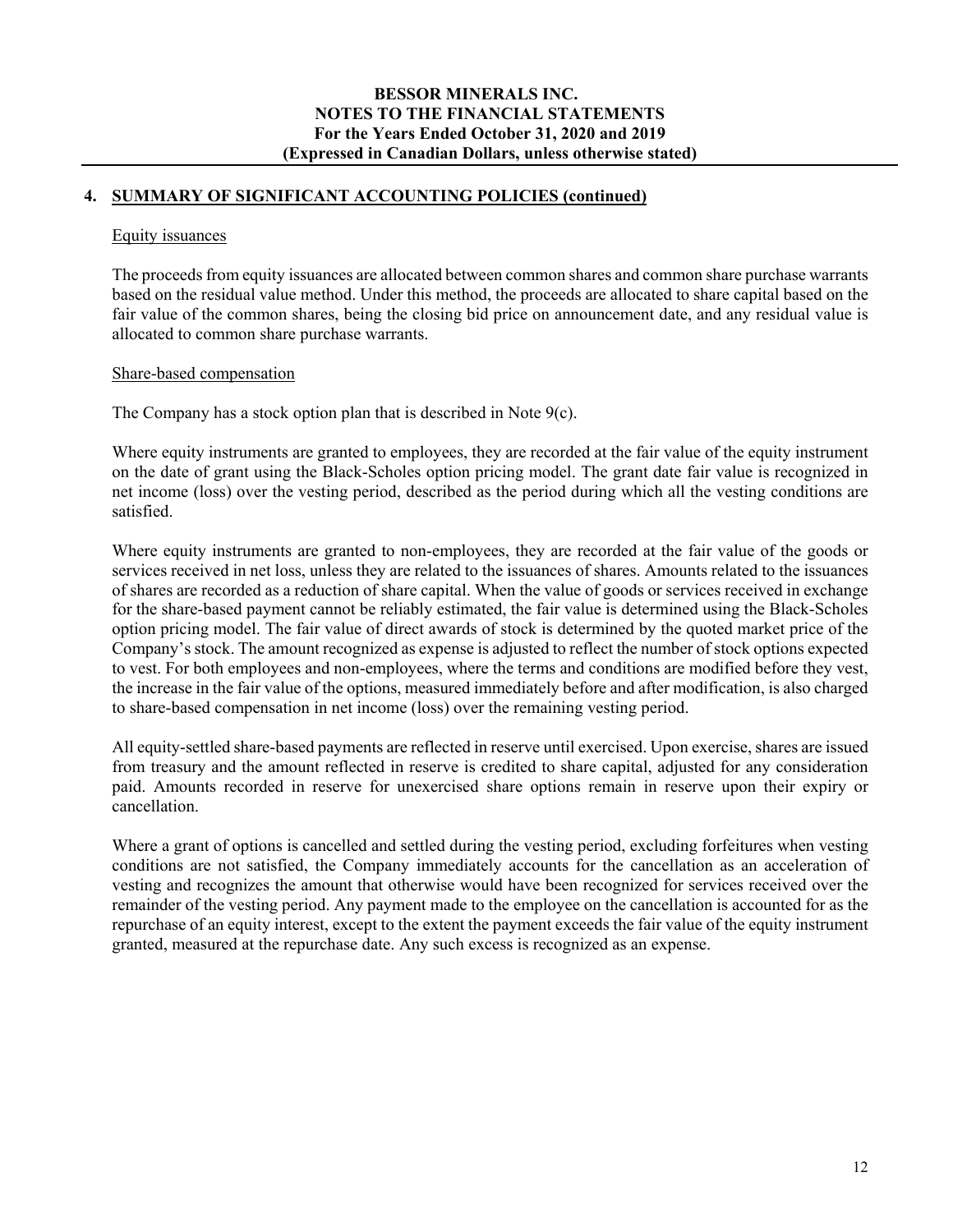#### Basic and diluted loss per share

Basic loss per share is computed by dividing the loss for the period by the weighted average number of common shares outstanding during the period. Diluted loss per share reflects the potential dilution that could occur if potentially dilutive securities were exercised or converted to common shares. The dilutive effect of options and warrants and their equivalent is computed by application of the treasury stock method. Diluted amounts are not presented when the effect of the computations are anti-dilutive due to the losses incurred. Accordingly, there is no difference in the amounts presented for basic and diluted loss per share for 2019. For 2020, there were no potentially dilutive common shares related to stock options.

#### Flow-through shares

The Company finances a portion of its exploration activities through the issue of flow-through shares.

The Company provides certain share subscribers with a flow-through component for tax incentives available on qualifying Canadian exploration expenditures. The shares issued require that the Company make certain qualifying expenditures for tax purposes within two years of issuance, the deduction of which flow through to the shareholders. Accordingly, the Company is not entitled to the related taxable income deductions for such expenditures, giving rise to taxable temporary differences for accounting purposes. A portion of the deferred income tax assets that were not recognized in previous years are recognized as a recovery of income taxes in the statement of loss and comprehensive loss.

The proceeds from issuing flow-through shares are allocated between the offering of shares and the sale of tax benefits. The allocation is based on the difference ("premium") between the quoted price of the Company's existing shares and the amount the investor pays for the actual flow-through shares. A liability is recognized for the premium ("other liability") and is reversed into net loss as a deferred tax recovery when the eligible expenditures are incurred, and the Company has enough available unused non-capital losses. If the flow-through shares are not issued at a premium, a liability is not recorded.

#### Financial instruments

All financial assets not classified at amortized cost or fair value through other comprehensive income ("FVOCI") are measured at fair value through profit or loss ("FVTPL"). On initial recognition, the Company can irrevocably designate a financial asset at FVTPL if doing so eliminates or significantly reduces an accounting mismatch.

A financial asset is measured at amortized cost if it meets both of the following conditions and is not designated at FVTPL:

- It is held within a business model whose objective is to hold the financial asset to collect the contractual cash flows associated with the financial asset instead of selling the financial asset for a profit or loss; and
- Its contractual terms give rise to cash flows that are solely payments of principal and interest.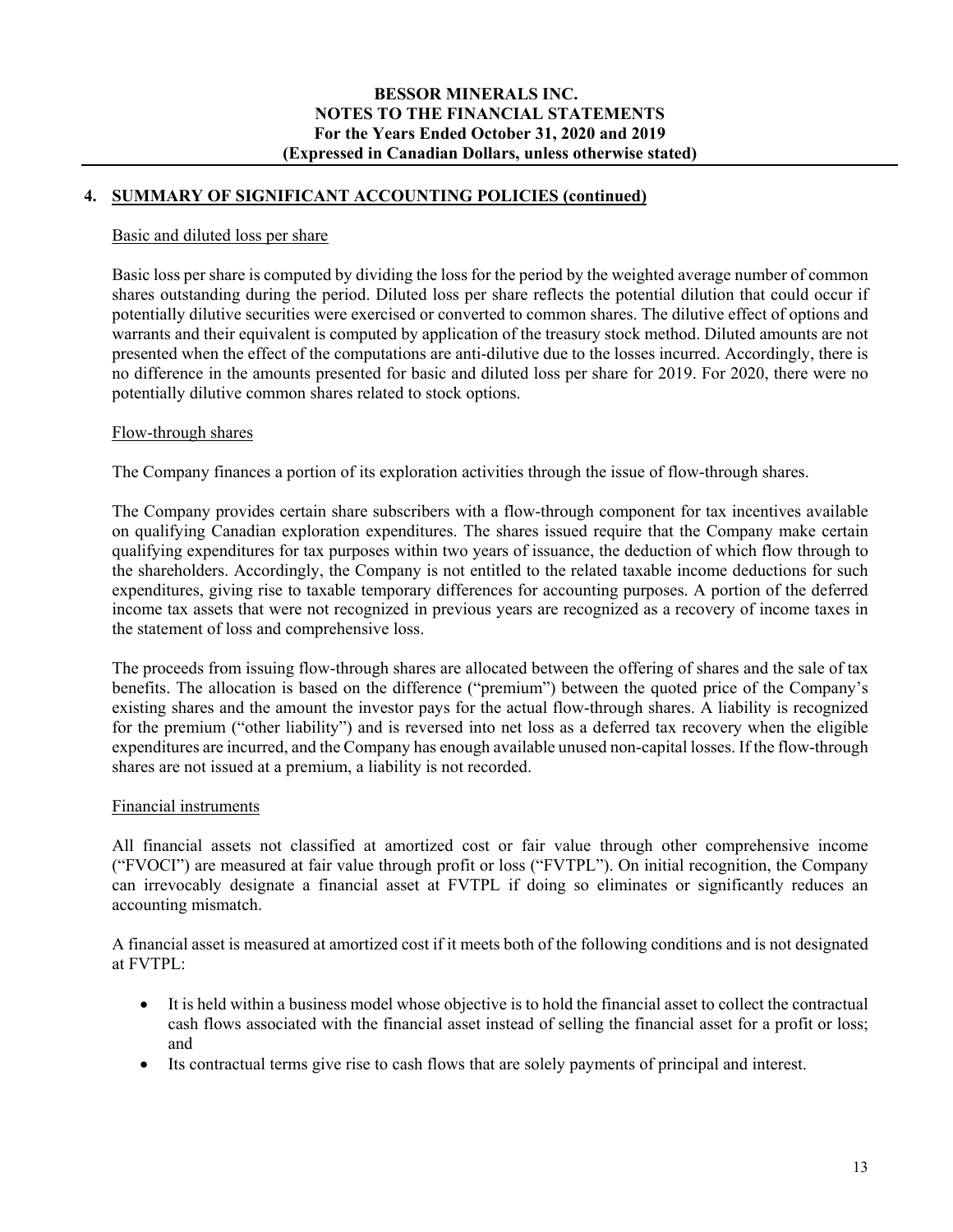#### Financial instruments (continued)

All financial instruments are initially recognized at fair value on the statement of financial position. Subsequent measurement of financial instruments is based on their classification. Financial assets and liabilities classified at FVTPL are measured at fair value with changes in those fair values recognized in net loss for the period. Financial assets classified at amortized cost and financial liabilities are measured at amortized cost using the effective interest method. Financial assets measured at FVOCI are measured at fair value with unrealized gains or losses recognized in other comprehensive income or loss in the statement of loss and comprehensive loss. When the financial instrument is sold, the cumulative gain or loss remains in accumulated other comprehensive income or loss and is not reclassified to profit or loss.

#### *Fair value hierarchy*

Fair value measurements of financial instruments are required to be classified using a fair value hierarchy that reflects the significance of inputs used in making the measurements. The levels of the fair value hierarchy are defined as follows:

Level 1: Ouoted prices (unadjusted) in active markets for identical assets or liabilities. Level 2: Inputs other than quoted prices included within Level 1 that are observable for the asset or liability, either directly or indirectly. Level 3: Inputs for assets or liabilities that are not based on observable market data.

New accounting standard adopted during the year

#### *IFRS 16 Leases*

#### *Initial adoption*

On November 1, 2019, the Company adopted IFRS 16, which specifies how an IFRS reporter will recognize, measure, present and disclose leases. The standard provides a single lessee accounting model, requiring lessees to recognize assets and liabilities for all leases unless the lease term is twelve months or less or the underlying asset has a low value. Lessors continue to classify leases as operating or finance, with IFRS 16's approach to lessor accounting substantially unchanged from its predecessor, IAS 17 *Leases*. The standard was issued in January 2016 and is effective for annual periods beginning on or after January 1, 2019.

The Company has elected to apply IFRS 16 using a modified retrospective approach, which does not require restatement of prior period financial information. Modified retrospective application recognizes the cumulative effect of IFRS 16 as an adjustment to opening deficit at November 1, 2019 and applies the standard prospectively. The Company has determined that at November 1, 2019, adoption of IFRS 16 did not result in the recognition of a right-of-use ("ROU") asset nor a lease obligation as the Company had no leases at November 30, 2020.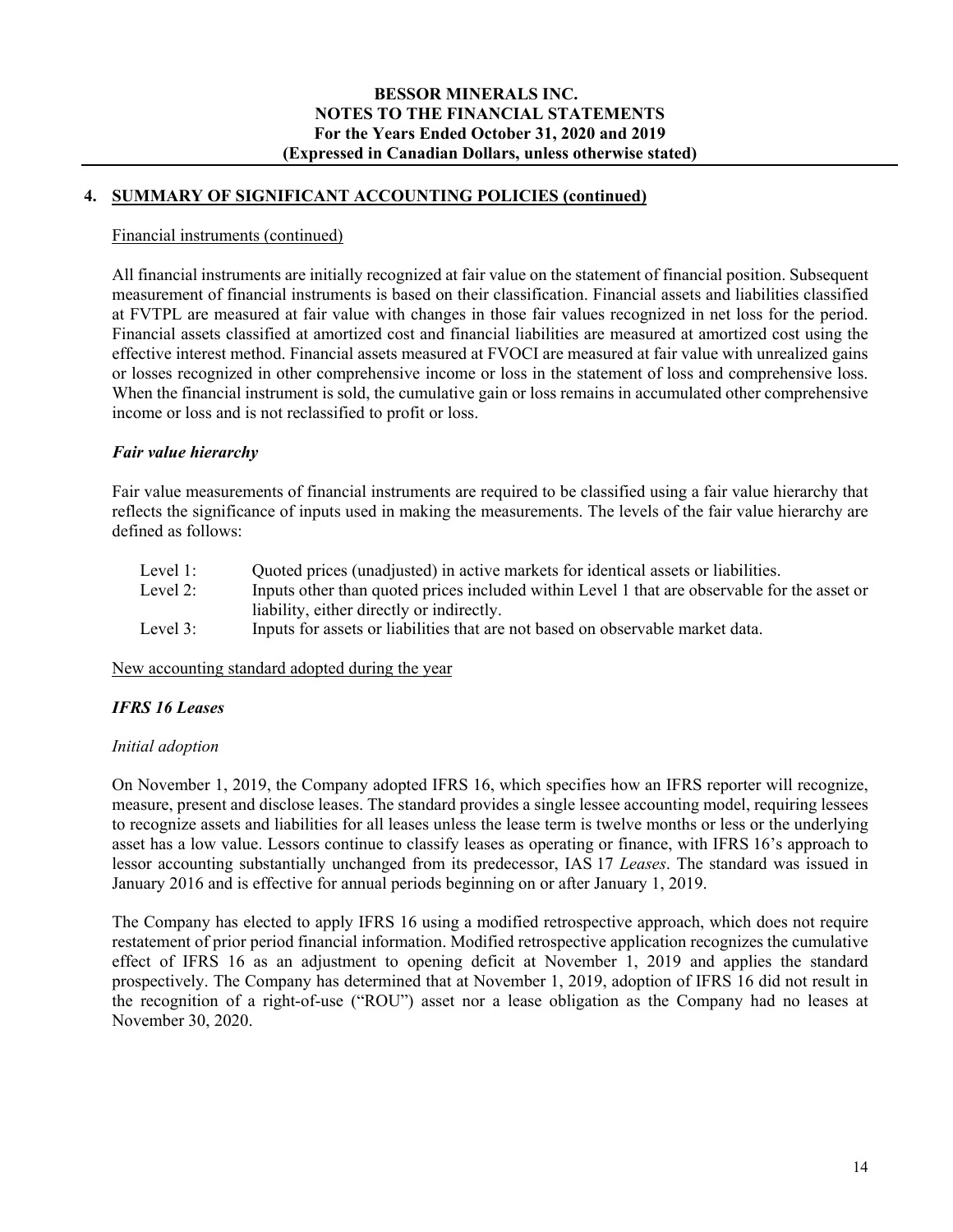New accounting standard adopted during the year (continued)

#### *Ongoing recognition and measurement*

On the date that the leased asset becomes available for use, the Company recognizes a ROU asset and a corresponding lease obligation. Interest expense associated with the lease obligation is charged to the statement of income/loss over the lease period with a corresponding increase to the lease obligation. The lease obligation is reduced as payments are made against the principal portion of the lease. The ROU asset is depreciated over the shorter of the asset's useful life and the lease term on a straight-line basis. Depreciation of the ROU asset is recognized in depreciation expense.

#### **5. CASH AND CASH EQUIVALENTS**

At October 31, 2020, the Company held one cashable guaranteed investment certificate ("GIC") with a total value of \$225,000, interest at 0.80% and a maturity date of April 17, 2021, and another cashable GIC with a total value of \$225,427, interest at 0.80% and a maturity date of April 28, 2021.

At October 31, 2019, the Company held one cashable GIC with a total value of \$254,478, interest at 1.12% and a maturity date of April 10, 2020.

Included in the balance of cash and cash equivalents is \$1,974 (2019 - \$1,442) of accrued interest.

#### **6. RECLAMATION ADVANCE**

During the year ended October 31, 2015, the Company advanced \$5,000 to the Minister of Finance of British Columbia as a security deposit for exploration work on the Redhill property (Note 7). The amount is without interest.

At October 31, 2018, the Company had US \$13,258 held by the Utah Department of Natural Resources as surety for work on a former exploration project. During the year ended October 31, 2019, a refund of US \$13,258 was received.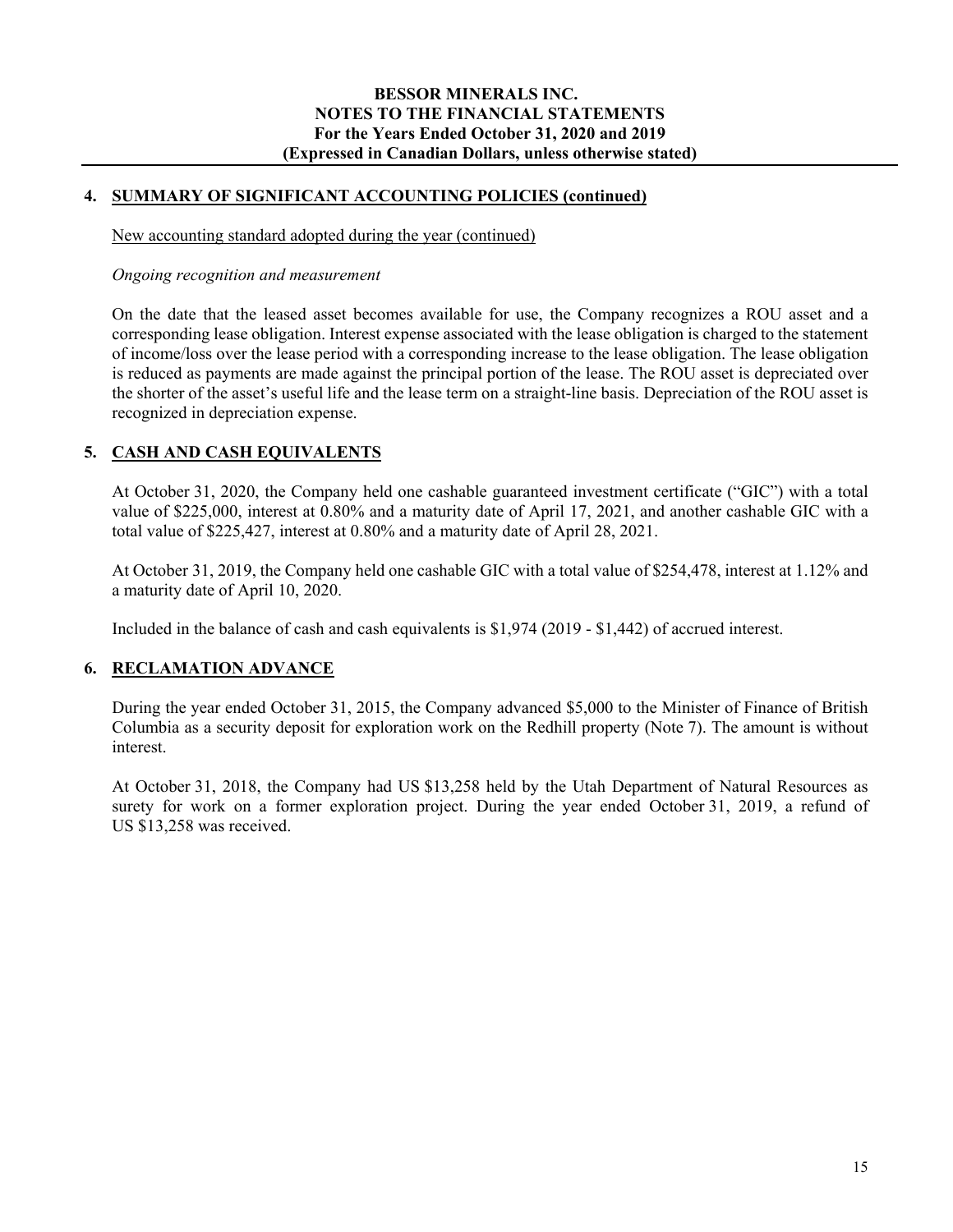#### **BESSOR MINERALS INC. NOTES TO THE FINANCIAL STATEMENTS For the Years Ended October 31, 2020 and 2019 (Expressed in Canadian Dollars, unless otherwise stated)**

### **7. MINERAL EXPLORATION AND EVALUATION ASSETS**

### Redhill

On July 8, 2015, and as amended July 30, 2019 and September 15, 2020, the Company entered into an option agreement with Homegold Resources Ltd. ("Homegold"). Under the terms of the option, the Company may acquire a 100% interest in the Redhill property located in British Columbia by making option payments as follows:

- \$5,000 upon signing of the agreement (paid);
- \$5,000 on or before each of July 8, 2016 and July 8, 2017 (paid);
- $$10,000$  on or before July 8, 2018 (paid);
- \$7,500 and 300,000 common shares of the Company upon TSX-V acceptance of the July 30, 2019 amendment (paid and issued);
- \$5,000 and 300,000 common shares of the Company upon TSX-V acceptance of the September 15, 2020 amendment (paid and issued);
- \$17,500 and 500,000 common shares of the Company on or before July 8, 2021;
- \$15,000 and 500,000 common shares of the Company on or before July 8, 2022;
- \$40,000 on or before each of July 8, 2023 and July 8, 2024; and
- \$255,000 on or before July 8, 2025.

In addition to the option payments, the Company must spend \$650,000 on exploration under the terms of the original agreement as follows:

- \$20,000 on or before the first anniversary of the agreement (spent);
- \$50,000 on or before the second anniversary of the agreement (spent);
- \$150,000 on or before the third anniversary of the agreement (spent);
- \$30,000 on or before the fourth through ninth anniversaries of the agreement (spent);
- An additional \$150,000 on or before November 15, 2022, as a result of the September 15, 2020 amendment; and
- \$100,000 on or before the tenth anniversary of the agreement.

If the Company exercises the option, Homegold will retain a 2% net smelter return royalty, one-half (1%) of which can be purchased by the Company for \$1,000,000 at any time. In the event of commercial production or sale of 100% of the property, Homegold will receive a bonus payment of \$500,000 in cash or shares at the election of Homegold. Expenditures can be accelerated at the Company's election and excess expenditures in any year will be credited towards future years.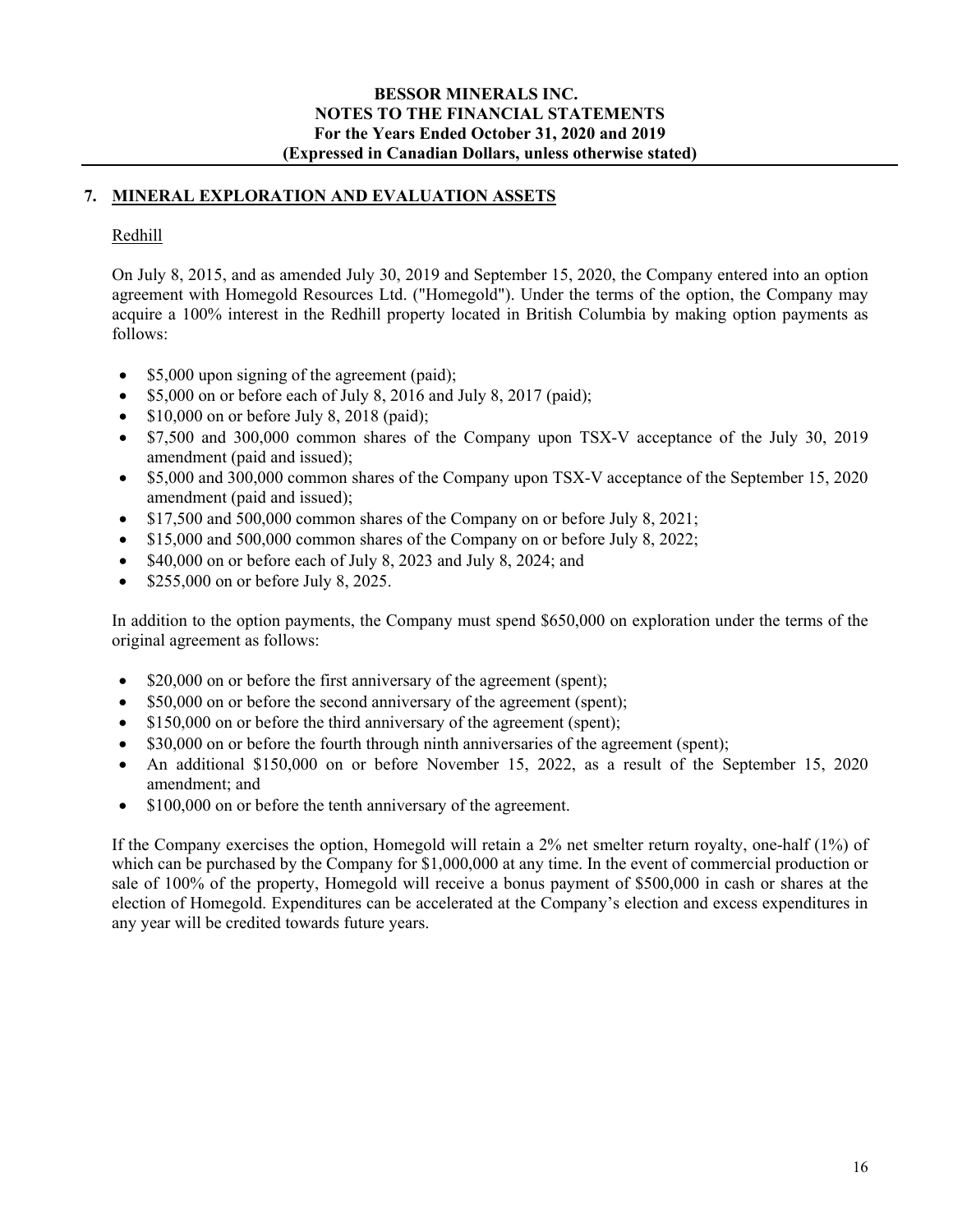### **7. MINERAL EXPLORATION AND EVALUATION ASSETS (continued)**

At October 31, 2020, expenditures incurred on mineral exploration and evaluation assets are as follows:

|                                         |   | Redhill |
|-----------------------------------------|---|---------|
| Balance, October 31, 2018               | S | 365,761 |
| <b>Acquisition Costs</b>                |   | 25,500  |
| <b>Deferred Exploration Costs</b>       |   |         |
| Drilling                                |   | 1,200   |
| <b>Total Deferred Exploration Costs</b> |   | 1,200   |
| <b>Mineral Exploration Tax Credit</b>   |   | (5,348) |
| Balance, October 31, 2019               |   | 387,113 |
| <b>Acquisition Costs</b>                |   | 27,500  |
| <b>Deferred Exploration Costs</b>       |   |         |
| Drilling                                |   | 1,200   |
| <b>Total Deferred Exploration Costs</b> |   | 1,200   |
| <b>Mineral Exploration Tax Credit</b>   |   | (360)   |
| Balance, October 31, 2020               | S | 415,453 |

#### **8. MARKETABLE SECURITIES**

The Company has an investment in 2,250,000 common shares in K2 Resources Inc. ("K2"), representing approximately 2% of the common shares. K2 is a private company with a portfolio of mineral properties. There is no guarantee that K2 will actively explore its mineral properties, and there is no liquid market for the K2 common shares. As a result, the Company has determined the fair value of the investment in private company to be \$1 (2019 - \$1).

A director of the Company is an officer, director and shareholder of K2.

#### **9. SHARE CAPITAL**

#### **a) Authorized**

Unlimited number of common shares without nominal or par value Unlimited number of preferred shares

The preferred shares may be issued in one or more series and the directors are authorized to fix the number of shares in each series and to determine the designation, rights, privileges, restrictions and conditions attached to the shares of each series.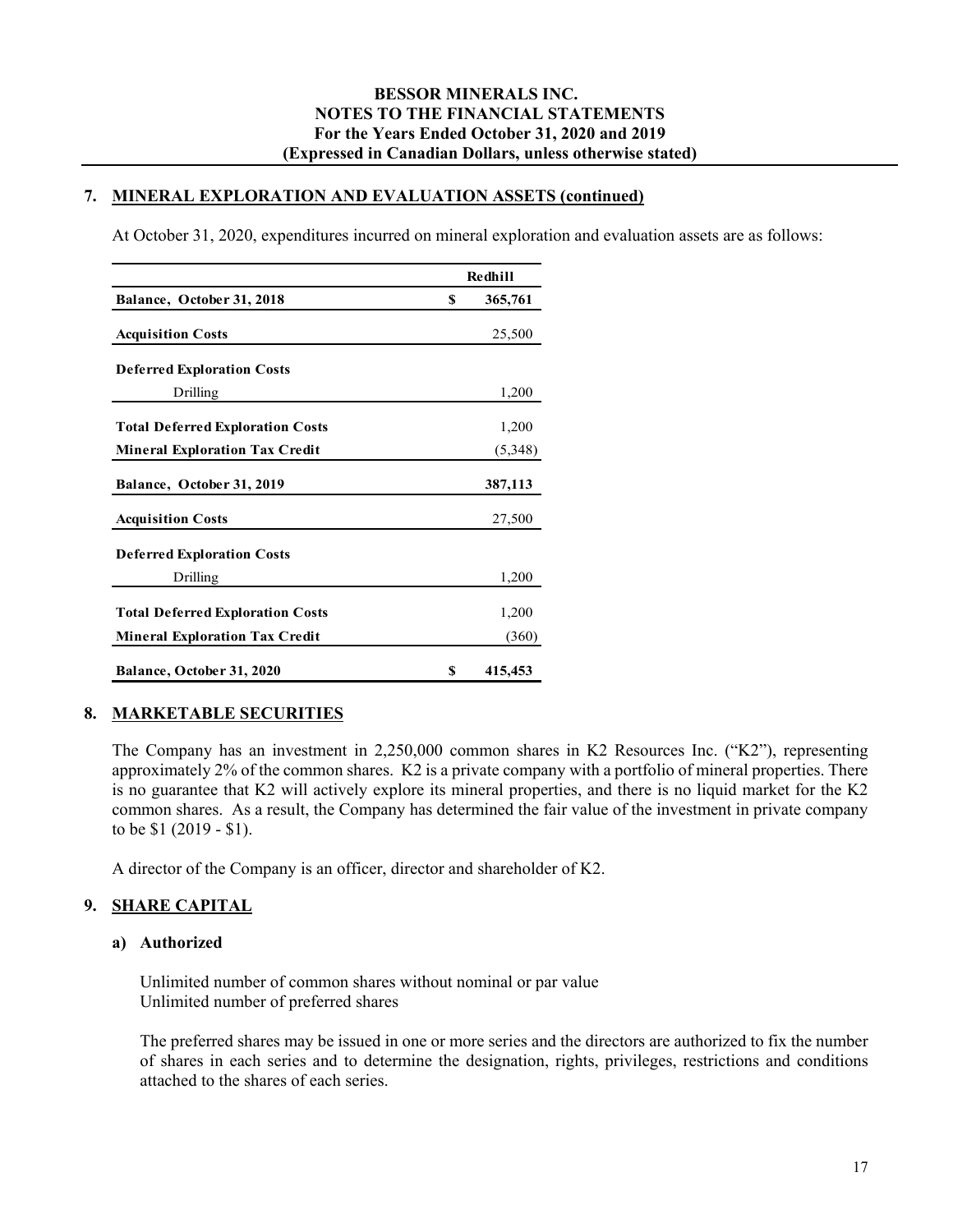#### **9. SHARE CAPITAL (continued)**

#### **b) Issued**

#### Year ended October 31, 2020

On October 21, 2020, the Company issued 300,000 common shares (valued at \$22,500) for the Redhill property (Note 7).

#### Year ended October 31, 2019

On April 11, 2019, the Company completed a consolidation of its common shares on the basis of one new common share for every existing ten common shares.

On May 31, 2019 and June 14, 2019, the Company closed a private placement in two tranches. The Company issued 7,250,000 common shares at a price of \$0.05 for gross proceeds of \$362,500. The Company incurred share issue costs of \$16,643 in relation to the private placement.

On August 21, 2019, the Company issued 300,000 common shares (valued at \$18,000) for the Redhill property (Note 7).

#### **c) Stock options**

The Company has a stock option plan whereby the Company may grant options to its directors, officers, key employees and consultants for up to 10% of the outstanding common shares of the Company. Options granted may not exceed a term of 10 years from the date of grant. All options vest when granted unless they are otherwise specified by the Board of Directors or if they are granted for investor relations activities. Options granted for investor relations activities vest over a twelve-month period with no more than 25% of the options vesting in any three-month period.

There were no stock option transactions during the years ended October 31, 2020 and 2019.

#### Options outstanding

A summary of options outstanding at October 31, 2020 is as follows:

| <b>Under Option</b> | Number of Shares Number of Options<br>Exercisable | Exercise<br>Price | Expiry<br>Date   |
|---------------------|---------------------------------------------------|-------------------|------------------|
| 135,000             | 135,000                                           | 0.50              | January 16, 2025 |
| 60,000              | 60,000                                            | 0.50              | December 7, 2025 |
| 220,000             | 220,000                                           | 0.50              | April 4, 2026    |
| 25,000              | 25,000                                            | 0.50              | July 10, 2028    |
| 440,000             | 440,000                                           |                   |                  |

At October 31, 2020, the weighted average remaining life of the options is 5.14 (2019 - 6.14) years.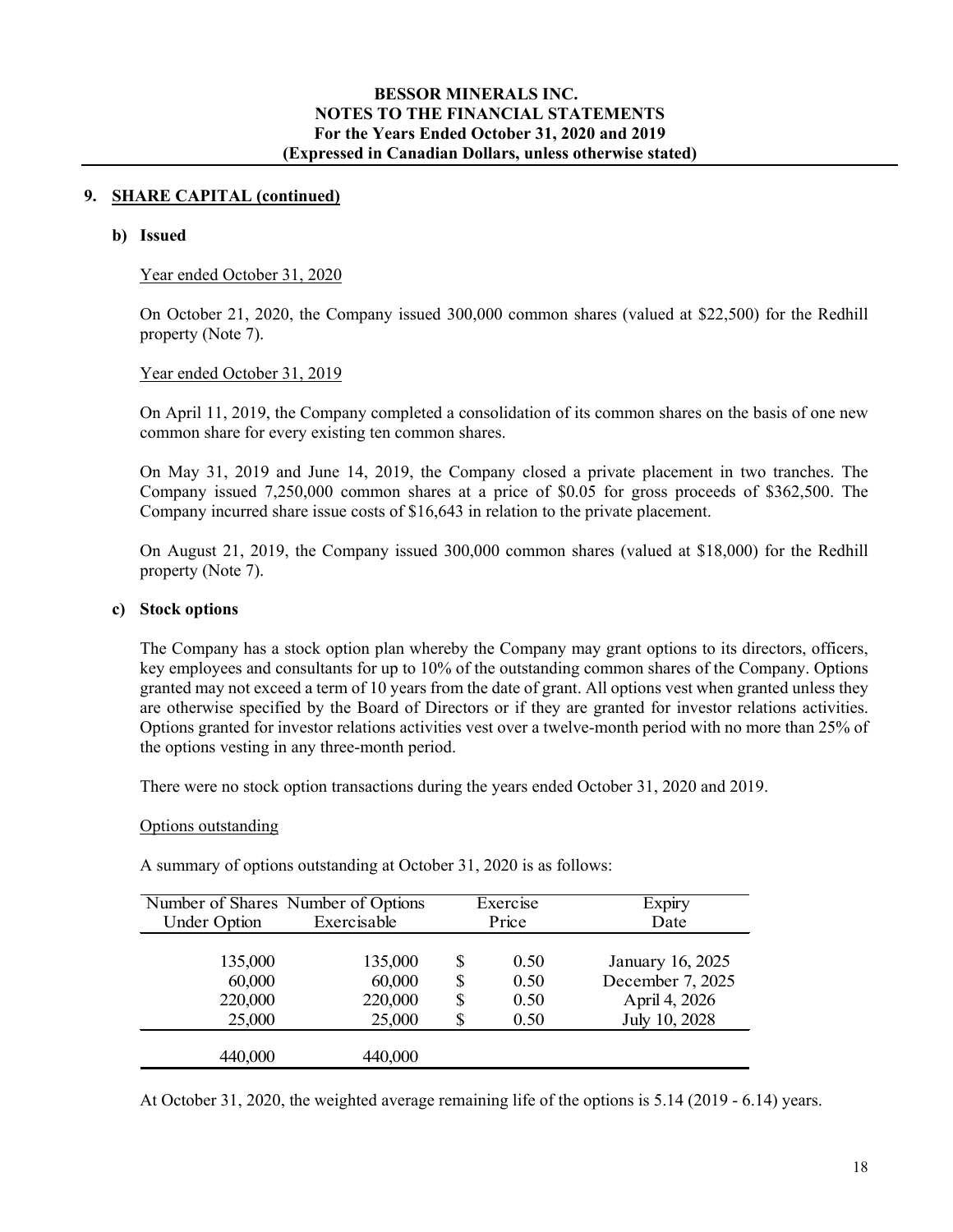#### **9. SHARE CAPITAL (continued)**

#### **c) Stock options (continued)**

#### Share-based compensation

There was no share-based compensation expense for the years ended October 31, 2020 and 2019.

#### **d) Share purchase warrants**

The Company had no share purchase warrants outstanding during the years ended October 31, 2020 and 2019.

#### **10. RESERVE**

The share-based payment reserve records stock options recognized as share-based payments expense until such time that the stock options are exercised, at which time the corresponding amount is transferred to share capital.

#### **11. RELATED PARTY TRANSACTIONS**

#### Key management personal compensation

The Company has paid or accrued fees of \$24,000 (2019 - \$28,000) to companies controlled by officers for management, administrative, accounting and technical services. These amounts are included in general and administration expenses as outlined below:

|                          | 2020   | 2019   |  |  |  |  |
|--------------------------|--------|--------|--|--|--|--|
| Short-term compensation: |        |        |  |  |  |  |
| Management fees          | 24,000 | 28,000 |  |  |  |  |

Management fees consisted of \$24,000 (2019 - \$24,000) paid to a company controlled by the Chief Financial Officer and \$nil (2019 - \$4,000) paid to a company controlled by the President and Chief Executive Officer.

#### **12. FINANCIAL INSTRUMENTS**

Financial instruments are agreements between two parties that result in promises to pay or receive cash or equity instruments. The Company classifies its financial instruments as follows: cash and cash equivalents and marketable securities are classified as FVTPL; reclamation advances, as amortized cost; and accounts payable and accrued liabilities, as amortized cost. The carrying values of these instruments approximate their fair values due to their short term to maturity.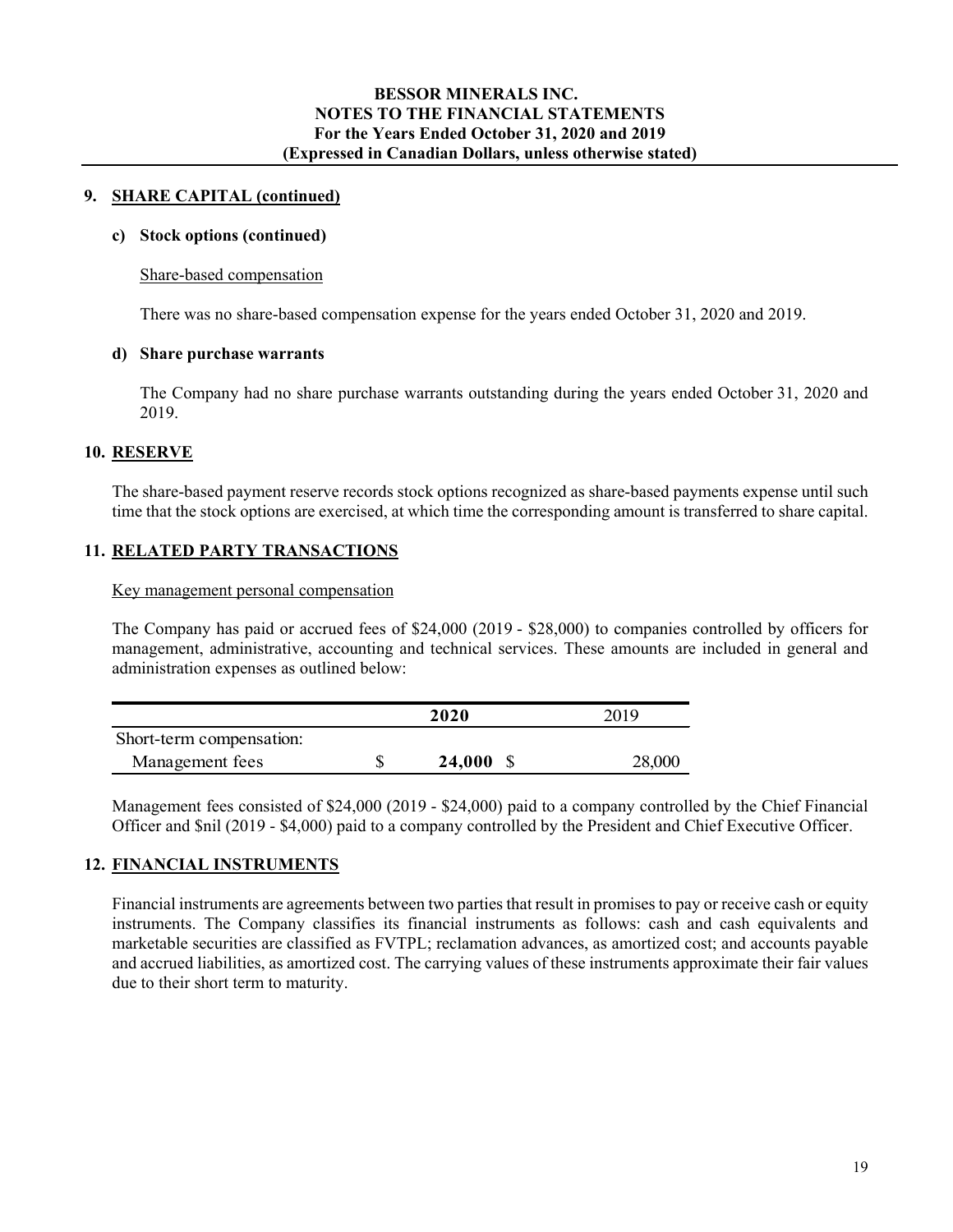#### **BESSOR MINERALS INC. NOTES TO THE FINANCIAL STATEMENTS For the Years Ended October 31, 2020 and 2019 (Expressed in Canadian Dollars, unless otherwise stated)**

### **12. FINANCIAL INSTRUMENTS (continued)**

The following table sets forth the Company's financial asset measured at fair value by level within the fair value hierarchy:

| 2020                          |              | Level 1    |     | Level 2 | Level 3 |
|-------------------------------|--------------|------------|-----|---------|---------|
|                               |              |            |     |         |         |
| Cash and cash equivalents     |              | 480,423    | - 8 |         |         |
| Investment in private company | -S           |            |     |         |         |
|                               |              |            |     |         |         |
| 2019                          |              | Level 1    |     | Level 2 | Level 3 |
|                               |              |            |     |         |         |
| Cash and cash equivalents     | S            | 556,782 \$ |     |         |         |
| Investment in private company | <sup>S</sup> |            |     |         |         |

The Company has exposure to the following risks from its use of financial instruments:

- Credit risk;
- Liquidity risk; and
- Market risk.

#### **a) Credit risk**

Credit risk is the risk of financial loss to the Company if a customer or counterparty to a financial instrument fails to meet its contractual obligations.

The maximum exposure to credit risk at year-end is as follows:

|                           | 2020    | 2019    |
|---------------------------|---------|---------|
| Cash and cash equivalents | 480,423 | 556,782 |

All of the Company's operations are conducted in Canada. The Company's exposure to credit risk is influenced mainly by the individual characteristics of each counterparty.

The Company limits its exposure to credit risk on cash and cash equivalents by only investing in liquid securities offered by chartered banks. Given the credit rating of the bank and the securities owned, management does not expect significant credit losses on cash and cash equivalents.

The Company's accounts receivable consists entirely of Goods and Services Tax at October 31, 2020 and 2019.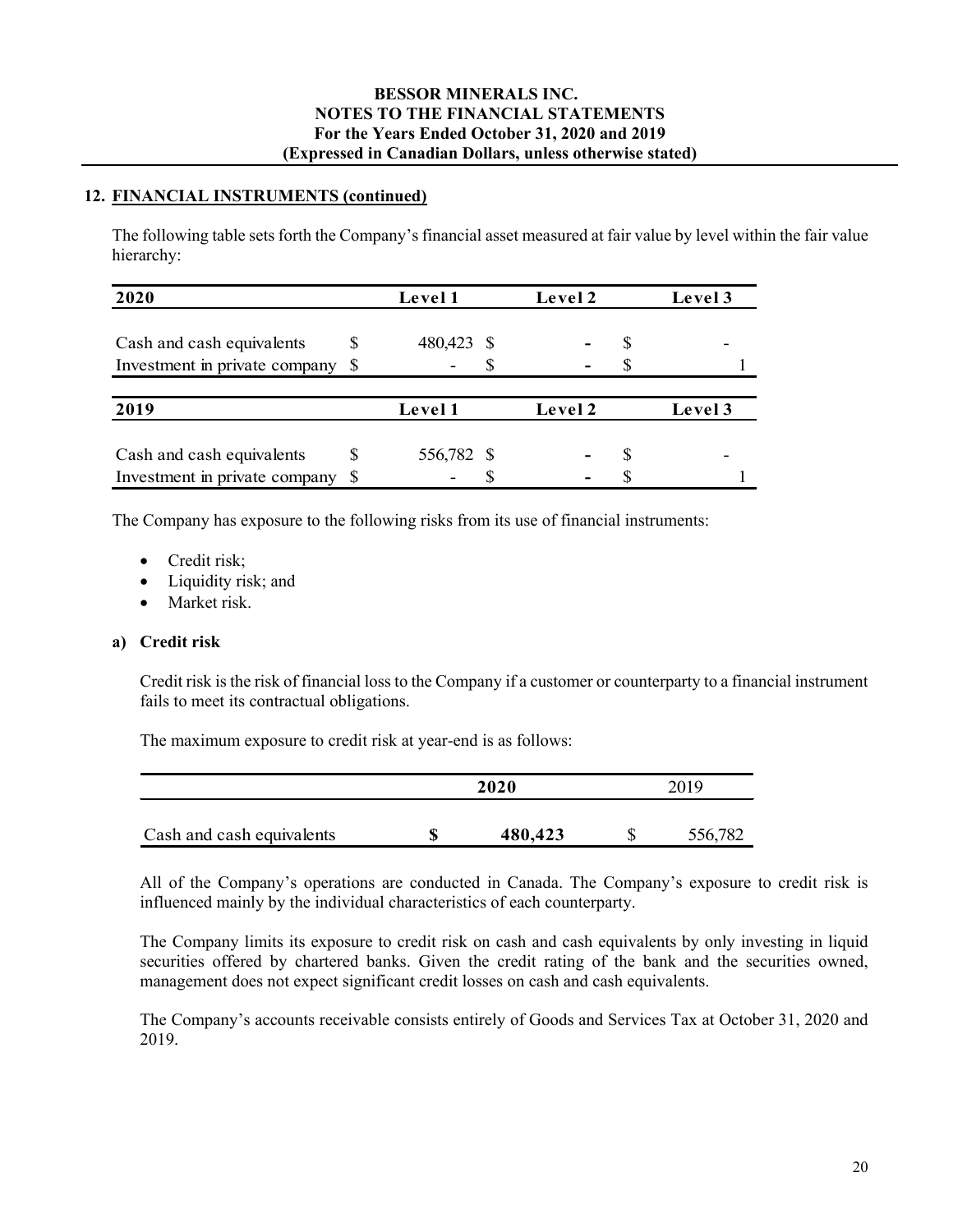#### **12. FINANCIAL INSTRUMENTS (continued)**

#### **a) Credit risk (continued)**

As at October 31, 2020 and 2019, the Company's accounts receivable were current (less than 90 days). The Company believes that all outstanding balances are collectible, and therefore, there is no allowance for doubtful accounts at October 31, 2020 and 2019.

#### **b) Liquidity risk**

Liquidity risk is the risk that the Company will not be able to meet its financial obligations as they fall due. The Company's approach to managing liquidity is to ensure, as much as possible, that it will always have sufficient liquidity to meet its liabilities when due, under both normal and stressed conditions, without incurring unacceptable losses or risking damage to the Company's reputation.

The Company has a planning and budgeting process in place by which it anticipates and determines the funds required to support normal operational requirements and the growth and development of its mineral exploration and evaluation assets. The Company coordinates this planning and budgeting process with its financing activities through the capital management process described in Note 13. Management has increased its focus on liquidity risk given the impact of the current economic and financial market climate on the availability of equity financing.

The Company's financial liabilities are comprised of accounts payable and accrued liabilities. The financial liabilities at October 31, 2020 are summarized below:

|                                      |   | Carrying Contractual |    |                          | Less<br>than<br><b>Amount</b> Cash Flows One Year | One<br>to Two<br>Years |                | Two<br><b>Years</b> |   | More<br>to Five than Five<br>Years |
|--------------------------------------|---|----------------------|----|--------------------------|---------------------------------------------------|------------------------|----------------|---------------------|---|------------------------------------|
| Non-derivative financial liabilities |   |                      |    |                          |                                                   |                        |                |                     |   |                                    |
| Accounts payable and                 |   |                      |    |                          |                                                   |                        |                |                     |   |                                    |
| accrued liabilities                  | S | 14,034               | -S | $- S$                    | 14,034                                            | -S                     |                | $- S$               |   | $- S$<br>$\overline{\phantom{0}}$  |
|                                      |   | 14.034               |    | $\overline{\phantom{a}}$ | 14,034                                            | -S                     | $\blacksquare$ | <b>S</b>            | ۰ | -S<br>-                            |

#### **c) Market risk**

Market risk is the risk that changes in market prices, such as foreign exchange rates and interest rates, will affect the Company's income or the value of its holdings of financial instruments. The objective of market risk management is to manage and control market risk exposures within acceptable parameters, while optimizing the return on capital.

*i) Currency risk –* The Company has nominal funds held in a foreign currency, and as a result, is not exposed to significant currency risk on its financial instruments at year-end.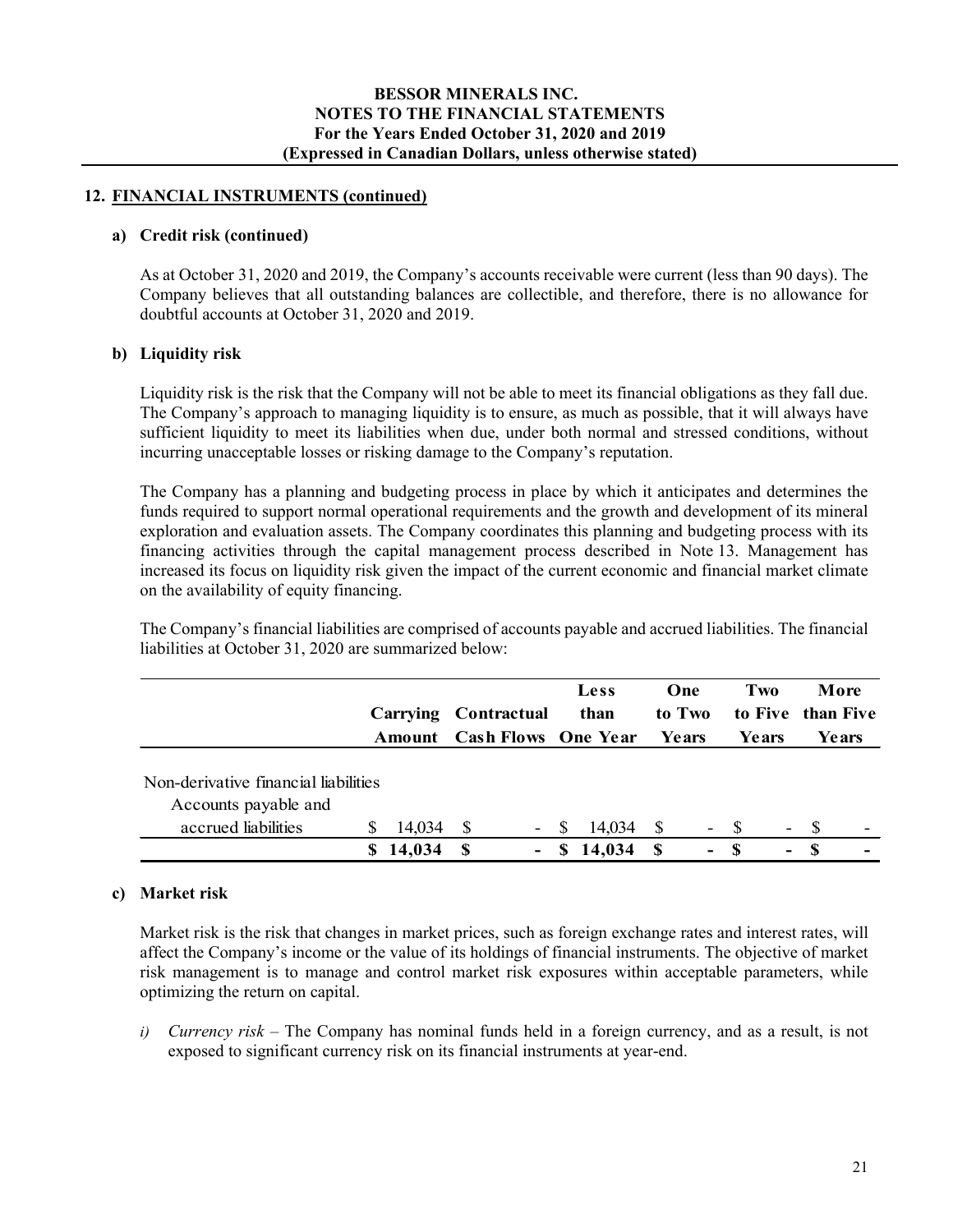#### **12. FINANCIAL INSTRUMENTS (continued)**

#### **c) Market risk (continued)**

*ii) Interest rate risk –* Interest rate risk is the risk that future cash flows will fluctuate as a result of changes in market interest rates. Interest earned on cash and cash equivalents is at nominal interest rates, and therefore, the Company does not consider interest rate risk to be significant. The Company has no interest-bearing financial liabilities.

#### **13. MANAGEMENT OF CAPITAL**

The Company's policy is to maintain a strong capital base so as to maintain investor, creditor and market confidence, and to sustain future development of the business. The Company manages its capital structure and makes adjustments to it in light of changes in economic and financial market conditions. The Company considers its capital structure to include shareholders' equity and working capital. In order to maintain or adjust the capital structure, the Company may issue shares and adjust its spending to manage current and projected cash levels.

As the Company is in the exploration stage, it endeavors to manage its capital structure in a manner that provides sufficient funding for operational activities through funds primarily secured through equity capital obtained in private placements. There can be no assurances that the Company will be able to continue raising capital in this manner.

The Company facilitates the management of capital through preparation of annual expenditure budgets and cash forecasts that are updated as necessary. There were no changes in the Company's approach to capital management during the year ended October 31, 2020.

The Company is not exposed to externally imposed capital requirements.

### **14. INCOME TAXES**

The reconciliation of income tax provision computed at statutory rates to the reported income tax provision is as follows:

|                                                 |   | 2020      | 2019 |            |  |  |
|-------------------------------------------------|---|-----------|------|------------|--|--|
| Loss before income tax                          | S | (69, 554) |      | (115, 444) |  |  |
| Expected tax rate                               |   | 27.00%    |      | 27.00%     |  |  |
| Income tax recovery computed at statutory rates |   | (19,000)  |      | (31,000)   |  |  |
| Unrecognized benefit of deferred income taxes   |   | 19,000    |      | 31,000     |  |  |
| Total deferred income tax recovery              |   |           |      |            |  |  |

The tax effected items that give rise to significant portions of the deferred income tax assets and deferred income tax liabilities at October 31, 2020 and 2019 are presented below: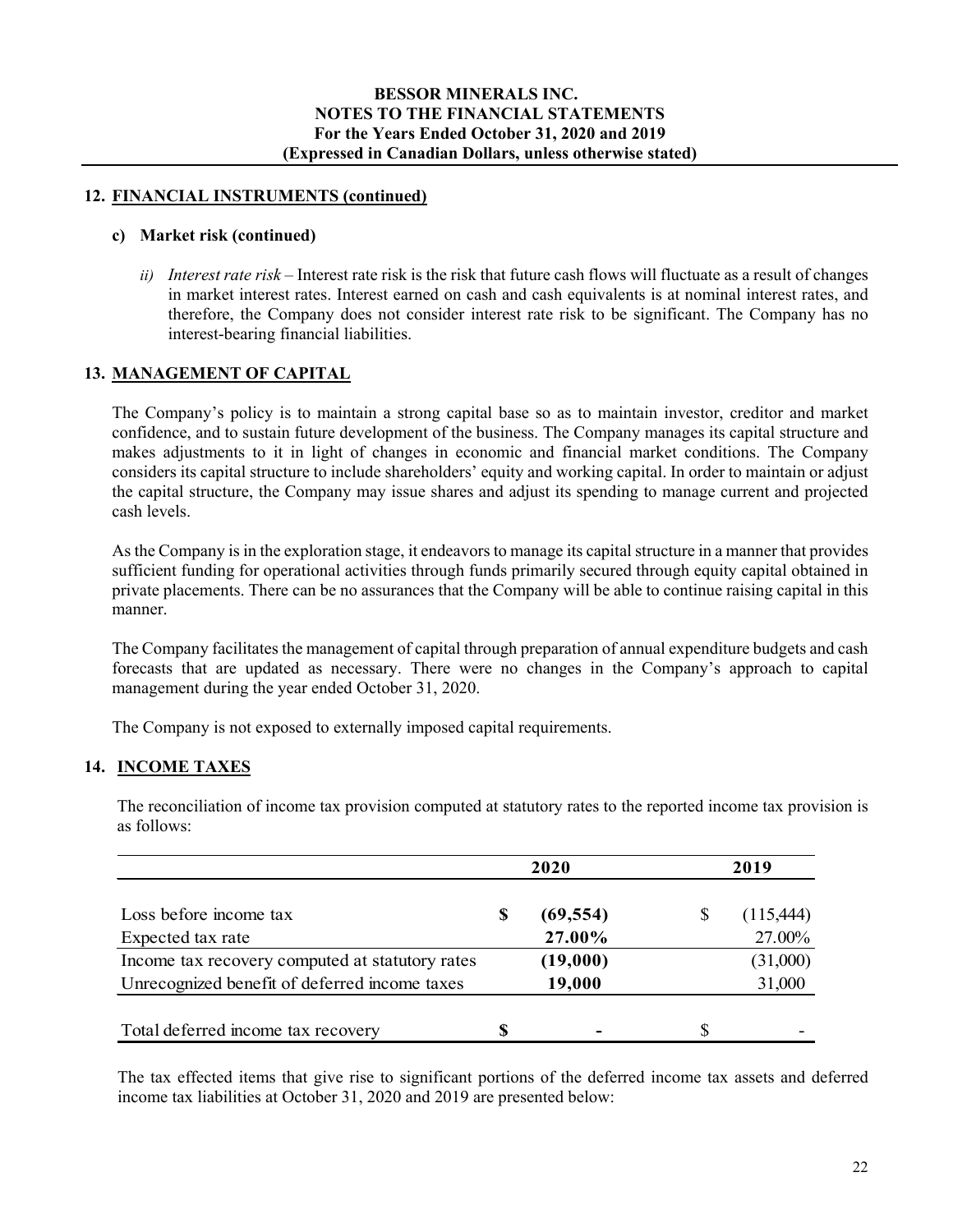### **BESSOR MINERALS INC. NOTES TO THE FINANCIAL STATEMENTS For the Years Ended October 31, 2020 and 2019 (Expressed in Canadian Dollars, unless otherwise stated)**

### **14. INCOME TAXES (continued)**

|                                              | 2020          |   | 2019        |  |  |  |
|----------------------------------------------|---------------|---|-------------|--|--|--|
| Deferred income tax assets (liabilities)     |               |   |             |  |  |  |
| Exploration and evaluation assets            | \$<br>397,000 | S | 389,000     |  |  |  |
| Non-capital losses carried forward           | 963,000       |   | 985,000     |  |  |  |
| Capital losses carried forward               | 1,004,000     |   | 99,000      |  |  |  |
| Share issue costs                            | 3,000         |   | 4,000       |  |  |  |
|                                              | 2,367,000     |   | 1,477,000   |  |  |  |
| Unrecognized deferred income tax assets      | (2,367,000)   |   | (1,477,000) |  |  |  |
| Net deferred income tax assets (liabilities) | \$            | S |             |  |  |  |

As at October 31, 2020, the Company has Canadian non-capital losses of approximately \$3,720,000 available for carry-forward to reduce future years' income for income tax purposes. If not used, these losses will expire commencing in 2029.

| 2029 | \$<br>153,000   |
|------|-----------------|
| 2030 | 574,000         |
| 2031 | 676,000         |
| 2032 | 814,000         |
| 2033 | 534,000         |
| 2035 | 264,000         |
| 2036 | 147,000         |
| 2037 | 125,000         |
| 2038 | 242,000         |
| 2039 | 118,000         |
| 2040 | 73,000          |
|      |                 |
|      | \$<br>3,720,000 |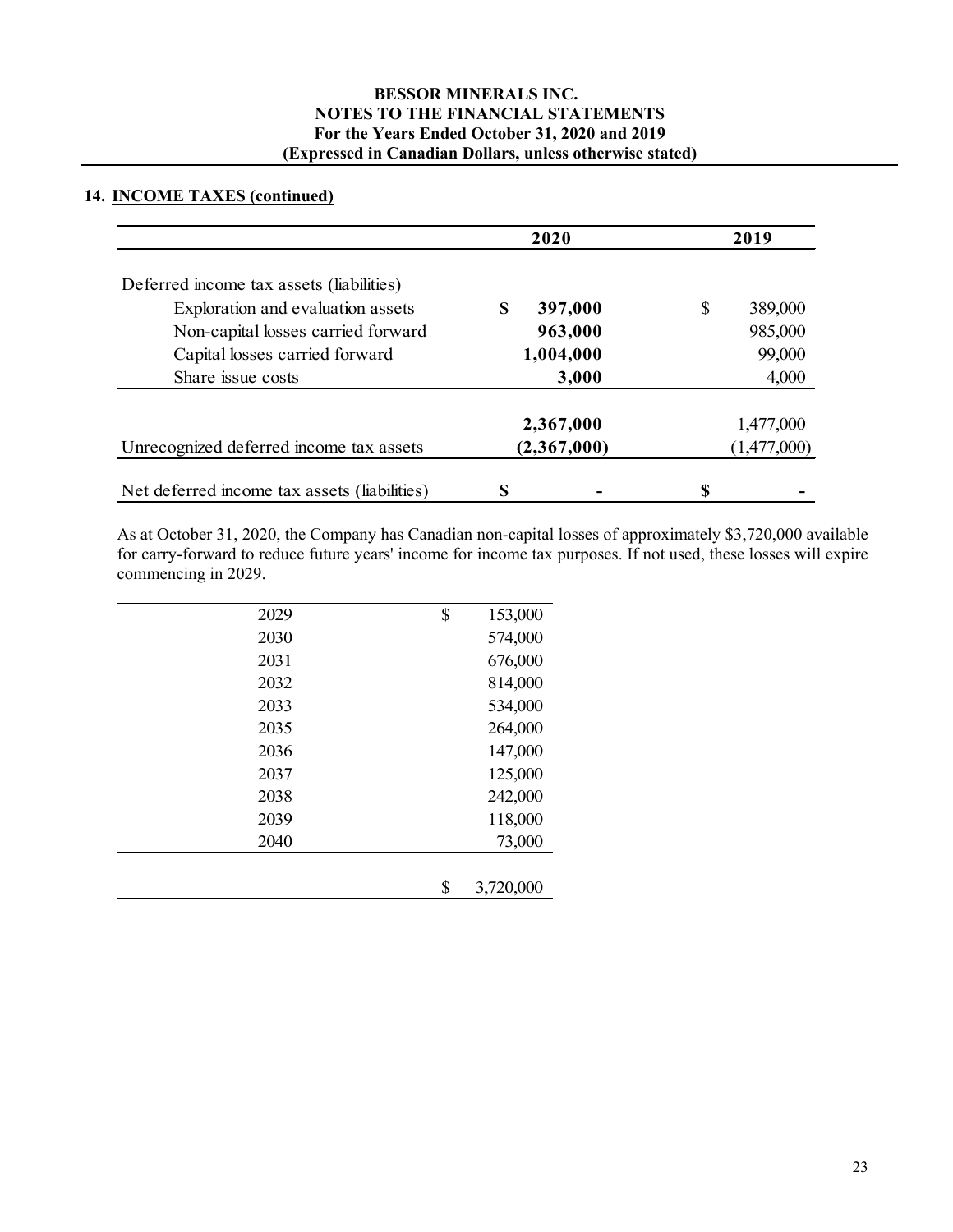# **BESSOR MINERALS INC. MANAGEMENT DISCUSSION AND ANALYSIS**

This Management Discussion and Analysis ("MD&A") for the year ended October 31, 2020 was prepared with information available up to February 26, 2021 and should be read in conjunction with the Company's audited financial statements and accompanying notes for the year ended October 31, 2020.

The financial information presented in this MD&A and referenced above are in Canadian dollars and have been prepared in accordance with International Financial Reporting Standards ("IFRS"). The significant accounting policies are set out in Note 4 of the audited financial statements of the Company as at October 31, 2020 and for the year then ended.

Any scientific or technical information, as described in National Instrument 43-101 *Standards of Disclosure for Mineral Projects* ("NI 43-101"), disclosed in this MD&A has been reviewed and approved by Dr. Kieran Downes, P.Geo, President and Chief Executive Officer of Bessor Minerals Inc. and a Qualified Person, as defined by NI 43-101, under whose direction the Company's exploration program is being carried out.

#### **Company Overview**

Bessor Minerals Inc. (formerly Troymet Exploration Corp. ("Troymet")) ("Bessor" or the "Company") was incorporated under the *Business Corporations Act* (Alberta) on June 4, 2007. A Plan of Arrangement between the Company, Signet Minerals Inc. and Cash Minerals Ltd. was completed on August 7, 2007 and the Company became a reporting issuer at that time. The Company was listed on the TSX Venture Exchange ("TSX-V") on September 20, 2007. The trading symbol is "BST".

On April 11, 2019, the Company completed a consolidation of its common shares on the basis of one new common share for every existing ten common shares.

The Company is involved in gold and base metal exploration. Bessor's corporate strategy is to acquire interests in projects that have the potential to host large, high-grade gold and base metal deposits. Currently, all of the Company's projects are located in British Columbia.

As of the date of this MD&A, Bessor has not earned any production revenue nor found any resources on any of its properties. The Company is a reporting issuer in British Columbia and Alberta.

#### **Outlook**

Bessor holds an option to acquire a 100% interest in the 3,689.75-hectare Redhill property, located approximately 80 kilometres west of Kamloops and 10 kilometres south of Ashcroft, British Columbia. Under the terms of the option, the Company may acquire a 100% interest in the Redhill property located in British Columbia by making \$405,000 in option payments, issuing 1,600,000 common shares of the Company, and spending \$650,000 in exploration expenditures over a ten-year period. If the Company exercises the option, Homegold Resources Ltd. ("Homegold") will retain a 2% net smelter return royalty ("NSR"), one-half (1%) of which can be purchased by the Company for \$1,000,000 at any time. Bessor believes there are copper-zincgold targets that can be quickly and cost-effectively drill tested on the Redhill property.

Bessor completed the sale of its 100% interest in the Key property to New Gold Inc. ("New Gold") in December 2013. As part of the transaction, Bessor was granted a 2% NSR on the Key property. During the year ended October 31, 2018, the Company sold one-half of its 2% NSR to New Gold for \$300,000 cash. If a valuation condition in relation to a third-party private company was satisfied before April 9, 2020, the Company would have received an additional \$81,250. The valuation condition was not met. The Company had previously only recognized the \$300,000 received, and accordingly, no adjustments were required when the valuation condition was not met. New Gold can purchase the remaining 1% for \$2,000,000 cash. The thirdparty private company became a related party subsequent to the transaction.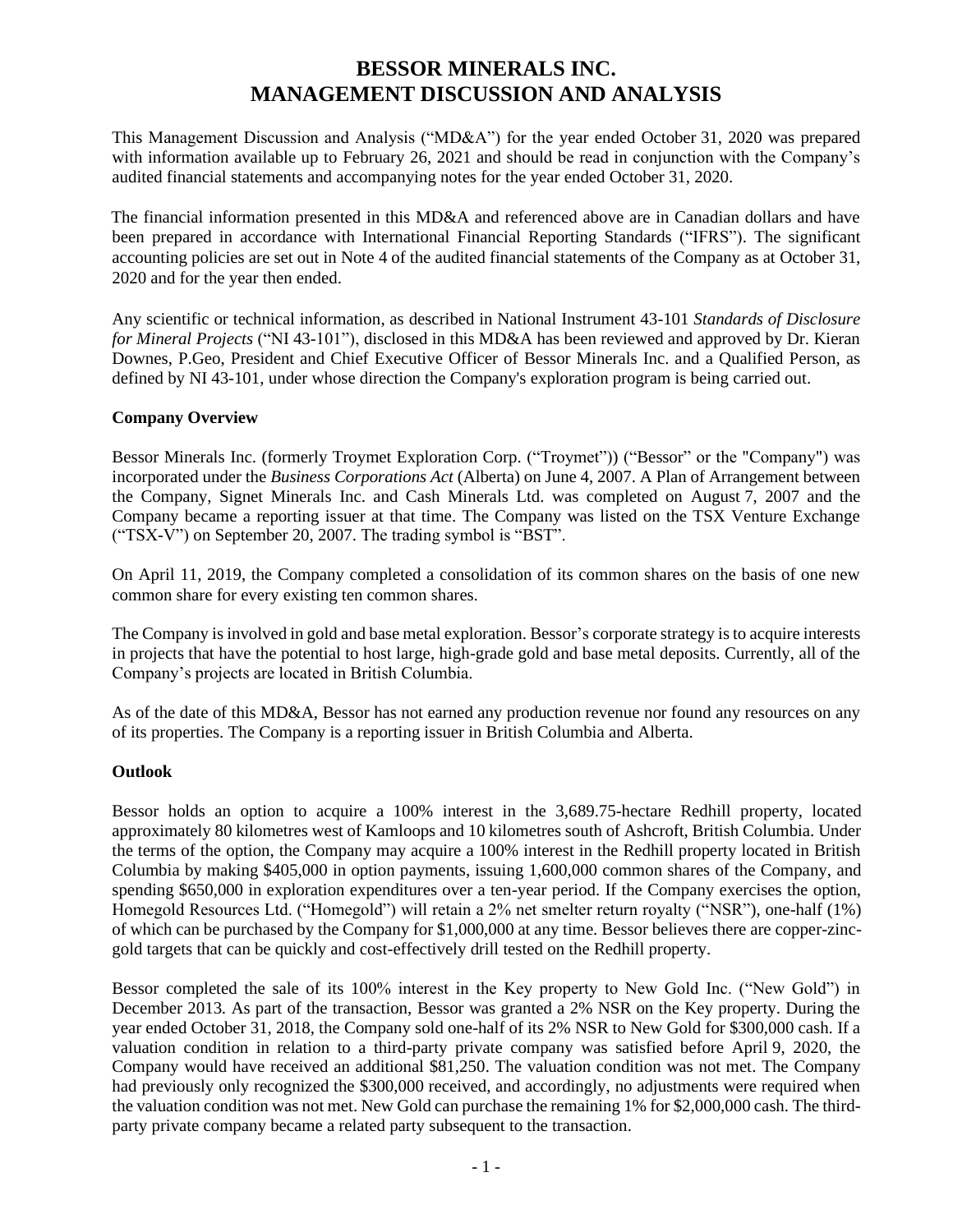On June 9, 2020, New Gold announced the sale of the Blackwater Project to Artemis Gold Inc. ("Artemis"). The Company's Key property NSR is contained within the Blackwater Project and is now payable by Artemis. On August 26, 2020, Artemis announced the results of a Pre-Feasibility Study based on a revised development approach to the Blackwater Gold Project. On February 24, 2021 Artemis announced that it has submitted documents to Environment and Climate Change Canada to commence the Federal Schedule 2 amendment regulatory process ("Schedule 2 Process") under the Metal and Diamond Mining Effluent Regulations ("MDMER") in respect of its Blackwater Gold Project ("Blackwater" or the "Project") in Central British Columbia.

Bessor also holds a 100% interest in the 8,178-hectare Golden Eagle project, located just south of the Yukon-British Columbia border, 70 kilometres west-northwest of Atlin, British Columbia. The Golden Eagle project is highly prospective for gold and silver mineralization, and also has potential for volcanogenic massive sulfide ("VMS") mineralization. Bessor plans to resume exploration on the Golden Eagle project in 2021.

On May 31, 2019 and June 14, 2019, the Company closed a private placement in two tranches. The Company issued 7,250,000 common shares at a price of \$0.05 for gross proceeds of \$362,500. The Company incurred share issue costs of \$16,643 in relation to the private placement.

In early March 2020, there was a global outbreak of coronavirus (COVID-19) that has resulted in changes in global supply and demand of certain mineral and energy products. These changes, including a potential economic downturn and any potential resulting direct and indirect negative impact to the Company cannot be fully determined, but they could have a prospective material impact on the Company's project exploration activities, liquidity and the ability to obtain financing.

As of February 26, 2021, the Company's day-to-day operations have not been materially affected by COVID-19. The Company has no formal office space and no employees. Management and the Board of Directors, along with the Company's advisors, have continued to work remotely. The Company has until November 2022 to complete exploration of \$150,000 on the Redhill property, which it intends to do, subject to any COVID-19 restrictions imposed by the provincial and federal governments. The Company continues to monitor the situation. To date, the Company has not applied for any assistance related to COVID-19 from the provincial or federal governments.

#### **Going Concern**

The Company is in the process of exploring and evaluating its mineral exploration and evaluation assets. On the basis of the information to date, it has not yet determined whether these assets contain economically recoverable ore reserves. The underlying value of the mineral exploration and evaluation assets and related deferred costs is entirely dependent on the existence of economically recoverable reserves, the ability of the Company to obtain the necessary financing to complete development and upon future profitable production. The amounts shown as mineral exploration and evaluation assets and deferred exploration costs represent net costs to date, less any amounts written off, and do not necessarily represent present or future values.

The Company's ability to continue as a going concern is dependent on accessing capital markets or entering into collaborative agreements that would provide additional financing. The outcome of these matters is materially uncertain at this time.

Realization values may be substantially different from carrying values as shown. The financial statements for the year ended October 31, 2020 do not include any adjustments that would be necessary to the carrying values and classifications of assets and liabilities should the Company be unable to continue as a going concern.

#### **Significant Accounting Estimates**

Significant areas requiring the use of management estimates include the determination of impairment of mineral exploration and evaluation assets, the recoverability and measurement of deferred income tax assets and liabilities, the recognition and valuation of provisions for restoration and environmental liabilities, and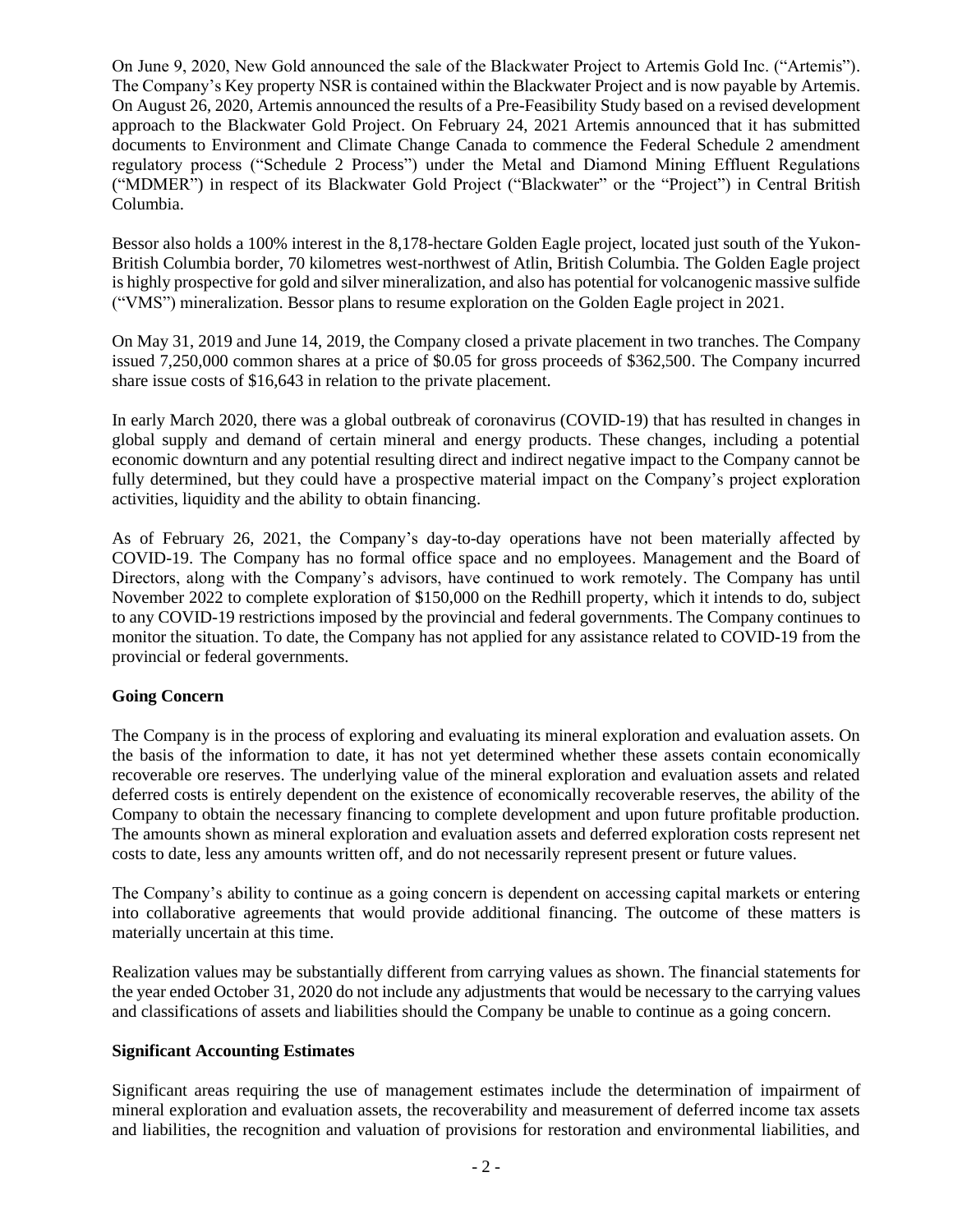assumptions used in valuing options in share-based compensation calculations. Management believes the estimates are reasonable; however, actual results could differ from those estimates and could impact future results of operations and cash flows.

### **Significant Accounting Judgments**

Information about critical judgments in applying accounting policies that have the most significant risk of causing material adjustment to the carrying amounts of assets and liabilities recognized in the financial statements within the next financial year include the Company's going concern assessment.

#### **Exploration Projects**

Dr. Kieran Downes, P.Geo., President and Chief Executive Officer is the Qualified Person under NI 43-101 who has reviewed the scientific and technical disclosure provided below.

#### **Redhill Property – Copper, Gold, Zinc and Silver**

Bessor holds an option to acquire a 100% interest in the 3,689.75-hectare Redhill property, located approximately 80 kilometres west of Kamloops and 10 kilometres south of Ashcroft, British Columbia.

Under the terms of the option, dated July 8, 2018, and as amended July 30, 2019 and September 15, 2020, the Company may acquire a 100% interest in the Redhill property located in British Columbia by making option payments as follows:

- \$5,000 upon signing of the agreement (paid);
- \$5,000 on or before each of July 8, 2016 and July 8, 2017 (paid);
- $$10,000$  on or before July 8, 2018 (paid);
- \$7,500 and 300,000 common shares of the Company upon TSX-V acceptance of the July 30, 2019 amendment (paid and issued);
- \$5,000 and 300,000 common shares of the Company upon TSX-V acceptance of the September 15, 2020 amendment (paid and issued);
- \$17,500 and 500,000 common shares of the Company on or before July 8, 2021;
- \$15,000 and 500,000 common shares of the Company on or before July 8, 2022;
- \$40,000 on or before each of July 8, 2023 and July 8, 2024; and
- \$255,000 on or before July 8, 2025.

In addition to the option payments, the Company must spend \$650,000 on exploration under the terms of the original agreement as follows:

- \$20,000 on or before the first anniversary of the agreement (spent);
- \$50,000 on or before the second anniversary of the agreement (spent);
- \$150,000 on or before the third anniversary of the agreement (spent);
- \$30,000 on or before the fourth through ninth anniversaries of the agreement (spent);
- An additional \$150,000 on or before November 15, 2022, as a result of the September 15, 2020 amendment; and
- \$100,000 on or before the tenth anniversary of the agreement.

If the Company exercises the option, Homegold will retain a 2% NSR, one-half (1%) of which can be purchased by the Company for \$1,000,000 at any time. In the event of commercial production or sale of 100% of the property, Homegold will receive a bonus payment of \$500,000 in cash or shares at the election of Homegold. Expenditures can be accelerated at the Company's election and excess expenditures in any year will be credited towards future years.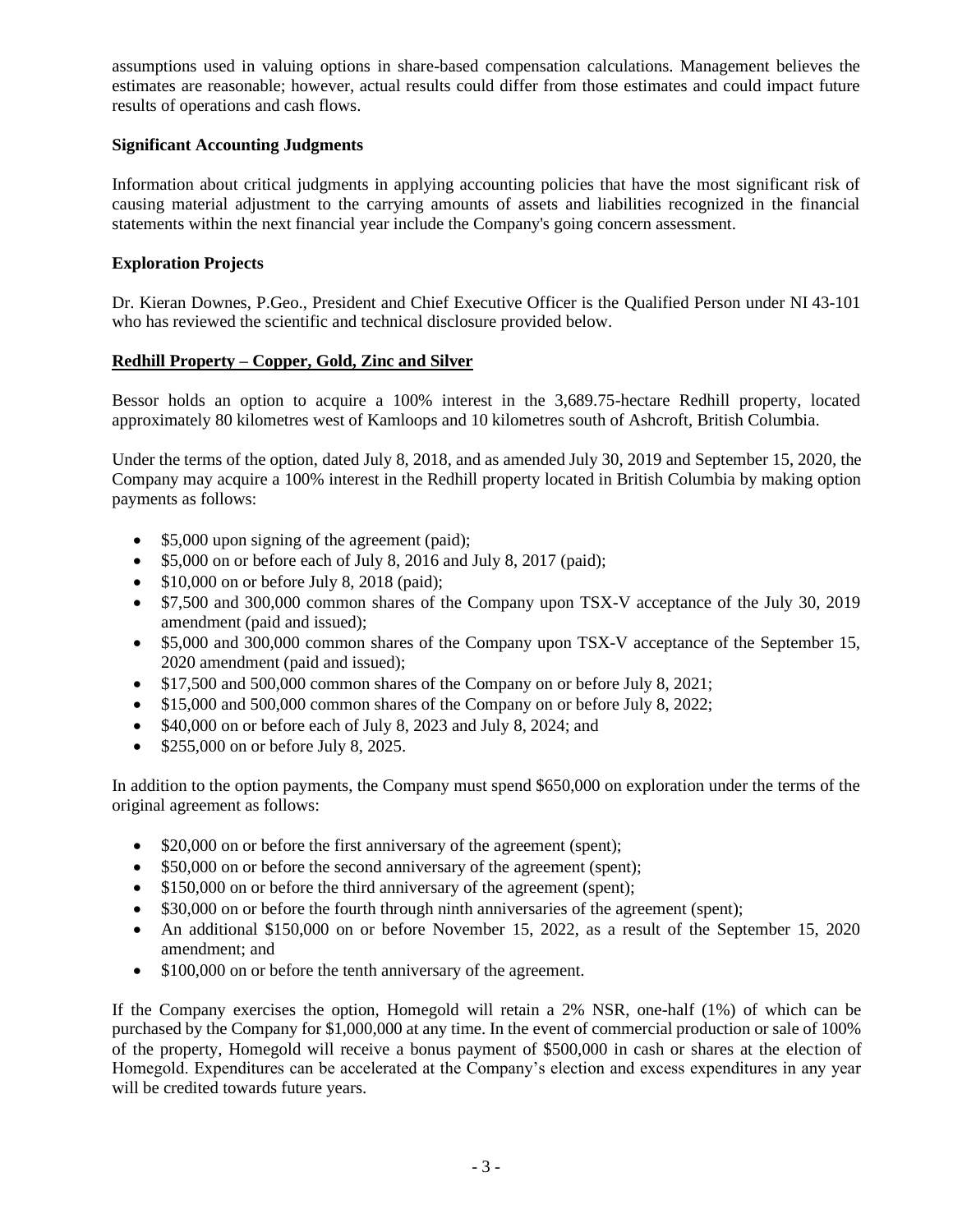Bessor believes there are copper-zinc-gold targets that can be quickly and cost-effectively drill tested in the "Redhill" and "Beta (Feedlot)" zones, as well as in extensions to the south. In its evaluation of the property, Bessor identified potential settings for mineralization in the stratigraphic hanging wall west of the Redhill zone. Soil geochemistry shows base metal and gold anomalies offset from the Redhill zone that have not been tested and there are also some strong electromagnetic ("EM") conductors in the Beta zone that have not been drilled. The mineralization in the Redhill zone is a very prominent gossan developed on a VMS exhalative, stockwork feeder zone. Mineralization in the Beta zone appears to be more akin to exhalative iron formation. Past drilling of EM conductors in both zones returned encouraging intersections including: 7.75 metres (or "m") with 2.54% copper, 2.78% zinc, 77.0 g/t silver and 0.37% gold over 7.75 metres; 2.08% copper, 7.5 g/t silver over 1.35 metres; 0.56% copper, 0.79g/t silver over 2.95 metres; and 0.59% copper, 1.6% zinc, 1.91g/t silver and 0.39g/t gold over 2.58 metres (British Columbia Assessment Report Indexing System ("ARIS") Report #28371).

The volcanic sequence of the Redhill sector is exposed in a five kilometres-wide, NNW-striking, thrust slice over a distance of at least 20 kilometres. The geology is interpreted to be chemically analogous and age equivalent to the Permo-Triassic age Kutcho Assemblage that hosts the Kutcho Creek Cu-Pb-Zn-Ag VMS deposit in northern British Columbia. The potentially analogous Kutcho deposit currently owned by Kutcho Copper Corp. reportedly hosts Probable Mineral Reserve (2017 estimate) of 10.4 Mt at 2.01% Cu, 3.19% Zn, 34.61 g/t Ag and 0.37 g/t Au (see Kutcho Copper Corp.'s website [https://www.kutcho.ca/projects/kutcho](https://www.kutcho.ca/projects/kutcho-project/)[project/\)](https://www.kutcho.ca/projects/kutcho-project/). Management of Bessor is not aware of a NI 43-101 resource on the Redhill project, and analogous deposits such as the Kutcho deposit should not be considered an indication that a resource is contained or will be discovered on the Redhill project.

#### Alpha Zone

The Alpha zone, approximately 2.0 x 2.5 kilometres, encompasses a sequence of felsic to intermediate volcanics, the historic "Redhill zone", as well as an extensive area of untested soil anomalies (copper >> zinc >>> silver). The volcanics associated alteration and mineralization are interpreted to represent a stringer zone in the footwall of a VMS exhalative system. A primary target is an untested, strong, off-hole Pulse EM conductor in the vicinity of hole RH-06-25, which intersected 8.97% copper, 4.96 % zinc, 1.27 g/t gold and  $>30.0$  g/t silver over 2.04 metres, including 10.15% copper, 5.45% zinc, 1.41 g/t gold, and  $>30.0$  g/t silver over 1.74 metres. Bessor has re-logged and confirmed this mineralized intersection. The untested off-hole Pulse EM conductor indicates extensions to this mineralization (Avalon Ventures Ltd. News Release, October 31, 2006).

A 2006 fixed-loop transient EM ("FLTEM") survey identified 11 EM conductors in an area ~600 x 1,100 metres. The mineralization in hole RH-06-25 is associated with a medium strength, 200-metre-long conductor. Conductors along strike, and other nearby stronger conductors, have not been drill tested (British Columbia ARIS Report #28525).

On December 1, 2015, Bessor reported it had been awarded a British Columbia *Mines Act* multi-year permit for its diamond drilling program on the Alpha and Beta zones of the Redhill project. The permit also authorizes Bessor to conduct induced polarization surveys over the target zones.

In a June 20, 2016 news release, Bessor reported that it received the final results from a Voltera-3DIP survey over the Alpha zone, Redhill project. While final modelling and interpretation of the data is underway, preliminary results show a domain of high chargeability and resistivity along the west side of the grid at a depth of ~200 metres. This domain is flanked to the east by a domain of low chargeability. While the geology and structures of the different domains remain to be confirmed, it is clear the 3DIP data is mapping previously unrecognized and fundamental geological patterns in the Alpha zone that will guide exploration. The Redhill VMS prospect occurs in a prospective volcanic sequence that tracks the contact of the high/low chargeability domains. This contact will be a focus of future exploration. The VMS prospect is associated with a 200-metre long FLTEM conductor, as well as Borehole Transient EM conductors. Hole RH-06-25, re-logged, quartered and re-assayed by Bessor, returned: 8.75% copper, 4.75% zinc, 1.22 g/t gold and 61.19 g/t silver over 2.04 metres. The mineralization is open along strike and to depth. The survey also identified a large chargeability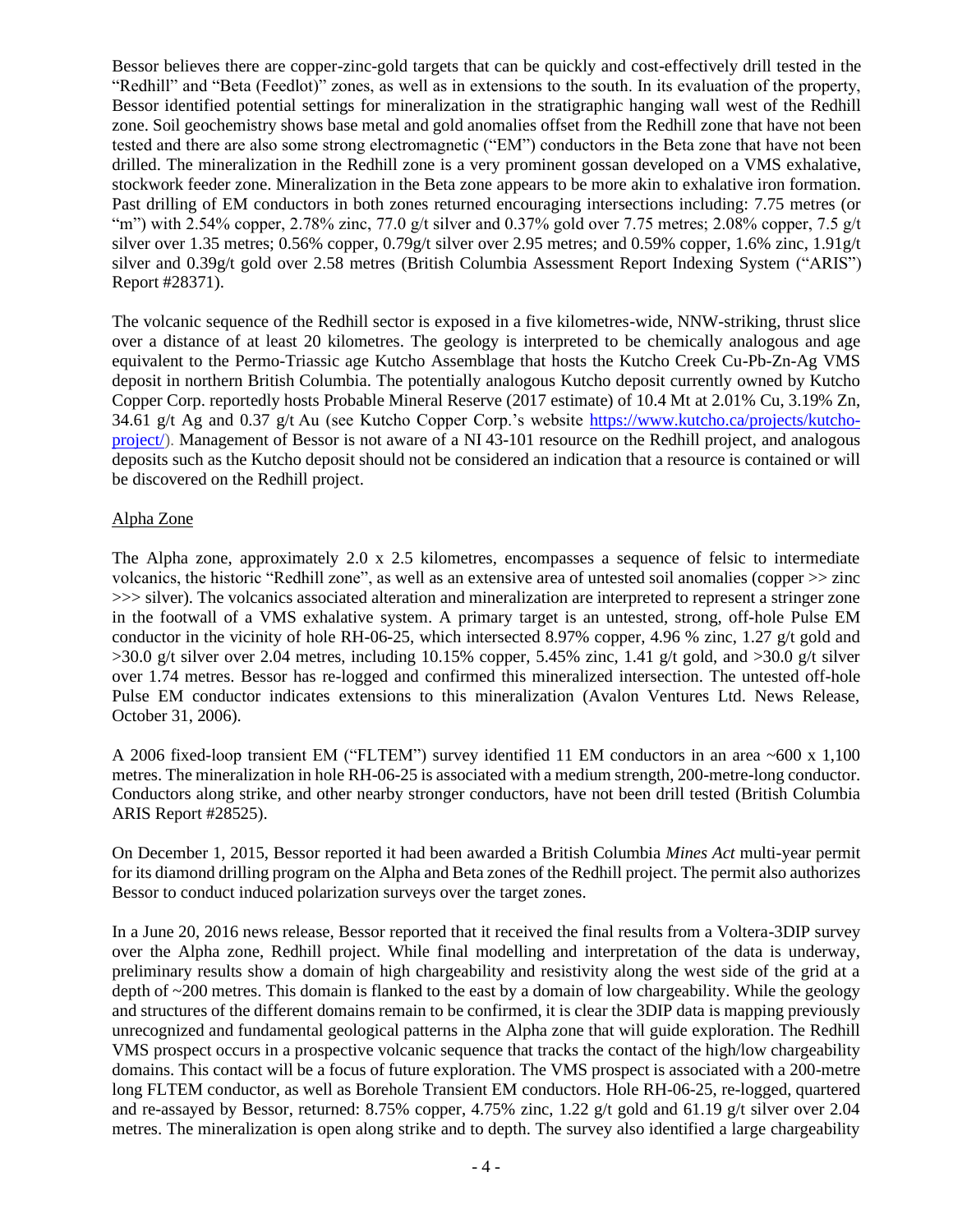anomaly ( $> 20$  milliseconds), over an area of  $\sim$ 280 x 260 metres, just west of the VMS prospect, and another (16-18 milliseconds), over an area ~210 x 100 metres, in the southeast part of the grid. There is no record of drilling or other exploration on either of these targets.

The Volterra-3DIP survey was conducted by SJ Geophysics Ltd. of Vancouver. Nine lines (10.8 kilometres) at a spacing of 150 metres were surveyed.

On July 25, 2016, the Company reported that a program of detailed follow-up soil sampling and prospecting of 3DIP anomalies on the Alpha zone and evaluation of the gold-, copper- and zinc-in-soil anomalies on the Alpha South zone is complete. New drill targets have been identified associated with slumped/mechanically transported sulphides and the area of volcanic stratigraphy prospective for the discovery of VMS deposits has been significantly expanded.

The 3DIP survey mapped previously unrecognized and fundamental geologic patterns in the Alpha zone where the geologic sequence dips steeply west  $(-75^{\circ})$ . The 3DIP shows where sulphides are introduced into the volcanic sequence accompanied by increased silicification, which is mapped by the resistivity. Plentiful breccia boulders, several of which contain massive sulphide blocks have been found in a prospective volcanic sequence  $(\sim 100 \text{ m}$  wide) that is coincident with the strong, chargeability/resistivity anomaly. The horizon is located ~70 m into the hanging wall of the VMS prospect. The sulphides are dominantly of pyrite with trace to minor chalcopyrite. The boulders represent slump features and/or mechanically transported mineralization likely the result of brecciation at source, transport down-slope by gravity-driven submarine debris flows, and deposition in depressions. What is geologically termed "transported ore" can form substantial bodies of mineralization, as in the Buchans and Boundary VMS deposits in Newfoundland.

The prospective volcanics, chargeability and resistivity anomalies continue to the west beneath the adjacent valley through which the Trans Canada Highway runs. A percussion hole (R87-7) drilled in the valley intersected copper mineralization in volcanics. It demonstrates the potential for the discovery of significant mineralization in this area:

"In the current program the best hole was R87-7 which intersected 1,236 ppm copper from 171 to 204 metres along with 1,694 ppm zinc, 5.7 ppm molybdenum and 2.4 ppm silver. The remainder of the hole was not anomalous. The higher-grade intersection was associated with a relatively high pyrite content of 5% compared with 2% for most of the hole. Here the host rock consisted of interbedded rhyolites and andesites with choritesericite-quartz-pyrite alteration with minor chalcopyrite mineralization." (1987 British Columbia ARIS Report #17263).

Detailed (100 m x 25 m) soil sampling was undertaken along the ~900 m x ~250 m gold-in-soil anomaly. Anomalous sample sites were also pitted and sampled. Results will be released once received and evaluated. Prospecting identified shearing with local quartz and quartz-carbonate veining along a magnetic low in a diorite intrusive. The gold-in-soil anomalies track this structure.

The strongest gold-, copper- and zinc-in-soil anomalies in the Alpha South zone were prospected and pitted. The copper and zinc anomalies appear to be associated with structures/shearing possibly associated with particular volcanic horizons. Further work is required to confirm this possibility. The gold anomalies appear to be related to rhyolite. Sheared rhyolite in an area of anomalous gold-in-soil, on the south side of the zone, is altered to white clay. The rhyolite contains high levels of mercury (2,500 ppb) (British Columbia ARIS Report #23423). Further work is required to evaluate the significance of the gold-in-soil anomalies and the implications of the high mercury levels in the rhyolite.

On November 15, 2016, Bessor reported results of its 2016 drill program. Hole RH16-04 intersected a new, near surface zone of copper mineralization ("Upper Zone"). The hole, drilled from a platform excavated into the side of a hill, intersected mineralization grading 0.72% copper and 6.5  $g/t$  silver over 6.5 metres, starting at a depth of 5.1 metres. The copper mineralization extends upwards an additional 3.8 metres to the base of the casing; however, because of poor recovery in this interval, a reportable mineralized interval cannot be calculated. Secondary copper mineralization (malachite and chrysocolla) is present in the wall of the drill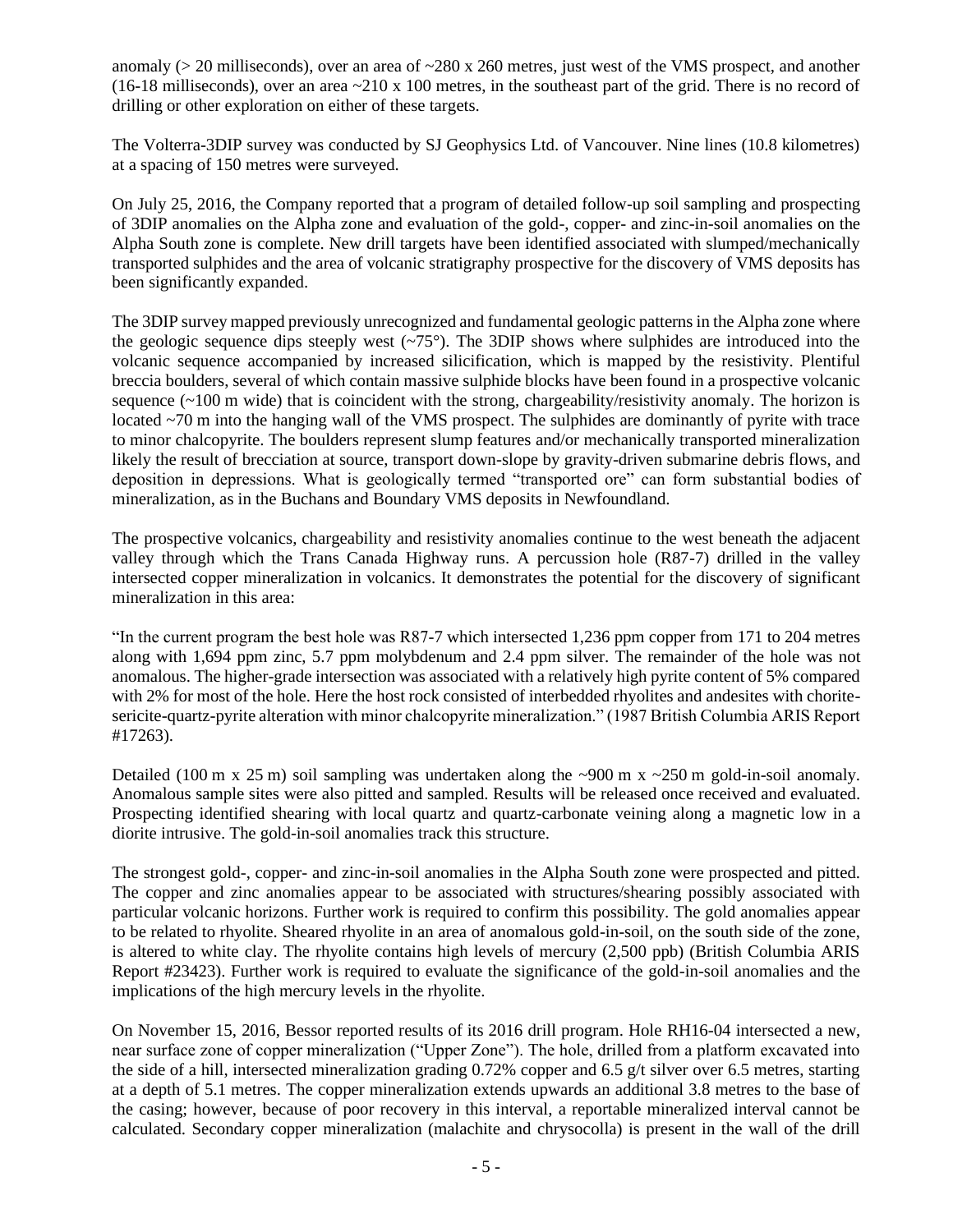platform. The downhole width of the mineralized zone is estimated to be in excess of 11.5 metres. Bessor plans to strip, map, trench and sample the mineralization prior to further drilling.

Hole RH16-04 also intersected VMS mineralization grading 0.64% copper and 1.5% zinc over 2.0 metres from 206.3-208.3 metres downhole ("Lower Zone"). This intersection is ~20 metres laterally and ~20 metres higher than the mineralization in hole RH-06-25 (8.75% copper, 4.75% zinc, 1.22 g/t gold and 61.19 g/t silver over 2.04 metres). The mineralization in hole RH-06-25 comprises VMS and stringer zone mineralization. The mineralization in hole RH16-04 consists only of VMS mineralization with durchbewegung texture. The mineralization is crudely bedded and dips ~65° to the west. The topography also drops off to the west into a prominent valley. The mineralization is open along strike and to depth, and lies deeper than was tested by previous drilling in the VMS prospect. Additional drilling is required to explore and delimit this significant area of VMS mineralization.

The Upper and Lower zones are ~195 metres apart downhole. A one-metre band (bed?) of massive pyrite was intersected at 161.8 metres. Centimetre-wide bands of pyrite with trace chalcopyrite occur in the overlying and underlying quartz-eye felsic tuffs along with 5-50% disseminated and irregular concentrations of pyrite. The best assay, 0.15% copper and 1.32 g/t silver over 5.0 metres, together with the geology, indicates the potential for the development of significant copper mineralization, off hole, along this horizon.

Bessor has identified a characteristic tuffaceous subaqueous ash flow unit, commonly with pyroclastic fragmental textures, that is associated with the VMS mineralization. The unit contains prominent blue quartz "eyes" (phenocrysts) in a matrix composed mainly of feldspar and quartz. Mafic minerals are minimal. The recognition of this important unit will guide future exploration.

| Hole    | From $(m)$ | To(m)  | Width (m) | $Cu\%$ | $\mathbf{Zn}$ % | Ag g/t | Au $g/t$ |
|---------|------------|--------|-----------|--------|-----------------|--------|----------|
| RH16-04 | 5.10       | 11.60  | 6.50      | 0.72   |                 | 6.50   |          |
|         | 156.80     | 160.80 | 4.00      | 0.02   | 0.27            |        |          |
| incl.   | 157.80     | 158.80 | 1.00      |        | 0.79            |        |          |
|         | 160.80     | 165.80 | 5.00      | 0.15   |                 | 1.32   |          |
| incl.   | 165.30     | 165.80 | 0.50      |        | 0.46            |        |          |
|         | 206.30     | 208.30 | 2.00      | 0.64   | 1.50            |        |          |
| RH16-03 | 33.80      | 34.80  | 1.00      | 0.29   |                 |        | 1.20     |

**Table 1: Drill Hole Intersections**

Widths presented in Table 1 are downhole core lengths; true widths cannot be reliably estimated at this time. Core samples were analyzed at ALS Global, Vancouver.

Hole RH16-03 was drilled, in part, to twin hole RH-05-23 and to test for shallow mineralization. The best intersection (0.29% copper and 1.2  $g/t$  gold over 1.0 metre from 33.8-34.8 metres downhole) was obtained from pyrite stringer mineralization. The high-grade mineralization in hole RH-05-23 (2.08% copper and 7.5 g/t gold) was also obtained from pyrite-chalcopyrite stringers, but from ~45 metres deeper. As in the case of the intersections in holes RH16-04 and RH-06-25, this indicates the better mineralization lies deeper than was previously tested by drilling on the VMS prospect. A new mineralized horizon of bedded pyrite with felsic clasts (cm) as xenoliths in the sulphide was intersected from 8.9-11.3 metres. In the overlying quartz-eye felsic tuff (6.0-8.9 metres) pyrite veins/veinlets (mm  $-2$  cm) constitute  $\sim$ 30% of the core. Copper (255-405 ppm) and silver  $(1.33-3.62 \text{ g/t})$  are elevated. Along strike or at depth, this mineralized horizon may host significant copper mineralization in this productive environment.

Hole RH16-05 tested a newly identified chargeability anomaly (+/- 100 metres depth), and a copper- and zincin-soil anomaly, on Horizon 2. The hole, drilled ~100 metres north of the VMS prospect, cut a sequence of quartz-eye felsic tuffs with variably developed pyrite (+ pyrrhotite) as stringers, disseminations and bands to ~30%. While the geology appears to be similar to that in the VMS prospect, no copper, zinc or precious metal mineralization was intersected.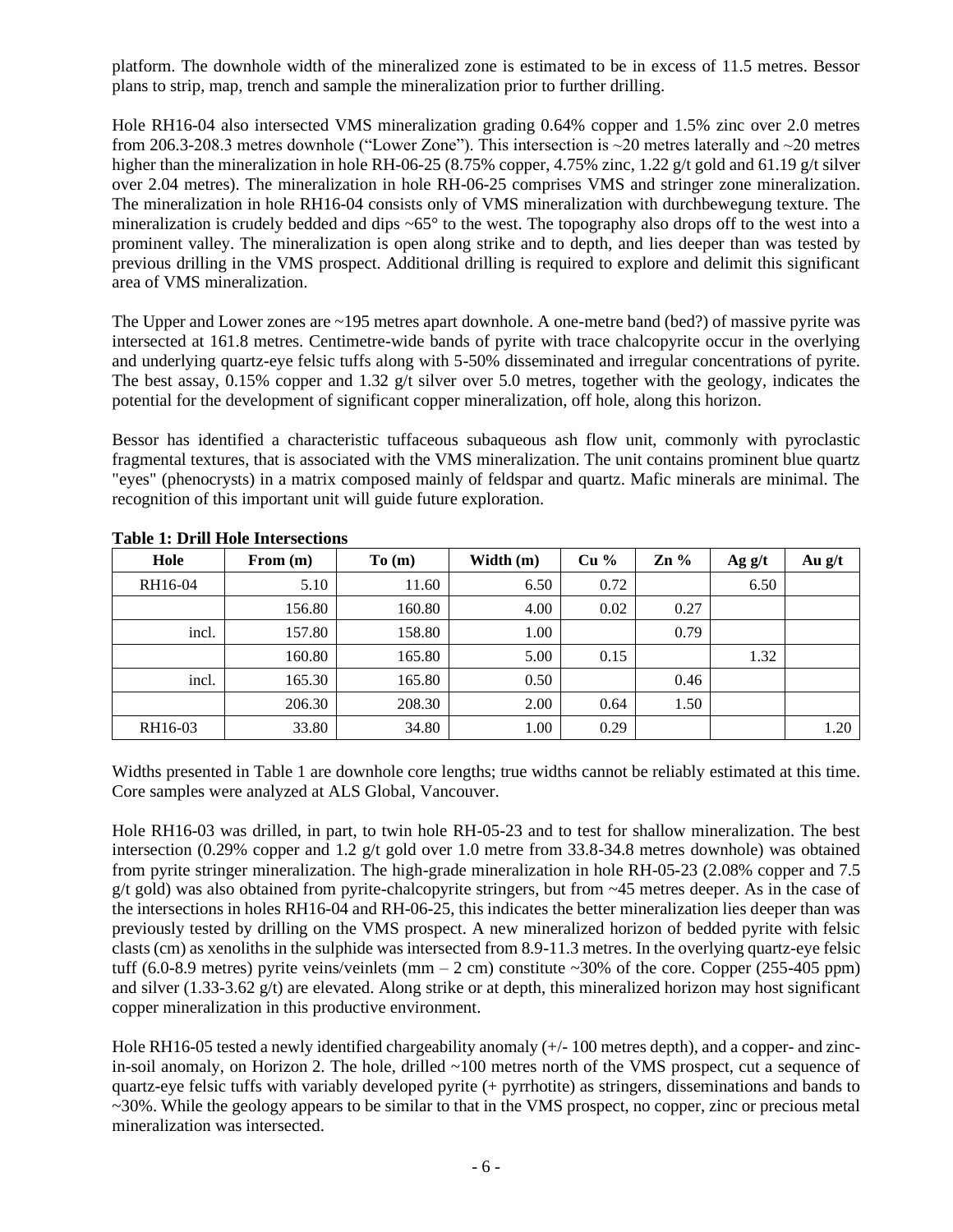Hole RH16-01, drilled ~350 metres southwest of the VMS prospect to test a large >20 millisecond chargeability anomaly on Horizon 3, identified pyrite as stringers, disseminations and bands (to  $\sim 60\%$ ) in intermediate volcanics as the source of the anomaly. The best assay was 0.08% copper over 0.7 metres. This hole was probed with a Volterra borehole EM survey; no conductors were identified. Following completion of the drill program, it is now recognized that the favourable and prospective VMS geology occurs stratigraphically below this horizon.

Hole RH16-02, drilled to test a chargeability anomaly on Horizon 3, intersected pyritic felsic volcanics. Local intervals, up to 7.0 metres in width, contain increased concentrations of pyrite, including bands/seams to 5 cm, which are anomalous in copper (to  $0.33\%$  over 1.0 metres), and also carry elevated zinc values (to 621 ppm). This mineralization is interpreted to be distal to more significant accumulations of VMS mineralization. Breccia boulders containing massive sulphide blocks representing slump features and/or mechanically transported mineralization have been found in this locale. Their source has not been found. Further drilling is required to evaluate this area.

On August 17, 2017, Bessor reported positive results from a test gravity survey over the VMS mineralization in the Alpha prospect of the Redhill project. The gravity survey identified strong anomalies associated with the Upper and Lower VMS zones and, unexpectedly, with Horizon 1. The results support Bessor's belief that significant VMS mineralization likely occurs at depth in the Upper and Lower VMS zones. The unexpectedly strong anomaly associated with Horizon 1 suggests an untested mineralized mass at depth. The single test line was orientated orthogonal the Upper Zone and Lower Zone VMS mineralization, and to the three stacked horizons hosting VMS mineralization. Several gravity highs can be identified on the overall Bouguer Gravity profile. One high is associated with the Upper Zone mineralization (~300 metres). The Lower Zone mineralization may be related to the broad, lower amplitude gravity high from ~340 to 500 metres. However, the Lower Zone dips at  $\sim 65^\circ$  under the Upper Zone with the result that the strong anomaly at  $\sim 300$  metres is thought to be the result of the superimposition of the two zones. Alternatively, the gravity is indicating a significant sulphide mass associated with the Upper Zone. The best massive sulphide mineralization was intersected in holes RH16-04 and RH-06-25. Mineralization between these two strong intersections and surface is typically thin and stringer-like as might be expected peripheral to a well-developed VMS deposit. A borehole EM survey ("BHEM") of RH-06-25 identified an off-hole response at 30 Hertz, with conductivities in the range of 100 to 300 Mhos indicating a potentially large body of mineralization under holes RH16-04 and RH-06-25. This is the primary drill target in this area.

A second significant high is associated with Horizon 1 and its associated FLTEM conductor. The strong gravity anomaly indicates potential at depth. Horizon 1 has not been drill tested at depth and the FLTEM conductor has not been drill tested along strike. The distribution of sulphides in Horizon 1 may mimic the Lower Zone with the better VMS mineralization occurring at depth. This is an important drill target.

A broad, lower amplitude gravity high occurs within Horizon 3. Gravity anomalies also occur at the start (0 metres) and finish (700 metres) of the survey line. These anomalies have not been delineated. The anomaly at 700 metres occurs with a FLTEM conductor, which is likely mapping a potentially mineralized horizon. This has not been drilled.

The anomaly at 0 metres lies in an overburden covered valley and on the north flank of the induced polarization/magnetic high drill tested by the Company in 2016 (hole RH16-01). This hole was probed with BHEM; no conductors were identified. Following completion of the 2016 drill program, and with a better understanding of the stratigraphy of the volcanic pile, it was recognized that the favourable and prospective VMS geology occurs stratigraphically below this horizon, to the northeast, towards Horizon 3.

#### Beta Zone

The Beta zone, approximately 2.5 x 2.5 kilometres, encompasses a sequence of felsic to intermediate volcanics, graphitic sediments, iron formation +/- locally laminated semi-massive to massive sulphides containing pyrrhotite +/- pyrite +/- minor chalcopyrite. Borehole S83-4 is reported to have intersected stringer zone mineralization grading 2.54% copper, 2.78% zinc, 77.0 g/t Ag, and 0.37 g/t Au over 7.75 metres (British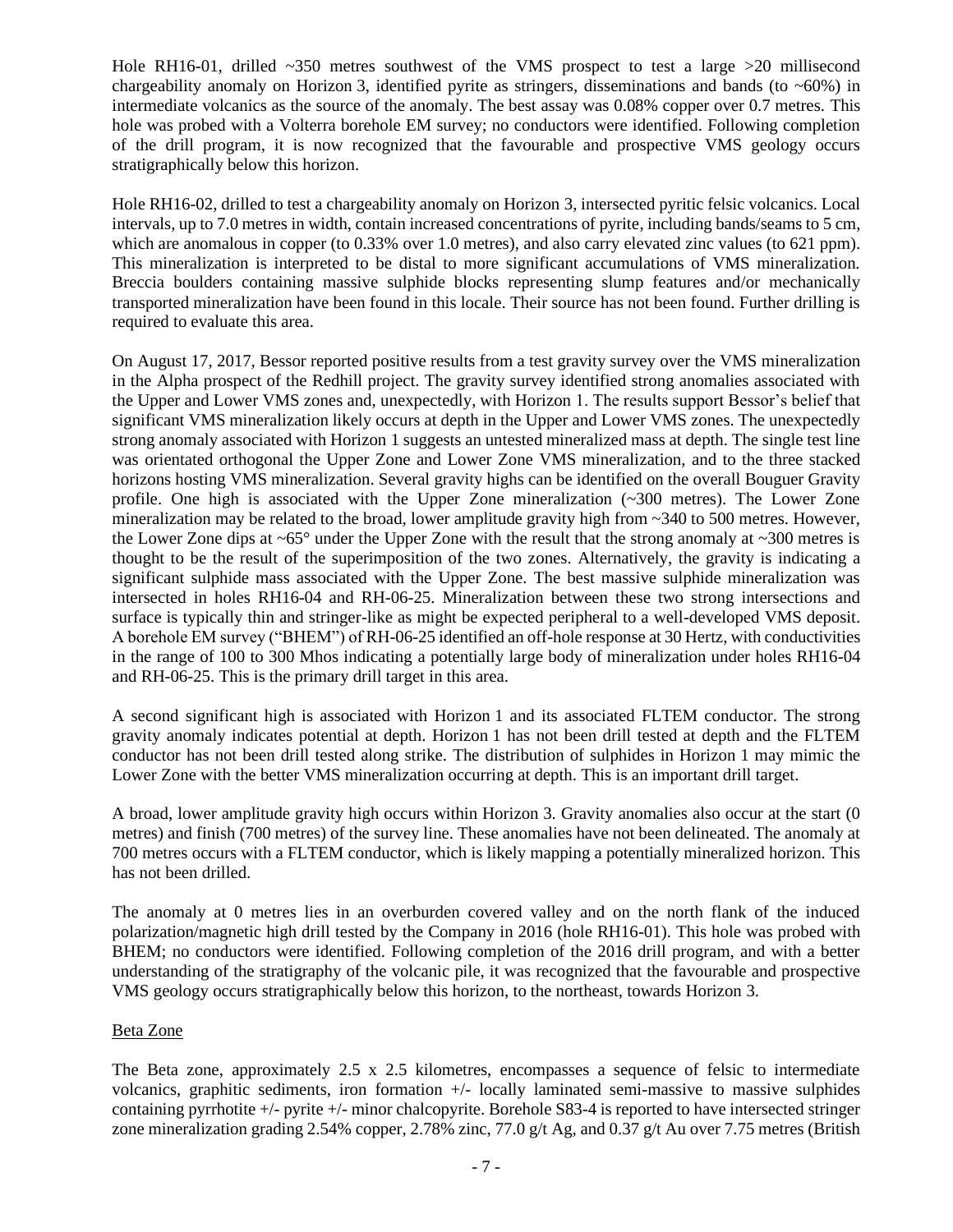Columbia ARIS Report #28371). There is no core extant from this hole for re-logging or confirmatory sampling. The Beta zone appears to stratigraphically overly the Alpha zone in the volcanic sequence. Numerous EM, IP/R and magnetic anomalies are present. Bessor is evaluating the geology, geochemistry, and the EM, IP/R and magnetic anomalies to identify drill targets.

In its November 15, 2016 news release, Bessor reported the 2016 induced polarization (IP) survey identified a new, large chargeability anomaly associated with the 40 Mhos Beta target, which is located on a 550-metrelong EM conductor. The Beta target, the chargeability anomaly, and the host conductor have never been drilled. The Company plans to drill test this target as part of the next drill program.

In its September 22, 2020 news release, Bessor reported the Company has been granted a two-year extension to its MYAB exploration permit. The Company plans a summer 2021 field program on the Redhill project.

#### **Golden Eagle Project – Gold and Silver**

The 8,178-hectare Golden Eagle project is located just south of the Yukon-British Columbia border, 70 kilometres west-northwest of Atlin, British Columbia. The Company controls a 100% interest in the project subject to a 1% NSR payable to a third-party on certain claims.

Golden Eagle is situated at the southern end of the Tintina Gold Belt, which contains many intrusion-related gold deposits, such as Pogo (Alaska), Fort Knox (Alaska), Dublin Gulch (Yukon) and White Gold (Yukon). The property has the potential to host several deposit types, including bulk tonnage intrusion-related deposits with associated skarn deposits, high-grade gold-silver vein-hosted deposits and VMS deposits. Thirteen separate mineralized zones have been identified to date over the property's 25-kilometre-long extent.

During the year ended October 31, 2015, the Company determined that the Golden Eagle property was impaired. An impairment charge of \$1,782,794 was recognized in net loss for the year ended October 31, 2015, reflecting the exploration expenditures incurred on the property prior to 2009, when the Company moved the exploration target on the property from the Middle Ridge to the Northern Block.

During the year ended October 31, 2017, the Company determined that the Golden Eagle property was further impaired. An impairment charge of \$1,013,603 was recognized in net loss for the year ended October 31, 2017.

Bessor plans to resume exploration on the Golden Eagle project in 2021.

Further information on the Golden Eagle project is available in a NI 43-101 technical report entitled *Technical Report, Golden Eagle Property, Atlin Mining Division, British Columbia* by J. Michael Wark, P.Geo., dated July 9, 2012 and filed on SEDAR [\(www.sedar.com\)](http://www.sedar.com/) July 10, 2012.

### **Key Project – Copper, Zinc and Gold**

Bessor completed the sale of its 100% interest in the 8,854-hectare Key property to New Gold in December 2013. The property is located 125 kilometres southwest of Vanderhoof, British Columbia.

In connection with the transaction, New Gold committed to spend \$1,500,000 on the property, with a minimum of \$500,000 of expenditures on or before December 31, 2014 and the balance of \$1,000,000 of expenditures on or before December 31, 2018, subject to certain conditions. New Gold completed the full \$1,500,000 expenditure commitment in calendar 2014.

As part of the transaction, Bessor was granted a 2% NSR on the Key property. In April 2018, the Company sold one-half of its 2% NSR to New Gold for \$300,000 cash. If a valuation condition in relation to a thirdparty private company was satisfied before April 9, 2020, the Company would have received an additional \$81,250. The valuation condition was not met. The Company had previously only recognized the \$300,000 received, and accordingly, no adjustments were required when the valuation condition was not met. New Gold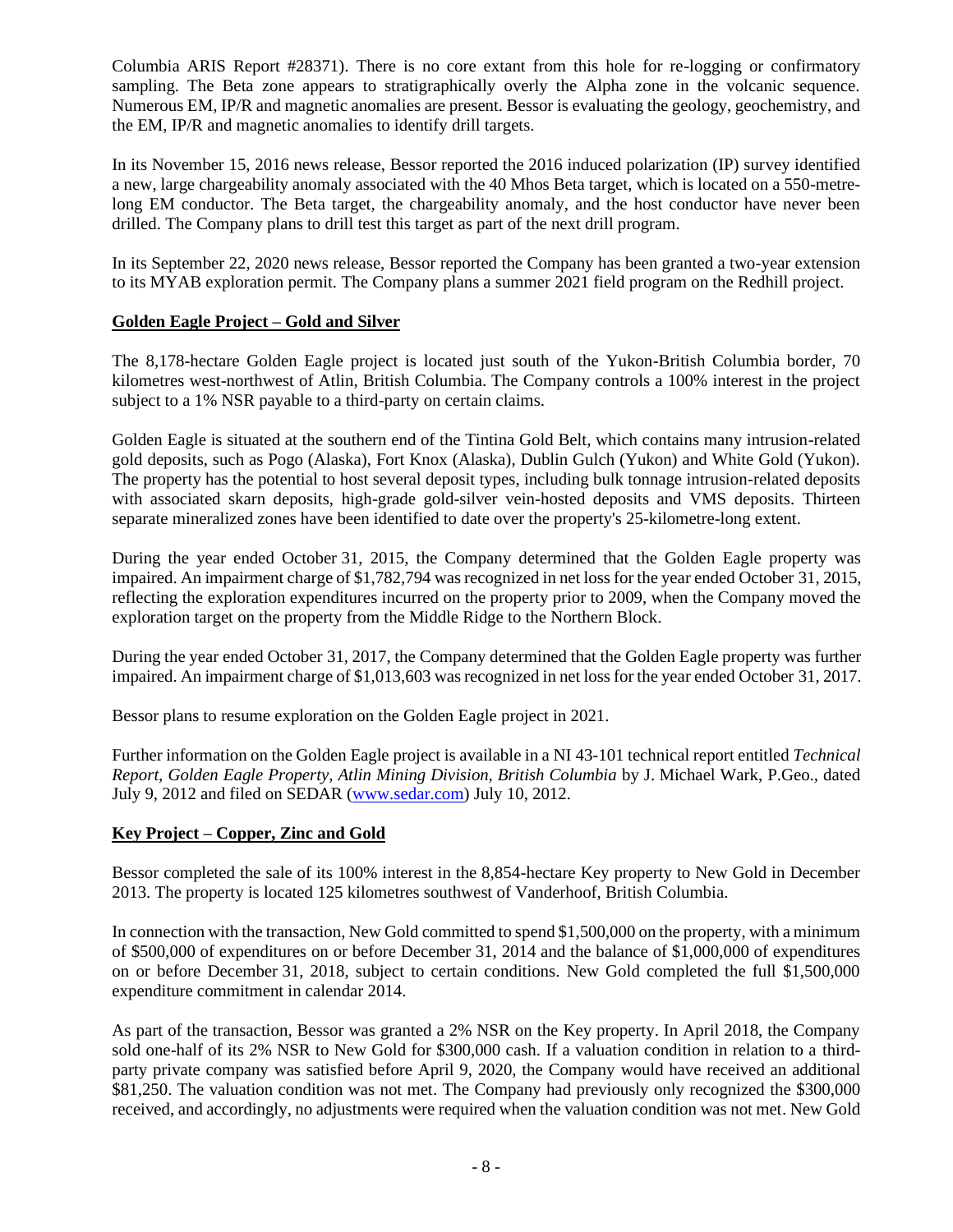can purchase the remaining 1% for \$2,000,000 cash. The third-party private company became a related party subsequent to the transaction.

On June 9, 2020, New Gold announced the sale of the Blackwater Project to Artemis. The Company's Key property NSR is contained within the Blackwater Project and is now payable by Artemis. On August 26, 2020, Artemis announced the results of a Pre-Feasibility Study based on a revised development approach to the Blackwater Gold Project. On February 24, 2021 Artemis announced that it has submitted documents to Environment and Climate Change Canada to commence the Schedule 2 Process under the MDMER in respect of Blackwater in Central British Columbia.

#### **Selected Annual Information**

|                                                    | Year                     | Year                    | Year               |
|----------------------------------------------------|--------------------------|-------------------------|--------------------|
|                                                    | Ended                    | Ended                   | Ended              |
|                                                    | October 31, 2020         | October 31, 2019        | October 31, 2018   |
| <b>Operating Expenses</b>                          | \$73,761                 | \$119,209               | \$285,570          |
| Other Income                                       |                          |                         |                    |
| Interest                                           | \$4,207                  | \$3,765                 | \$2,902            |
| Net Income (Loss)<br>Per Share - Basic and Diluted | $(\$69,554)$<br>(\$0.00) | (\$115,444)<br>(\$0.01) | \$92,332<br>\$0.01 |
| Capital Expenditures                               | \$6,200                  | \$8,700                 | \$17,767           |
| <b>Total Assets</b>                                | \$902,200                | \$950,193               | \$728,004          |
| <b>Total Liabilities</b>                           | \$14,034                 | \$14,973                | \$41,197           |

#### **Results of Operations**

#### Three Months Ended October 31, 2020

Bessor realized a net loss of \$27,568 (2019 - \$31,492) for the three months ended October 31, 2020.

The expenses for the quarter included general and administration expenses of \$3,703 (2019 - \$3,566), management fees of \$6,000 (2019 - \$6,000), professional fees of \$17,219 (2019 - \$17,198), public company costs of \$1,586 (2019 - \$5,400) and travel and related costs of \$nil (2019 - \$263).

General and administration expenses, management fees and professional fees were comparable from 2019 to 2020.

Public company costs and travel and related costs were lower in 2020 due to less activity.

Year Ended October 31, 2020

Bessor realized a net loss of \$69,554 (2019 - \$115,444) for the year ended October 31, 2020.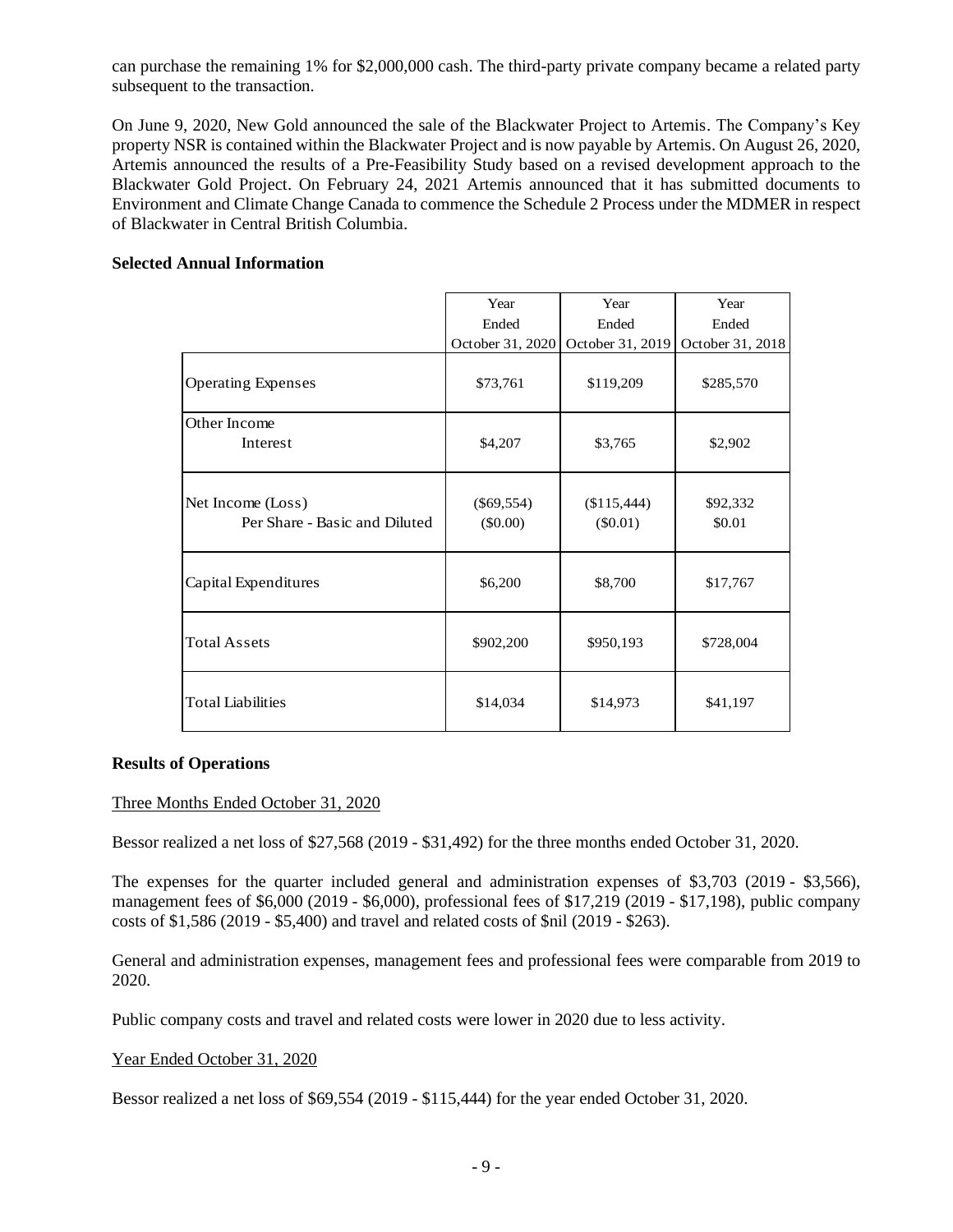The expenses for the period included general and administration expenses of \$15,033 (2019 - \$15,882), management fees of \$24,000 (2019 - \$28,000), professional fees of \$22,456 (2019 - \$40,223), public company costs of \$12,044 (2019 - \$31,742) and travel and related costs of \$210 (2019 - \$6,422).

General and administration expenses were comparable from 2019 to 2020.

Management fees were lower, as no fees were paid or accrued to the CEO for the year October 31, 2020.

Professional fees were higher in 2019 due to additional legal and tax work required in 2019.

Public company costs and travel and related costs were lower in 2020 due to less activity.

#### **Liquidity and Capital Resources**

The Company's practice is to proceed with staged exploration where each stage is dependent on successful results of the preceding stage. Bessor relies on proceeds of equity financings to fund its exploration commitments and discharge its liabilities as they come due.

At October 31, 2020, the Company had a working capital balance of \$467,712 (2019 - \$543,106). Bessor will be required to raise additional financing in order to continue its exploration programs and cover its operating expenditures for 2021 and beyond. However, there is no assurance that funding will be available on terms acceptable to the Company or at all. If such funds cannot be secured, the Company may be forced to curtail additional exploration and/or property acquisition efforts.

#### **Capital Expenditures**

The Company's capital expenditures for the years ended October 31, 2020 and 2019 were on its mineral exploration and evaluation assets as follows:

|                                         | Redhill       |
|-----------------------------------------|---------------|
| Balance, October 31, 2018               | \$<br>365,761 |
| <b>Acquisition Costs</b>                | 25,500        |
| <b>Deferred Exploration Costs</b>       |               |
| Drilling                                | 1,200         |
| <b>Total Deferred Exploration Costs</b> | 1,200         |
| <b>Mineral Exploration Tax Credit</b>   | (5,348)       |
| Balance, October 31, 2019               | 387,113       |
| <b>Acquisition Costs</b>                | 27,500        |
| <b>Deferred Exploration Costs</b>       |               |
| Drilling                                | 1,200         |
| <b>Total Deferred Exploration Costs</b> | 1,200         |
| <b>Mineral Exploration Tax Credit</b>   | (360)         |
| Balance, October 31, 2020               | \$<br>415,453 |

#### **Subsequent Events**

None.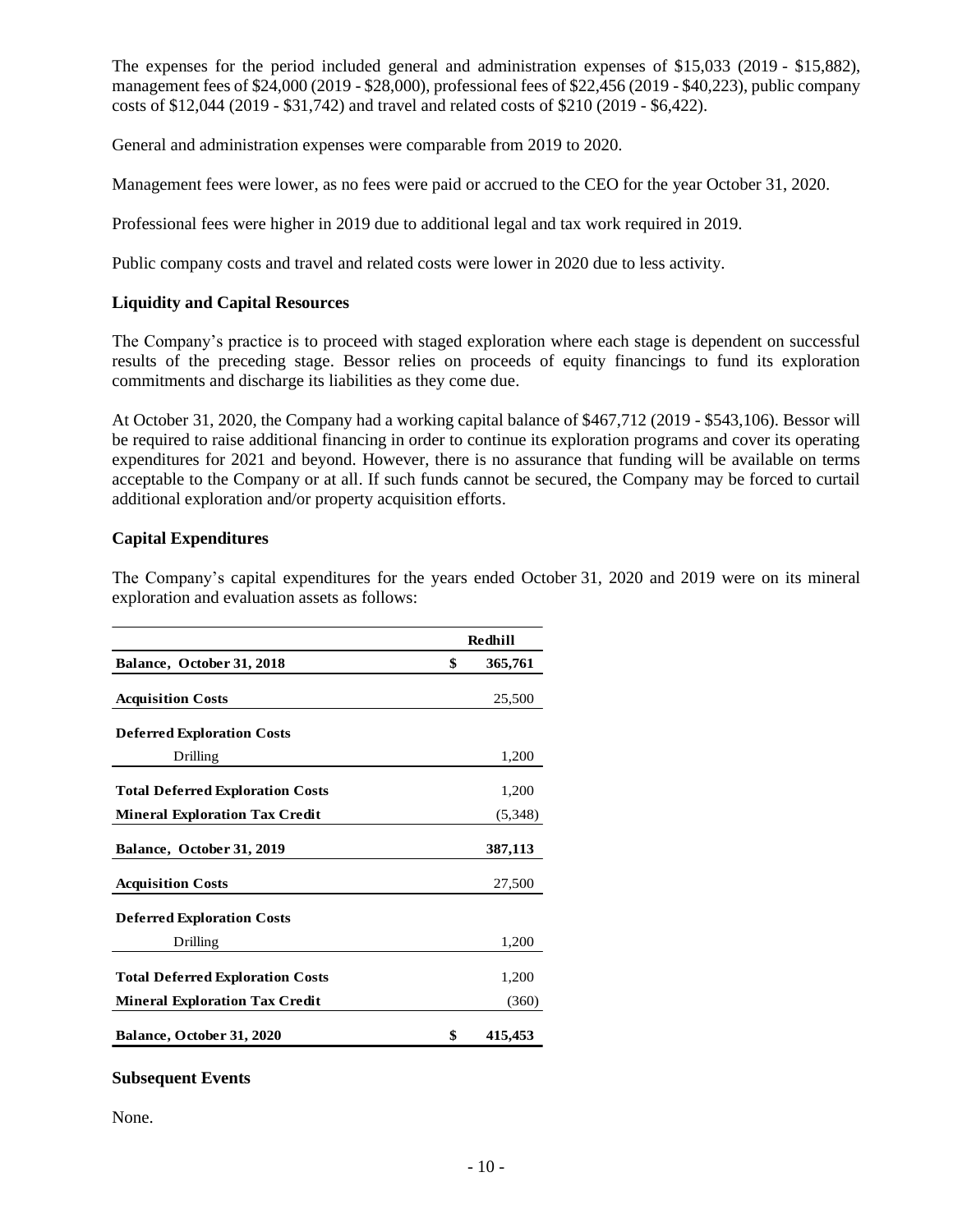## **Share Information**

A summary of the Company's outstanding securities is provided in the table below:

| 20,285,623               | 20,285,623 | 19,985,623                                    |
|--------------------------|------------|-----------------------------------------------|
| 440,000                  | 440,000    | 440,000                                       |
| $\overline{\phantom{0}}$ | -          |                                               |
|                          |            |                                               |
| 20.725.623               | 20,725,623 | 20,425,623                                    |
|                          |            | Report Date October 31, 2020 October 31, 2019 |

# **Summary of Quarterly Results**

A summary of the last eight quarters from January 31, 2019 to October 31, 2020 is provided in the table below.

|                                                                                         | QIV                        | OIII                       | QП                         | QI                         |
|-----------------------------------------------------------------------------------------|----------------------------|----------------------------|----------------------------|----------------------------|
|                                                                                         | 31-Oct-20                  | $31-Jul-20$                | $30-Apr-20$                | $31-Jan-20$                |
| <b>Operations</b>                                                                       |                            |                            |                            |                            |
| <b>Finance Income</b>                                                                   | \$940                      | \$959                      | \$1,204                    | \$1,104                    |
| <b>Net Loss</b><br>Per Share - Basic and Diluted                                        | $(\$27,568)$<br>$(\$0.00)$ | $(\$11,426)$<br>$(\$0.00)$ | $(\$16,198)$<br>$(\$0.00)$ | $(\$14,362)$<br>$(\$0.00)$ |
| <b>Statement of Financial Position</b><br><b>Working Capital</b><br><b>Total Assets</b> | \$467,712<br>\$902,200     | \$500,280<br>\$897,671     | \$511,346<br>\$905,304     | \$527,544<br>\$943,666     |
| <b>Capital Expenditures</b>                                                             | \$5,000                    | \$0                        | \$0                        | \$1,200                    |

|                                        | QIV          | QIII                     | QII          | QI           |
|----------------------------------------|--------------|--------------------------|--------------|--------------|
|                                        | 31-Oct-19    | $31-Ju1-19$<br>30-Apr-19 |              | 31-Jan-19    |
| Operations                             |              |                          |              |              |
| Finance Income                         | \$946        | \$563                    | \$1,087      | \$1,169      |
| Net Loss                               | $(\$31,492)$ | $(\$25,175)$             | $(\$21,807)$ | $(\$36,970)$ |
| Per Share - Basic and Diluted          | $(\$0.01)$   | $(\$0.00)$               | (\$0.00)     | $(\$0.00)$   |
| <b>Statement of Financial Position</b> |              |                          |              |              |
| <b>Working Capital</b>                 | \$543,106    | \$582,098                | \$256,068    | \$277,875    |
| <b>Total Assets</b>                    | \$950,193    | \$956,503                | \$639,097    | \$711,463    |
| Capital Expenditures                   | \$7,500      | \$0                      | \$0          | \$1,200      |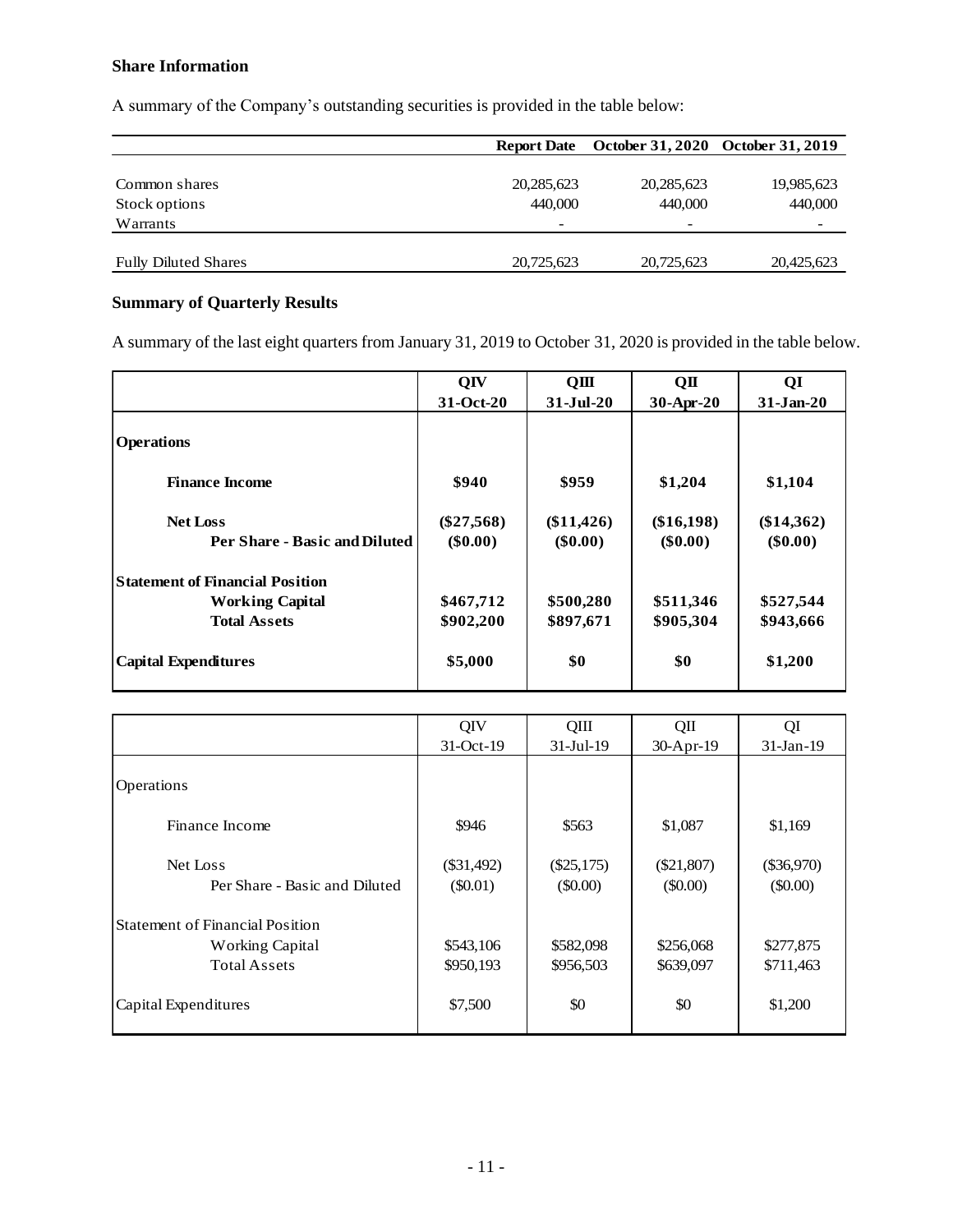#### **Transactions with Related Parties**

The Company has paid or accrued fees of \$24,000 (2019 - \$28,000) to companies controlled by officers for management, administrative, accounting and technical services. These amounts are included in general and administration expenses as outlined below:

|                          | 2020 |                      |        |  |
|--------------------------|------|----------------------|--------|--|
| Short-term compensation: |      |                      |        |  |
| Management fees          |      | $24,000 \text{ }$ \$ | 28,000 |  |

Management fees consisted of:

- \$24,000 (2019 \$24,000) paid to Meagher Consulting Inc., a private company controlled by Mr. Joseph Meagher, Chief Financial Officer of the Company; and
- \$nil (2019 \$4,000) paid to Tristia Ventures Corp., a private company controlled by Dr. Kieran Downes, President, Chief Executive Officer and a director of the Company.

#### **Financial Instruments**

Financial instruments are agreements between two parties that result in promises to pay or receive cash or equity instruments. The Company classifies its financial instruments as follows: cash and cash equivalents and marketable securities are classified as fair value through profit or loss; reclamation advance, as amortized cost; and accounts payable and accrued liabilities, as amortized cost. The carrying values of these instruments approximate their fair values due to their short term to maturity.

The following table sets forth the Company's financial asset measured at fair value by level within the fair value hierarchy:

| 2020                          |     | Level 1         | Level 2 |   | Level 3 |
|-------------------------------|-----|-----------------|---------|---|---------|
|                               |     |                 |         |   |         |
| Cash and cash equivalents     |     | 480,423<br>- 85 |         | S |         |
| Investment in private company | \$  | $\qquad \qquad$ |         |   |         |
| 2019                          |     | Level 1         | Level 2 |   | Level 3 |
|                               |     |                 |         |   |         |
| Cash and cash equivalents     | \$. | 556,782 \$      |         | S |         |
| Investment in private company | S   | -               |         |   |         |

The Company has exposure to the following risks from its use of financial instruments:

- Credit risk;
- Liquidity risk; and
- Market risk.

#### **a) Credit risk**

Credit risk is the risk of financial loss to the Company if a customer or counterparty to a financial instrument fails to meet its contractual obligations.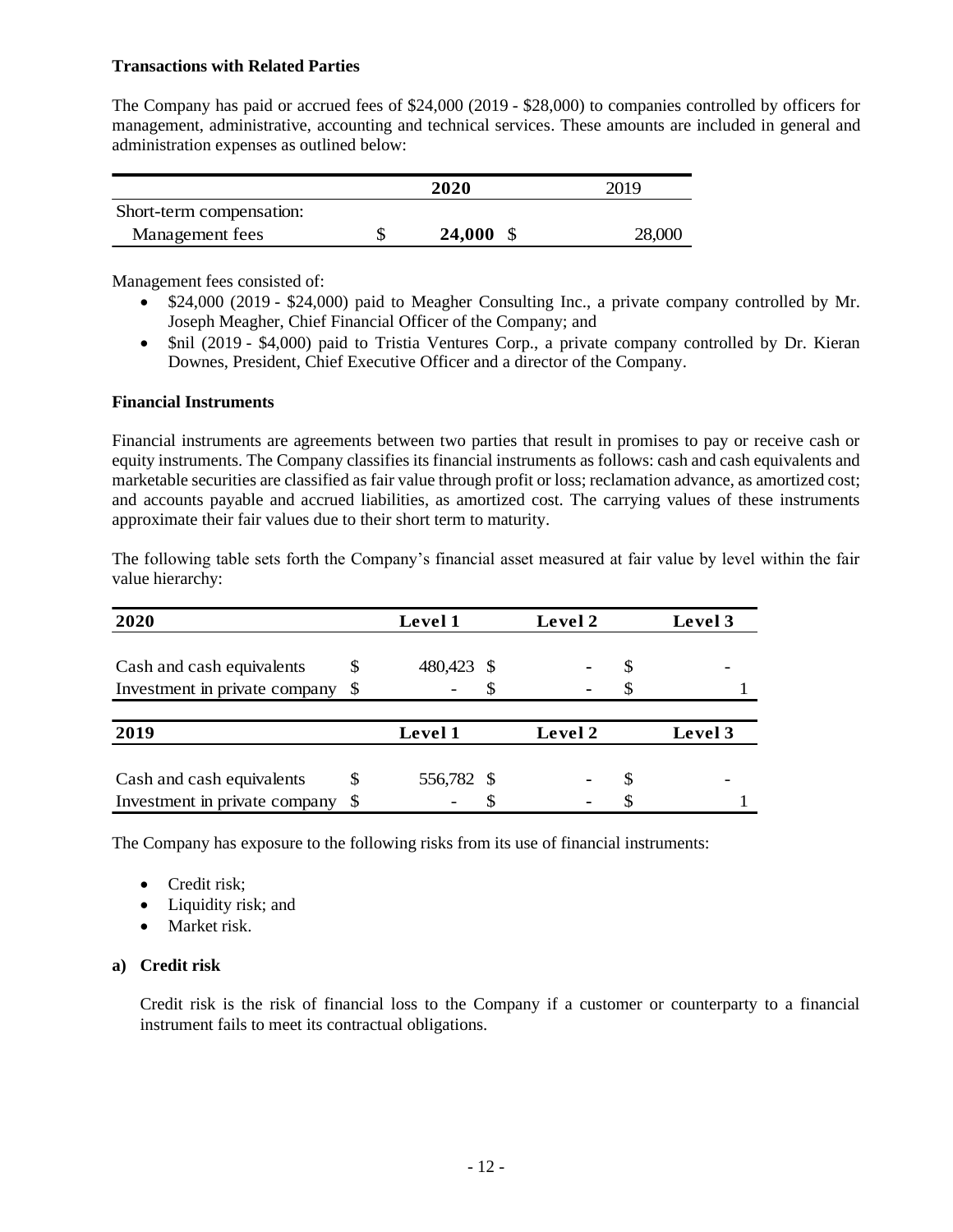The maximum exposure to credit risk is as follows:

|                           | 2020    | 2019    |  |  |  |
|---------------------------|---------|---------|--|--|--|
| Cash and cash equivalents | 480,423 | 556,782 |  |  |  |

All of the Company's operations are conducted in Canada. The Company's exposure to credit risk is influenced mainly by the individual characteristics of each counterparty.

The Company limits its exposure to credit risk on cash and cash equivalents by only investing in liquid securities offered by chartered banks. Given the credit rating of the bank and the securities owned, management does not expect significant credit losses on cash and cash equivalents.

The Company's accounts receivable consists entirely of Goods and Services Tax at October 31, 2020 and 2019.

As at October 31, 2020 and 2019, the Company's accounts receivable were current (less than 90 days). The Company believes that all outstanding balances are collectible, and therefore, there is no allowance for doubtful accounts at October 31, 2020 and 2019.

#### **b) Liquidity risk**

Liquidity risk is the risk that the Company will not be able to meet its financial obligations as they fall due. The Company's approach to managing liquidity is to ensure, as much as possible, that it will always have sufficient liquidity to meet its liabilities when due, under both normal and stressed conditions, without incurring unacceptable losses or risking damage to the Company's reputation.

The Company has a planning and budgeting process in place by which it anticipates and determines the funds required to support normal operation requirements and the growth and development of its mineral exploration and evaluation assets. The Company coordinates this planning and budgeting process with its financing activities through the capital management process described in Note 13. Management has increased its focus on liquidity risk given the impact of the current economic and financial market climate on the availability of equity financing.

The Company's financial liabilities are comprised of accounts payable and accrued liabilities. The financial liabilities at October 31, 2020 are summarized below:

|                                                                                     |                             |    |                |                                            | <b>Less</b> | One          |                          | Two               |                | More |  |
|-------------------------------------------------------------------------------------|-----------------------------|----|----------------|--------------------------------------------|-------------|--------------|--------------------------|-------------------|----------------|------|--|
|                                                                                     | <b>Carrying Contractual</b> |    |                |                                            | than        | to Two       |                          | to Five than Five |                |      |  |
|                                                                                     |                             |    |                | <b>Amount</b> Cash Flows One Year<br>Years |             | <b>Years</b> |                          | Years             |                |      |  |
| Non-derivative financial liabilities<br>Accounts payable and<br>accrued liabilities | 14,034                      | -S | $\sim$         | -S                                         | 14,034      | - S          | $\overline{\phantom{a}}$ | - \$              | -              | -S   |  |
|                                                                                     | 14,034                      | S  | $\blacksquare$ |                                            | 14,034      | S            | $\blacksquare$           | -SS               | $\blacksquare$ | -8   |  |

#### **c) Market risk**

Market risk is the risk that changes in market prices, such as foreign exchange rates and interest rates, will affect the Company's income or the value of its holdings of financial instruments. The objective of market risk management is to manage and control market risk exposures within acceptable parameters, while optimizing the return on capital.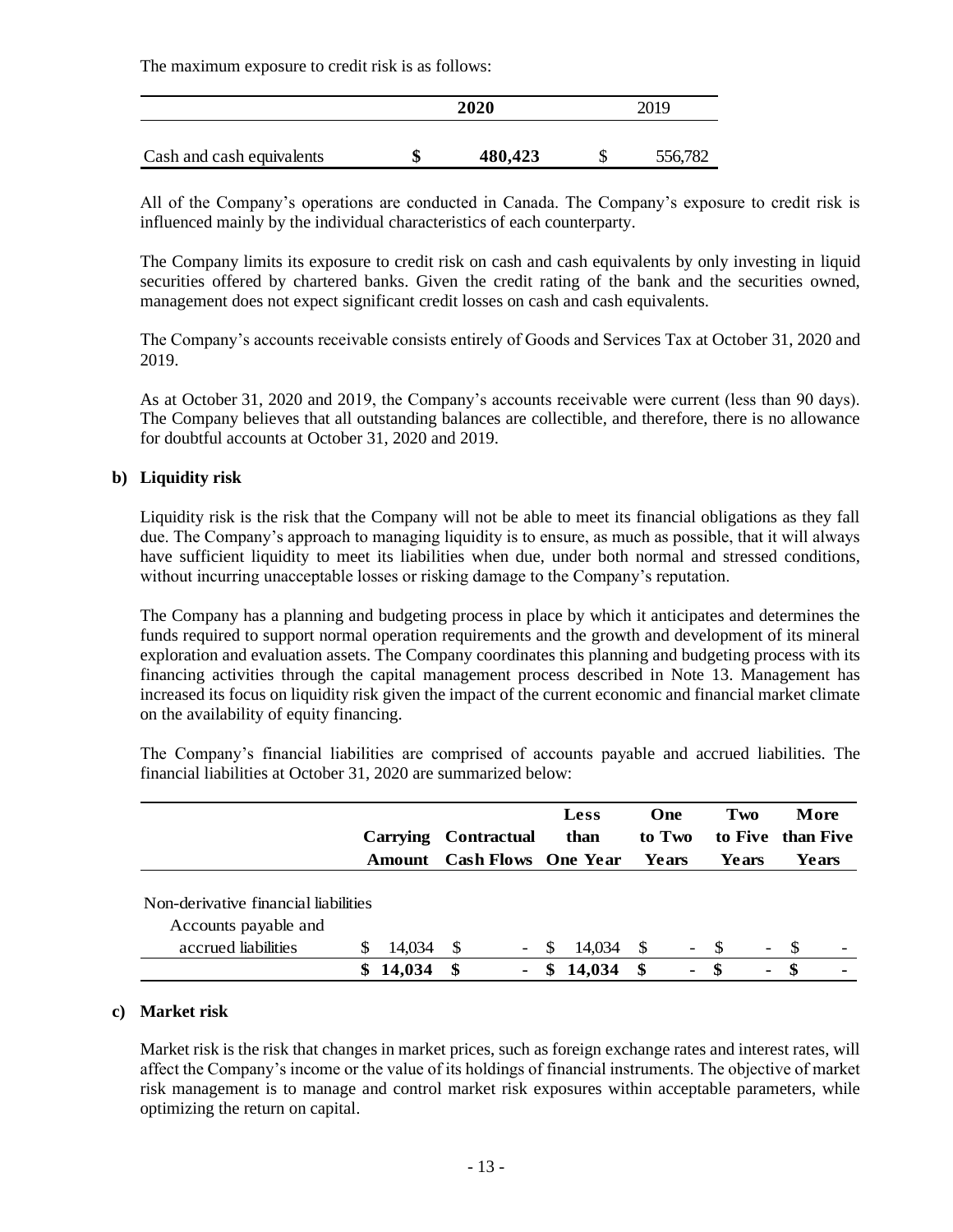- *i) Currency risk –* The Company has nominal funds held in a foreign currency, and as a result, is not exposed to significant currency risk on its financial instruments at year-end.
- *ii) Interest rate risk –* Interest rate risk is the risk that future cash flows will fluctuate as a result of changes in market interest rates. Interest earned on cash and cash equivalents is at nominal interest rates, and therefore, the Company does not consider interest rate risk to be significant. The Company has no interest-bearing financial liabilities.

#### **New Accounting Standard Adopted During the Year**

New accounting standard adopted during the year

#### *IFRS 16 Leases*

#### *Initial adoption*

On November 1, 2019, the Company adopted IFRS 16, which specifies how an IFRS reporter will recognize, measure, present and disclose leases. The standard provides a single lessee accounting model, requiring lessees to recognize assets and liabilities for all leases unless the lease term is twelve months or less or the underlying asset has a low value. Lessors continue to classify leases as operating or finance, with IFRS 16's approach to lessor accounting substantially unchanged from its predecessor, International Accounting Standard 17 *Leases*. The standard was issued in January 2016 and is effective for annual periods beginning on or after January 1, 2019.

The Company has elected to apply IFRS 16 using a modified retrospective approach, which does not require restatement of prior period financial information. Modified retrospective application recognizes the cumulative effect of IFRS 16 as an adjustment to opening deficit at November 1, 2019 and applies the standard prospectively. The Company has determined that at November 1, 2019, adoption of IFRS 16 did not result in the recognition of a right-of-use ("ROU") asset nor a lease obligation as the Company had no leases at November 30, 2020.

#### *Ongoing recognition and measurement*

On the date that the leased asset becomes available for use, the Company recognizes a ROU asset and a corresponding lease obligation. Interest expense associated with the lease obligation is charged to the statement of income/loss over the lease period with a corresponding increase to the lease obligation. The lease obligation is reduced as payments are made against the principal portion of the lease. The ROU asset is depreciated over the shorter of the asset's useful life and the lease term on a straight-line basis. Depreciation of the ROU asset is recognized in depreciation expense.

#### **Risks and Uncertainties**

Bessor competes with other mining companies, some of which have greater financial resources and technical facilities, for the acquisition of mineral properties, claims and other interests, as well as for the recruitment and retention of qualified personnel.

All of the properties in which Bessor has an interest, or the right to acquire an interest, are in the early exploration stage and are without a known body of commercial ore. Development of Bessor's mineral properties will only follow upon obtaining satisfactory exploration results. Exploration for and the development of mineral resources involve a high degree of risk and few properties that are explored are ultimately developed into producing properties. There is no assurance that Bessor's exploration and development activities will result in any discoveries of commercial bodies of ore.

Existing and possible future environmental legislation, regulations and actions could cause additional expenses, capital expenditures, restrictions and delays in the activities of the Company, the extent of which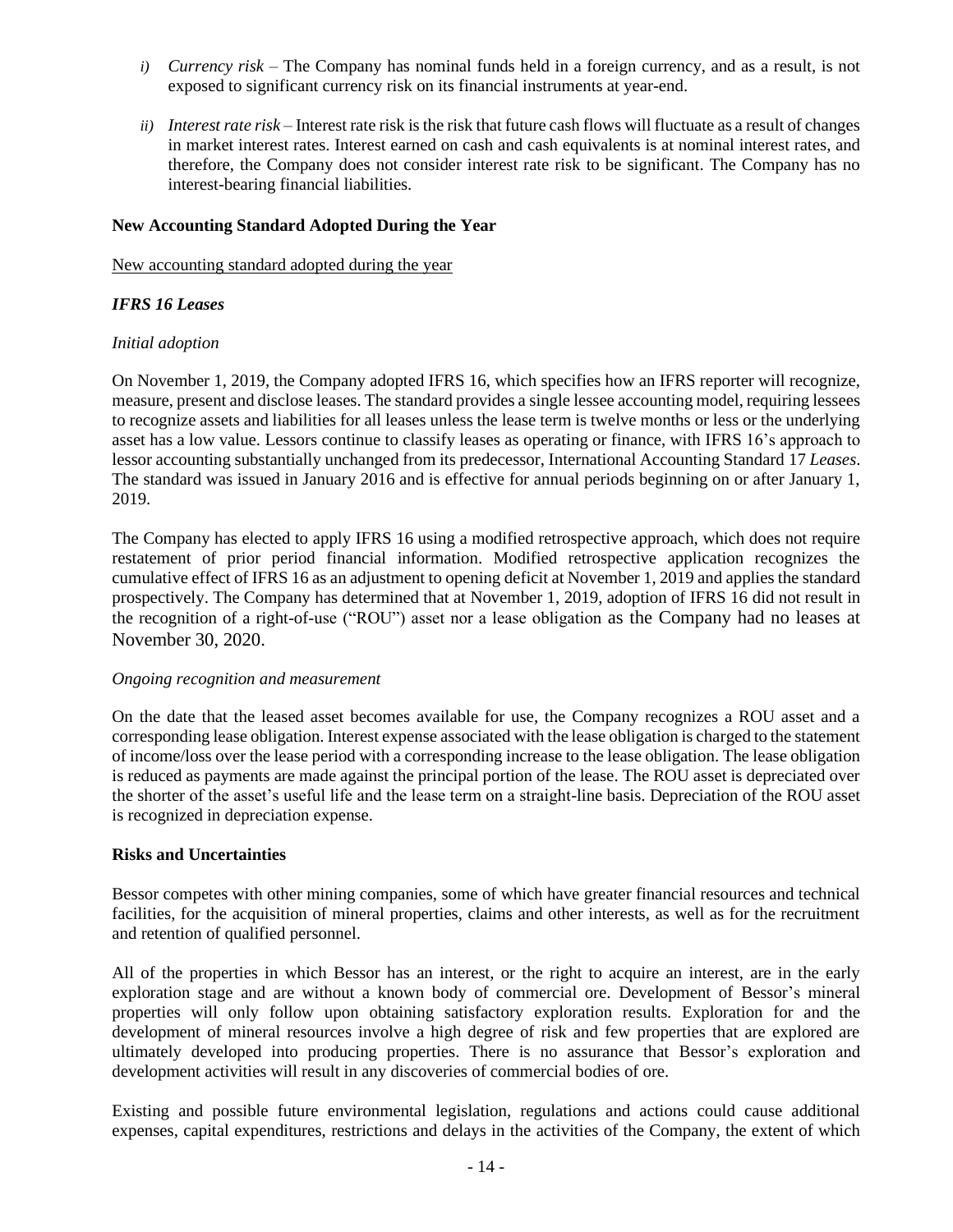cannot be predicted. Before production can commence on any properties, the Company must obtain regulatory and environmental approvals. There is no assurance that such approvals can be obtained on a timely basis or at all. The cost of compliance with changes in government regulations has the potential to reduce the profitability of operations.

Aboriginal peoples have claimed aboriginal title and rights to resources and various properties in western Canada, including Bessor's properties. Such claims, in relation to Bessor's lands, if successful, could have an adverse effect on Bessor or its respective operations.

Bessor will require additional financing to continue its business plan and there is no assurance that financing will be available or, if available, will be on reasonable terms. To the extent that financing is not available, Bessor may have to reduce exploration activities and work commitments may not be satisfied resulting in a loss of property ownership by Bessor.

#### **Disclosure Controls and Procedures**

Management has ensured that there are disclosure controls and procedures that provide reasonable assurance that material information relating to the Company is disclosed on a timely basis, particularly information relevant to the period in which annual filings are being prepared. Management believes these disclosure controls and procedures have been effective during the year ended October 31, 2020.

#### **Transactions not Reflected on the Statement of Financial Position**

The Company did not enter into any transactions that were not reflected on the statement of financial position as at October 31, 2020.

#### **Forward-Looking Statements**

This MD&A contains "forward-looking information" within the meaning of applicable Canadian securities legislation. All statements, other than statements of historical fact, included herein may be forward-looking information. Generally, forward-looking information may be identified by the use of forward-looking terminology such as "plans", "expects" or "does not expect", "proposed", "is expected", "budgets", "scheduled", "estimates", "forecasts", "intends", "anticipates" or "does not anticipate", or "believes", or variations of such words and phrases, or by the use of words or phrases, which state that certain actions, events or results may, could, would, or might occur or be achieved. In particular, this MD&A contains forwardlooking information in respect of: the corporate strategy of the Company in relation to pursuing acquisitions and the ability of the Company to add new properties to its portfolio of projects; future exploration and development plans of the Company for its projects; the size and timing of exploration programs by Bessor or its partners, including obtaining permits for such future exploration; the exploration and discovery potential of its projects and the potential deposits or targets that may be contained on its projects; future drilling and the timing for future drilling on its projects; potential acquisitions by the Company of mineral projects; future expenditures on the Company's projects; the potential completion of the 20 for 1 share consolidation by the Company in conjunction with an acquisition or a potential transaction; and the ability of the Company to attract additional funds if required. This forward-looking information reflects the Company's current beliefs and is based on information currently available to the Company and on assumptions the Company believes are reasonable. Certain assumptions can be found in the Company`s disclosure documents on SEDAR at [www.sedar.com.](http://www.sedar.com/) In addition, assumptions include, but are not limited to: the actual results of exploration on projects being equivalent to or better than estimated results in technical reports or prior exploration results; assumptions in respect of commodity prices; the ability of the Company to seek out and negotiate favourable acquisitions; market acceptance of the Company's corporate strategy and acquisition strategies; the ability of the Company to obtain financing on acceptable terms; and future costs and expenses of the Company being based on historical costs and expenses, adjusted for inflation. Forward-looking information is subject to known and unknown risks, uncertainties and other factors that may cause the actual results, level of activity, performance or achievements of the Company to be materially different from those expressed or implied by such forward-looking information. Such risks and other factors may include, but are not limited to: the early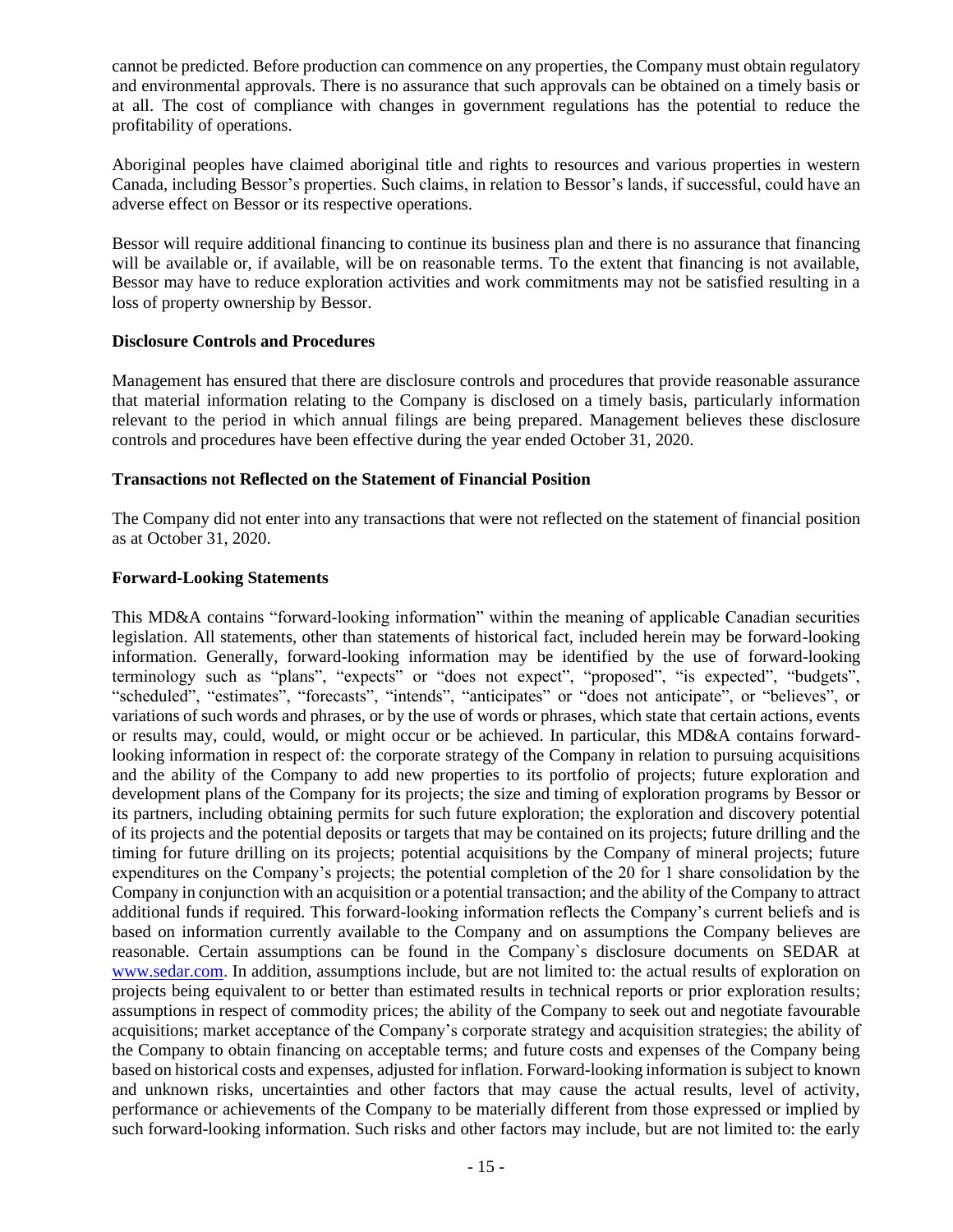stage development of the Company and its projects; market acceptance of mineral exploration companies and the junior exploration company model; general business, economic, competitive, political and social uncertainties; commodity prices; the actual results of current exploration and development or operational activities; competition; changes in project parameters as plans continue to be refined; accidents and other risks inherent in the mining industry; lack of insurance; delay or failure to receive board or regulatory approvals; changes in legislation, including environmental legislation, affecting the Company; timing and availability of external financing on acceptable terms; conclusions of economic evaluations; and lack of qualified, skilled labour or loss of key individuals. Although the Company has attempted to identify important factors that could cause actual results to differ materially from those contained in forward-looking information, there may be other factors that cause results not to be as anticipated, estimated or intended. Accordingly, readers should not place undue reliance on forward-looking information. The Company does not undertake to update any forward-looking information, except in accordance with applicable securities laws.

#### **Other**

Additional information relating to Bessor's business and activities can be found on SEDAR at [www.sedar.com.](http://www.sedar.com/)